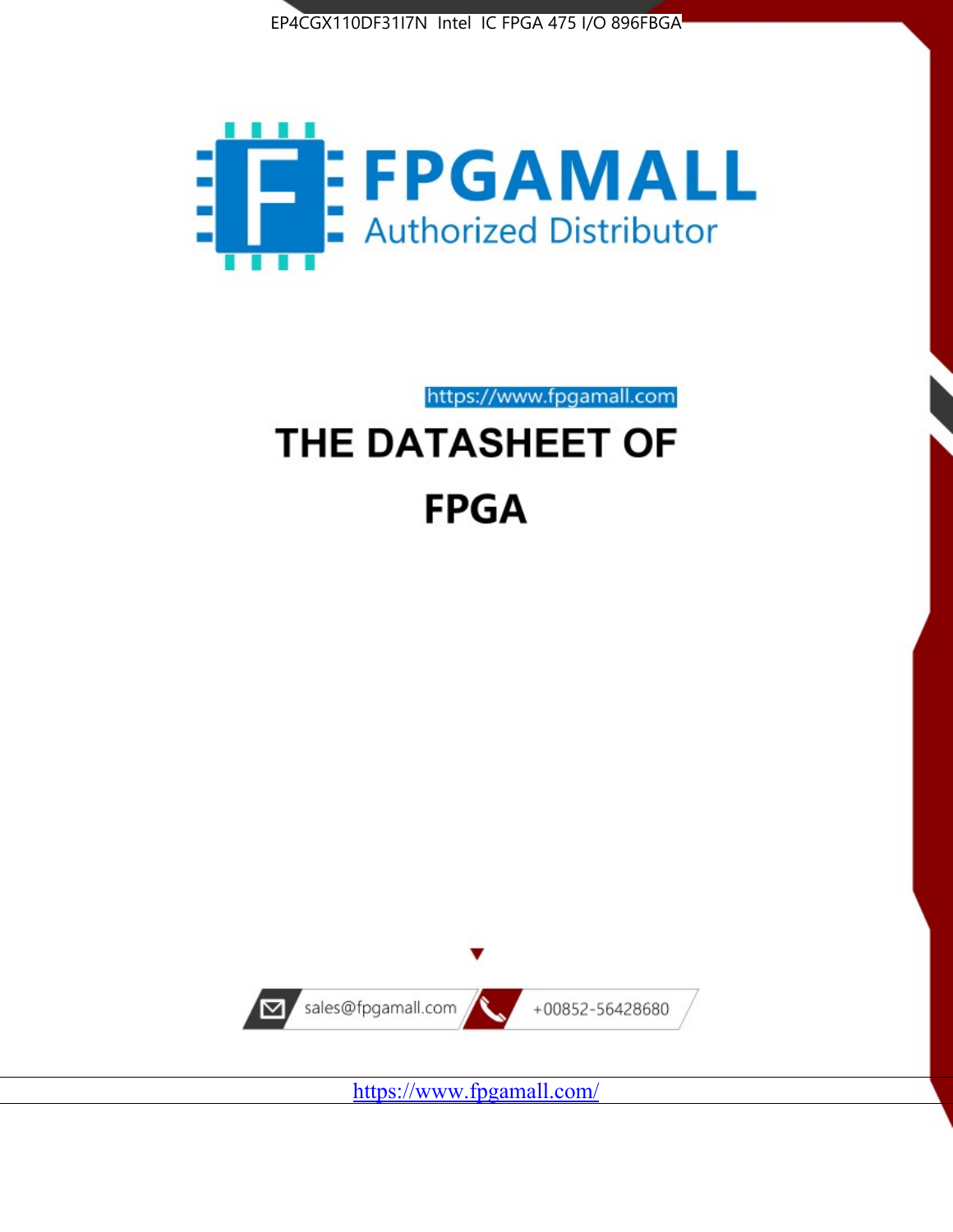

# **1. Cyclone IV Device Datasheet**

**CYIV-53001-2.0**

This chapter describes the electrical and switching characteristics for Cyclone<sup>®</sup> IV devices. Electrical characteristics include operating conditions and power consumption. Switching characteristics include transceiver specifications, core, and periphery performance. This chapter also describes I/O timing, including programmable I/O element (IOE) delay and programmable output buffer delay.

This chapter includes the following sections:

- "Operating Conditions" on page 1–1
- "Power Consumption" on page 1–16
- "Switching Characteristics" on page 1–16
- " $I/O$  Timing" on page  $1-37$
- "Glossary" on page 1–37

# **Operating Conditions**

When Cyclone IV devices are implemented in a system, they are rated according to a set of defined parameters. To maintain the highest possible performance and reliability of Cyclone IV devices, you must consider the operating requirements described in this chapter.

Cyclone IV devices are offered in commercial, industrial, extended industrial and, automotive grades. Cyclone IV E devices offer –6 (fastest), –7, –8, –8L, and –9L speed grades for commercial devices, –8L speed grades for industrial devices, and –7 speed grade for extended industrial and automotive devices. Cyclone IV GX devices offer –6 (fastest), –7, and –8 speed grades for commercial devices and –7 speed grade for industrial devices.

**For more information about the supported speed grades for respective Cyclone IV** devices, refer to the *[Cyclone IV FPGA Device Family Overview](http://www.altera.com/literature/hb/cyclone-iv/cyiv-51001.pdf)* chapter.

**1** Cyclone IV E devices are offered in core voltages of 1.0 and 1.2 V. Cyclone IV E devices with a core voltage of 1.0 V have an 'L' prefix attached to the speed grade.

In this chapter, a prefix associated with the operating temperature range is attached to the speed grades; commercial with a "C" prefix, industrial with an "I" prefix, and automotive with an "A" prefix. Therefore, commercial devices are indicated as C6, C7, C8, C8L, or C9L per respective speed grade. Industrial devices are indicated as I7, I8, or I8L. Automotive devices are indicated as A7.

@2016 Altera Corporation. All rights reserved. ALTERA, ARRIA, CYCLONE, HARDCOPY, MAX, MEGACORE, NIOS, QUARTUS and STRATIX words and logos are trademarks of Altera Corporation and registered in the U.S. Patent and Trademark



Cyclone IV Device Handbook, Volume 3 March 2016

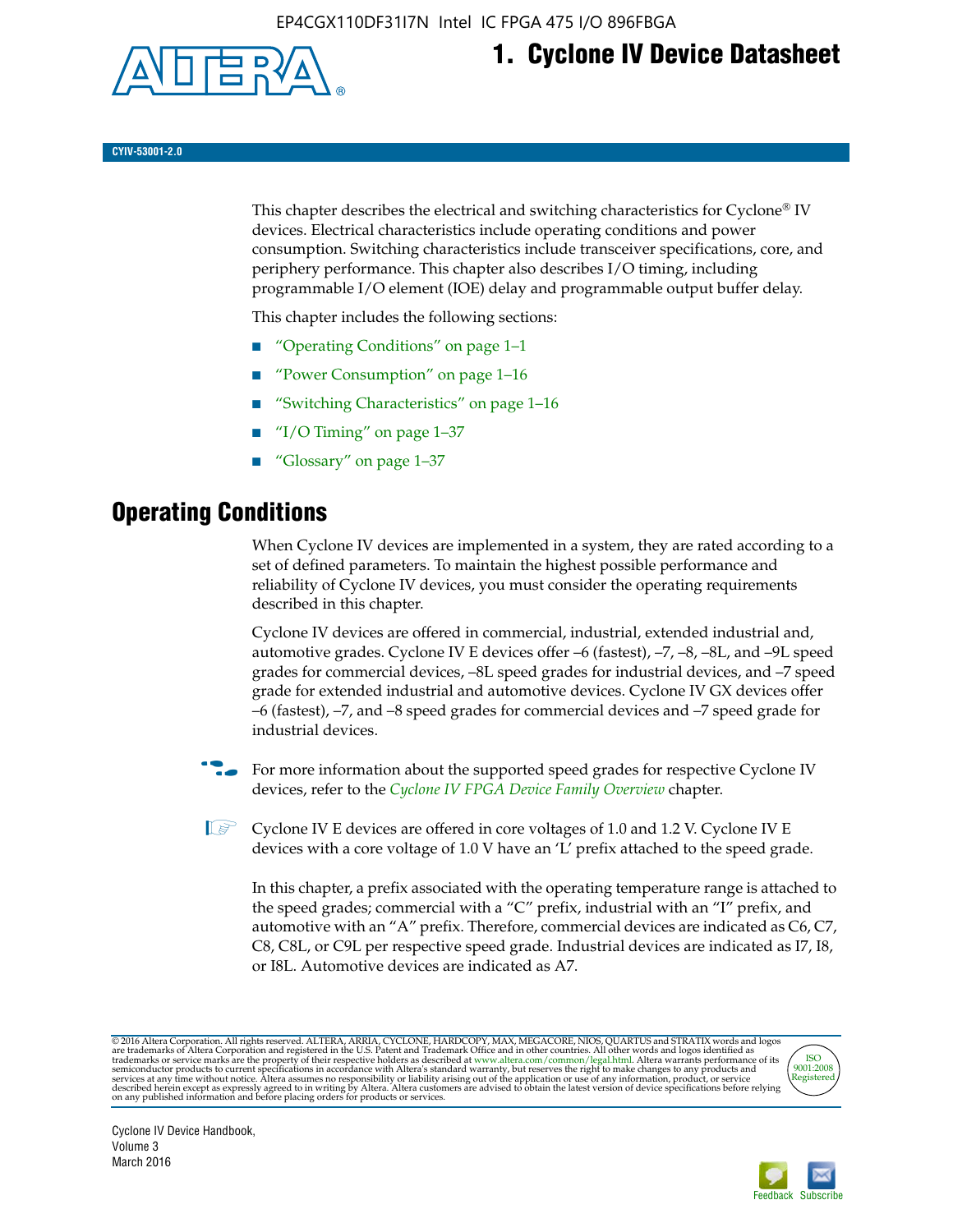**1 Cyclone IV E industrial devices I7 are offered with extended operating temperature** range.

# **Absolute Maximum Ratings**

Absolute maximum ratings define the maximum operating conditions for Cyclone IV devices. The values are based on experiments conducted with the device and theoretical modeling of breakdown and damage mechanisms. The functional operation of the device is not implied at these conditions. Table 1–1 lists the absolute maximum ratings for Cyclone IV devices.



**Conditions beyond those listed in Table 1–1 cause permanent damage to the device.** Additionally, device operation at the absolute maximum ratings for extended periods of time have adverse effects on the device.

| <b>Symbol</b>            | <b>Parameter</b>                                                                                                                | Min    | Max  | <b>Unit</b> |
|--------------------------|---------------------------------------------------------------------------------------------------------------------------------|--------|------|-------------|
| <b>V<sub>CCINT</sub></b> | Core voltage, PCI Express <sup>®</sup> (PCIe®) hard IP<br>block, and transceiver physical coding sublayer<br>(PCS) power supply | $-0.5$ | 1.8  | V           |
| $V_{CCA}$                | Phase-locked loop (PLL) analog power supply                                                                                     | $-0.5$ | 3.75 | $\vee$      |
| $V_{\text{CCD\_PLL}}$    | PLL digital power supply                                                                                                        | $-0.5$ | 1.8  | $\vee$      |
| V <sub>CCIO</sub>        | I/O banks power supply                                                                                                          | $-0.5$ | 3.75 | $\vee$      |
| V <sub>CC_CLKIN</sub>    | Differential clock input pins power supply                                                                                      | $-0.5$ | 4.5  | $\vee$      |
| $V_{\text{CCH_GXB}}$     | Transceiver output buffer power supply                                                                                          | $-0.5$ | 3.75 | V           |
| $V_{\text{CCA\_GXB}}$    | Transceiver physical medium attachment (PMA)<br>and auxiliary power supply                                                      | $-0.5$ | 3.75 | $\vee$      |
| $V_{CCL_GXB}$            | Transceiver PMA and auxiliary power supply                                                                                      | $-0.5$ | 1.8  | $\vee$      |
| $V_{1}$                  | DC input voltage                                                                                                                | $-0.5$ | 4.2  | $\vee$      |
| $I_{\text{OUT}}$         | DC output current, per pin                                                                                                      | $-25$  | 40   | mA          |
| $T_{\mathtt{STG}}$       | Storage temperature                                                                                                             | $-65$  | 150  | °C          |
| $T_{\rm J}$              | Operating junction temperature                                                                                                  | $-40$  | 125  | °C          |

**Table 1–1. Absolute Maximum Ratings for Cyclone IV Devices** *(1)*

**Note to Table 1–1:**

(1) Supply voltage specifications apply to voltage readings taken at the device pins with respect to ground, not at the power supply.

# **Maximum Allowed Overshoot or Undershoot Voltage**

During transitions, input signals may overshoot to the voltage shown in Table 1–2 and undershoot to –2.0 V for a magnitude of currents less than 100 mA and for periods shorter than 20 ns. Table 1–2 lists the maximum allowed input overshoot voltage and the duration of the overshoot voltage as a percentage over the lifetime of the device. The maximum allowed overshoot duration is specified as a percentage of high-time over the lifetime of the device.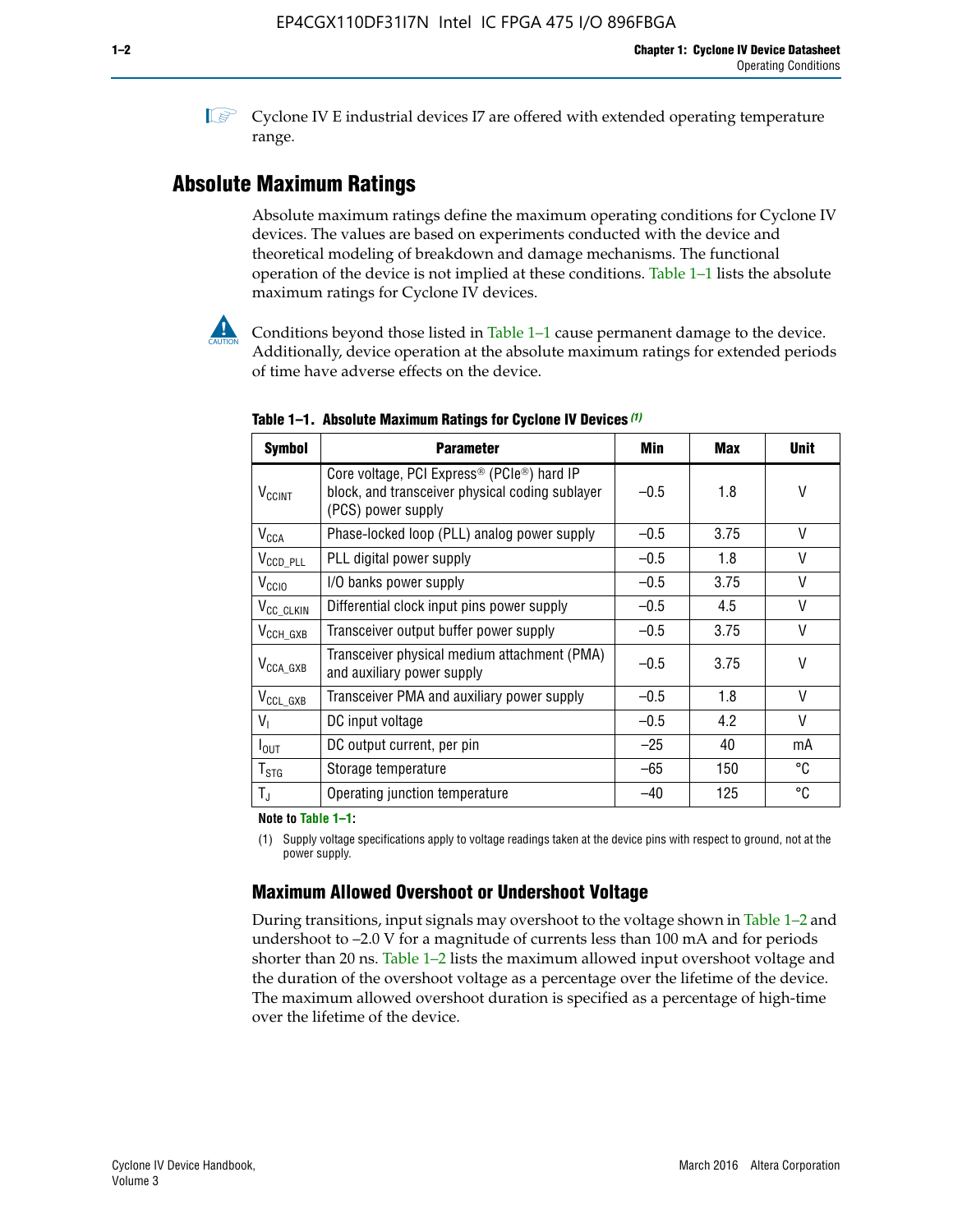$\mathbb{I}$  A DC signal is equivalent to 100% duty cycle. For example, a signal that overshoots to 4.3 V can only be at 4.3 V for 65% over the lifetime of the device; for a device lifetime of 10 years, this amounts to 65/10ths of a year.

| <b>Symbol</b> | <b>Parameter</b>           | <b>Condition (V)</b> | <b>Overshoot Duration as % of High Time</b> | <b>Unit</b>   |      |  |  |              |    |
|---------------|----------------------------|----------------------|---------------------------------------------|---------------|------|--|--|--------------|----|
|               |                            | $V_1 = 4.20$         | 100                                         | $\%$          |      |  |  |              |    |
|               |                            | $V_1 = 4.25$         | 98                                          | $\%$          |      |  |  |              |    |
|               | <b>AC</b> Input<br>Voltage | $V_1 = 4.30$         | 65                                          | $\%$          |      |  |  |              |    |
|               |                            |                      | $V_1 = 4.35$                                | 43            | $\%$ |  |  |              |    |
| $V_i$         |                            |                      |                                             |               |      |  |  | $V_1 = 4.40$ | 29 |
|               |                            | $V_1 = 4.45$         | 20                                          | $\%$          |      |  |  |              |    |
|               |                            | $V_1 = 4.50$         | 13                                          | $\%$          |      |  |  |              |    |
|               |                            | $V_1 = 4.55$         | 9                                           | $\frac{0}{0}$ |      |  |  |              |    |
|               |                            | $V_1 = 4.60$         | 6                                           | $\frac{0}{0}$ |      |  |  |              |    |

**Table 1–2. Maximum Allowed Overshoot During Transitions over a 10**-**Year Time Frame for Cyclone IV Devices**

Figure 1–1 shows the methodology to determine the overshoot duration. The overshoot voltage is shown in red and is present on the input pin of the Cyclone IV device at over 4.3 V but below 4.4 V. From Table 1–2, for an overshoot of 4.3 V, the percentage of high time for the overshoot can be as high as 65% over a 10-year period. Percentage of high time is calculated as ([delta  $T$ ]/T)  $\times$  100. This 10-year period assumes that the device is always turned on with 100% I/O toggle rate and 50% duty cycle signal. For lower I/O toggle rates and situations in which the device is in an idle state, lifetimes are increased.



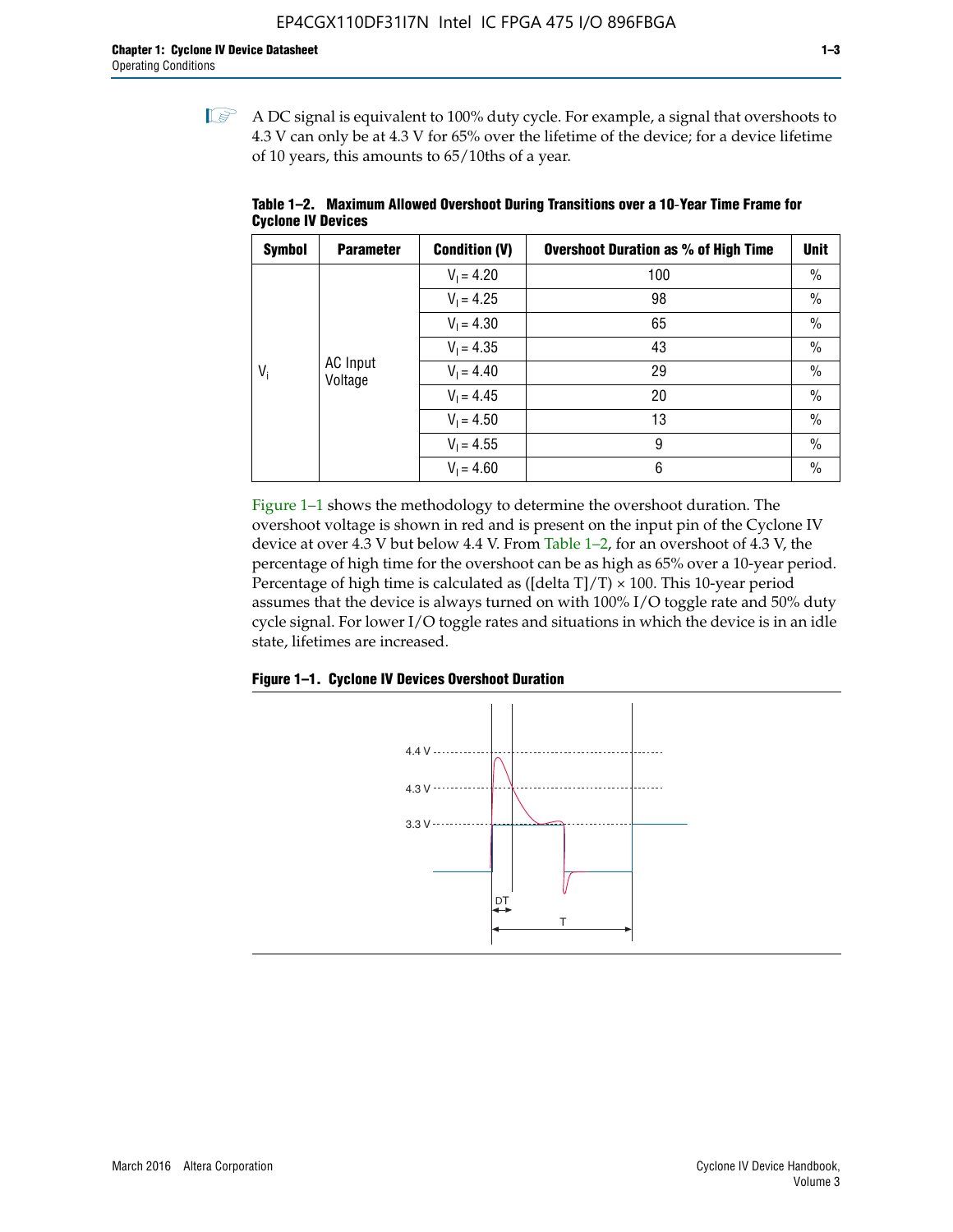# **Recommended Operating Conditions**

This section lists the functional operation limits for AC and DC parameters for Cyclone IV devices. Table 1–3 and Table 1–4 list the steady-state voltage and current values expected from Cyclone IV E and Cyclone IV GX devices. All supplies must be strictly monotonic without plateaus.

**Table 1–3. Recommended Operating Conditions for Cyclone IV E Devices** *(1)***,** *(2)* **(Part 1 of 2)**

| <b>Symbol</b>              | <b>Parameter</b>                                      | <b>Conditions</b>                        | <b>Min</b>  | <b>Typ</b>               | <b>Max</b>                                                                | <b>Unit</b>  |
|----------------------------|-------------------------------------------------------|------------------------------------------|-------------|--------------------------|---------------------------------------------------------------------------|--------------|
|                            | Supply voltage for internal logic,<br>1.2-V operation |                                          | 1.15        | 1.2                      | 1.25                                                                      | $\mathsf{V}$ |
| $V_{CClNT}$ (3)            | Supply voltage for internal logic,<br>1.0-V operation |                                          | 0.97        | 1.0                      | 1.03                                                                      | $\mathsf{V}$ |
|                            | Supply voltage for output buffers,<br>3.3-V operation |                                          | 3.135       | 3.3                      | 3.465                                                                     | $\vee$       |
|                            | Supply voltage for output buffers,<br>3.0-V operation |                                          | 2.85        | 3                        | 3.15                                                                      | V            |
| $V_{\text{CC10}}$ (3), (4) | Supply voltage for output buffers,<br>2.5-V operation |                                          | 2.375       | 2.5                      | 2.625                                                                     | $\vee$       |
|                            | Supply voltage for output buffers,<br>1.8-V operation |                                          | 1.71        | 1.8                      | 1.89                                                                      | V            |
|                            | Supply voltage for output buffers,<br>1.5-V operation |                                          | 1.425       | 1.5                      | 1.575                                                                     | $\vee$       |
|                            | Supply voltage for output buffers,<br>1.2-V operation |                                          | 1.14        | 1.2                      | 1.26                                                                      | $\mathsf{V}$ |
| $V_{CCA}$ (3)              | Supply (analog) voltage for PLL<br>regulator          |                                          | 2.375       | 2.5                      | 2.625                                                                     | $\vee$       |
|                            | Supply (digital) voltage for PLL,<br>1.2-V operation  |                                          | 1.15        | 1.2                      | 1.25                                                                      | V            |
| $V_{\text{CCD\_PLL}}$ (3)  | Supply (digital) voltage for PLL,<br>1.0-V operation  |                                          | 0.97        | 1.0                      | 1.03<br>3.6<br>$V_{\rm CClO}$<br>85<br>100<br>125<br>125<br>50 ms<br>3 ms | $\vee$       |
| V <sub>1</sub>             | Input voltage                                         |                                          | $-0.5$      | $\overline{\phantom{0}}$ |                                                                           | $\mathsf{V}$ |
| $V_0$                      | Output voltage                                        |                                          | $\pmb{0}$   | —                        |                                                                           | $\mathsf{V}$ |
|                            |                                                       | For commercial use                       | $\mathbf 0$ |                          |                                                                           | °C           |
| $T_{\rm J}$                | Operating junction temperature                        | For industrial use                       | $-40$       |                          |                                                                           | °C           |
|                            |                                                       | For extended temperature                 | $-40$       |                          |                                                                           | °C           |
|                            |                                                       | For automotive use                       | $-40$       | $\qquad \qquad$          |                                                                           | °C           |
| $t_{\rm{RAMP}}$            | Power supply ramp time                                | Standard power-on reset<br>$(POR)$ $(5)$ | $50 \mu s$  |                          |                                                                           |              |
|                            |                                                       | Fast POR (6)                             | $50 \mu s$  | $\overline{\phantom{0}}$ |                                                                           |              |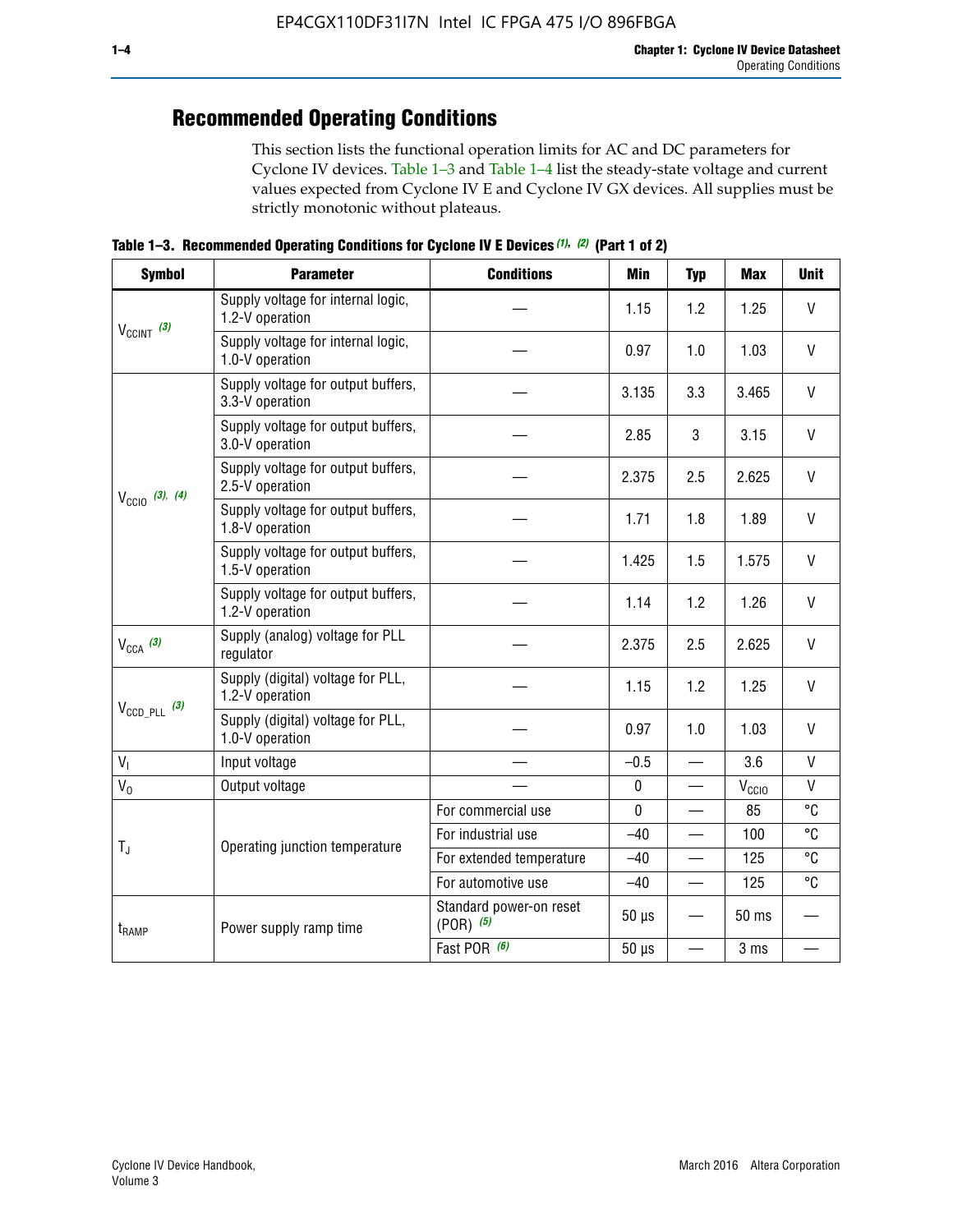#### **Table 1–3. Recommended Operating Conditions for Cyclone IV E Devices** *(1)***,** *(2)* **(Part 2 of 2)**

| Svmbol             | <b>Parameter</b>                                              | <b>Conditions</b> | Min | Typ | <b>Max</b> | Unit |
|--------------------|---------------------------------------------------------------|-------------------|-----|-----|------------|------|
| <sup>I</sup> Diode | Magnitude of DC current across<br>PCI-clamp diode when enable |                   |     |     | 10         | mA   |

### **Notes to Table 1–3:**

(1) Cyclone IV E 1.0 V core voltage devices only support C8L, C9L, and I8L speed grades. Cyclone IV E 1.2 V core voltage devices only support C6, C7, C8, I7, and A7 speed grades.

(2)  $V_{CCIO}$  for all I/O banks must be powered up during device operation. All vcca pins must be powered to 2.5 V (even when PLLs are not used) and must be powered up and powered down at the same time.

(3)  $V_{CC}$  must rise monotonically.

(4)  $V_{\text{CCIO}}$  powers all input buffers.

(5) The POR time for Standard POR ranges between 50 and 200 ms. Each individual power supply must reach the recommended operating range within 50 ms.

(6) The POR time for Fast POR ranges between 3 and 9 ms. Each individual power supply must reach the recommended operating range within 3 ms.

| <b>Symbol</b>                | <b>Parameter</b>                                                      | <b>Conditions</b> | <b>Min</b> | <b>Typ</b> | <b>Max</b> | <b>Unit</b>  |
|------------------------------|-----------------------------------------------------------------------|-------------------|------------|------------|------------|--------------|
| $V_{\text{CCINT}}$ (3)       | Core voltage, PCIe hard IP block, and<br>transceiver PCS power supply |                   | 1.16       | 1.2        | 1.24       | V            |
| $V_{CCA}$ (1), (3)           | PLL analog power supply                                               |                   | 2.375      | 2.5        | 2.625      | V            |
| $V_{CCD\ PLL}$ (2)           | PLL digital power supply                                              |                   | 1.16       | 1.2        | 1.24       | V            |
|                              | I/O banks power supply for 3.3-V<br>operation                         |                   | 3.135      | 3.3        | 3.465      | V            |
|                              | I/O banks power supply for 3.0-V<br>operation                         |                   | 2.85       | 3          | 3.15       | V            |
| $V_{\text{CC10}}$ (3), (4)   | I/O banks power supply for 2.5-V<br>operation                         |                   | 2.375      | 2.5        | 2.625      | V            |
|                              | I/O banks power supply for 1.8-V<br>operation                         |                   | 1.71       | 1.8        | 1.89       | V            |
|                              | I/O banks power supply for 1.5-V<br>operation                         |                   | 1.425      | 1.5        | 1.575      | V            |
|                              | I/O banks power supply for 1.2-V<br>operation                         |                   | 1.14       | 1.2        | 1.26       | V            |
|                              | Differential clock input pins power<br>supply for 3.3-V operation     |                   | 3.135      | 3.3        | 3.465      | V            |
|                              | Differential clock input pins power<br>supply for 3.0-V operation     |                   | 2.85       | 3          | 3.15       | $\mathsf{V}$ |
| V <sub>CC_CLKIN</sub>        | Differential clock input pins power<br>supply for 2.5-V operation     |                   | 2.375      | 2.5        | 2.625      | V            |
| (3), (5), (6)                | Differential clock input pins power<br>supply for 1.8-V operation     |                   | 1.71       | 1.8        | 1.89       | V            |
|                              | Differential clock input pins power<br>supply for 1.5-V operation     |                   | 1.425      | 1.5        | 1.575      | V            |
|                              | Differential clock input pins power<br>supply for 1.2-V operation     |                   | 1.14       | 1.2        | 1.26       | V            |
| $V_{\text{CCH}\_\text{GXB}}$ | Transceiver output buffer power supply                                |                   | 2.375      | 2.5        | 2.625      | $\mathsf{V}$ |

# **Table 1–4. Recommended Operating Conditions for Cyclone IV GX Devices (Part 1 of 2)**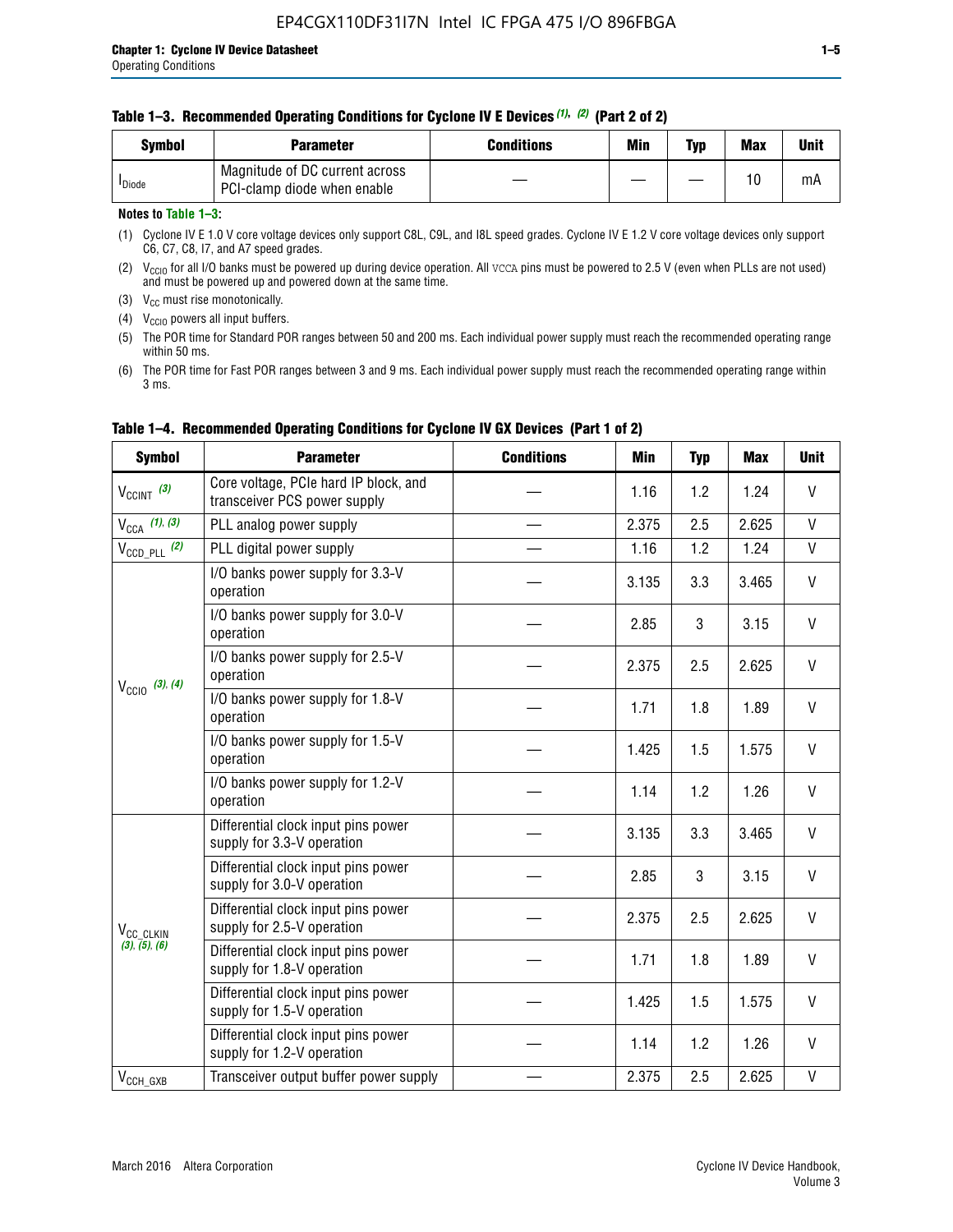| <b>Symbol</b>         | <b>Parameter</b>                                               | <b>Conditions</b>                        | <b>Min</b>   | <b>Typ</b> | <b>Max</b>        | <b>Unit</b>  |
|-----------------------|----------------------------------------------------------------|------------------------------------------|--------------|------------|-------------------|--------------|
| $V_{\text{CCA\_GXB}}$ | Transceiver PMA and auxiliary power<br>supply                  |                                          | 2.375        | 2.5        | 2.625             |              |
| $V_{CCL_GXB}$         | Transceiver PMA and auxiliary power<br>supply                  |                                          | 1.16         | 1.2        | 1.24              |              |
| $V_1$                 | DC input voltage                                               |                                          | $-0.5$       |            | 3.6               | $\vee$       |
| $V_0$                 | DC output voltage                                              |                                          | 0            |            | V <sub>CCIO</sub> | $\mathsf{V}$ |
|                       | Operating junction temperature                                 | For commercial use                       | $\mathbf{0}$ |            | 85                | °C           |
| T,                    |                                                                | For industrial use                       | $-40$        |            | 100               | °C           |
| $t_{\rm{RAMP}}$       | Power supply ramp time                                         | Standard power-on reset<br>$(POR)$ $(7)$ | $50 \mu s$   |            | 50 ms             |              |
|                       |                                                                | Fast POR (8)                             | $50 \mu s$   |            | 3 <sub>ms</sub>   |              |
| <b>I</b> Diode        | Magnitude of DC current across<br>PCI-clamp diode when enabled |                                          |              |            | 10                | mA           |

**Table 1–4. Recommended Operating Conditions for Cyclone IV GX Devices (Part 2 of 2)**

**Notes to Table 1–4:**

- (1) All VCCA pins must be powered to 2.5 V (even when PLLs are not used) and must be powered up and powered down at the same time.
- (2) You must connect  $V_{CCD-PLL}$  to  $V_{CCINT}$  through a decoupling capacitor and ferrite bead.
- (3) Power supplies must rise monotonically.
- (4)  $V_{\text{CCIO}}$  for all I/O banks must be powered up during device operation. Configurations pins are powered up by V<sub>CCIO</sub> of I/O Banks 3, 8, and 9 where I/O Banks 3 and 9 only support V<sub>CCIO</sub> of 1.5, 1.8, 2.5, 3.0, and 3.3 V. For fast passive parallel (FPP) configuration mode, the V<sub>CCIO</sub> level of I/O<br>Bank 8 must be powered up to 1.5, 1.8, 2.5, 3.0, and 3.3 V.
- (5) You must set  $V_{CC_CCLKIN}$  to 2.5 V if you use CLKIN as a high-speed serial interface (HSSI) refclk or as a DIFFCLK input.
- (6) The CLKIN pins in I/O Banks 3B and 8B can support single-ended I/O standard when the pins are used to clock left PLLs in non-transceiver applications.
- (7) The POR time for Standard POR ranges between 50 and 200 ms.  $V_{\text{CCIA}}$ ,  $V_{\text{CCIA}}$ , and  $V_{\text{CCIO}}$  of I/O Banks 3, 8, and 9 must reach the recommended operating range within 50 ms.
- (8) The POR time for Fast POR ranges between 3 and 9 ms.  $V_{\text{CCH},T}$ ,  $V_{\text{CCA}}$ , and  $V_{\text{CCI}}$  of I/O Banks 3, 8, and 9 must reach the recommended operating range within 3 ms.

# **ESD Performance**

This section lists the electrostatic discharge (ESD) voltages using the human body model (HBM) and charged device model (CDM) for Cyclone IV devices general purpose I/Os (GPIOs) and high-speed serial interface (HSSI) I/Os. Table 1–5 lists the ESD for Cyclone IV devices GPIOs and HSSI I/Os.

| Table 1–5. ESD for Cyclone IV Devices GPIOs and HSSI I/Os |
|-----------------------------------------------------------|
|-----------------------------------------------------------|

| <b>Symbol</b>  | <b>Parameter</b>                      | <b>Passing Voltage</b> | <b>Unit</b> |
|----------------|---------------------------------------|------------------------|-------------|
|                | ESD voltage using the HBM (GPIOs) (1) | ± 2000                 |             |
| <b>VESDHBM</b> | ESD using the HBM (HSSI I/Os) (2)     | ± 1000                 |             |
|                | ESD using the CDM (GPIOs)             | ± 500                  |             |
| <b>VESDCDM</b> | ESD using the CDM (HSSI I/Os) (2)     | ± 250                  |             |

#### **Notes to Table 1–5:**

(1) The passing voltage for EP4CGX15 and EP4CGX30 row I/Os is ±1000V.

(2) This value is applicable only to Cyclone IV GX devices.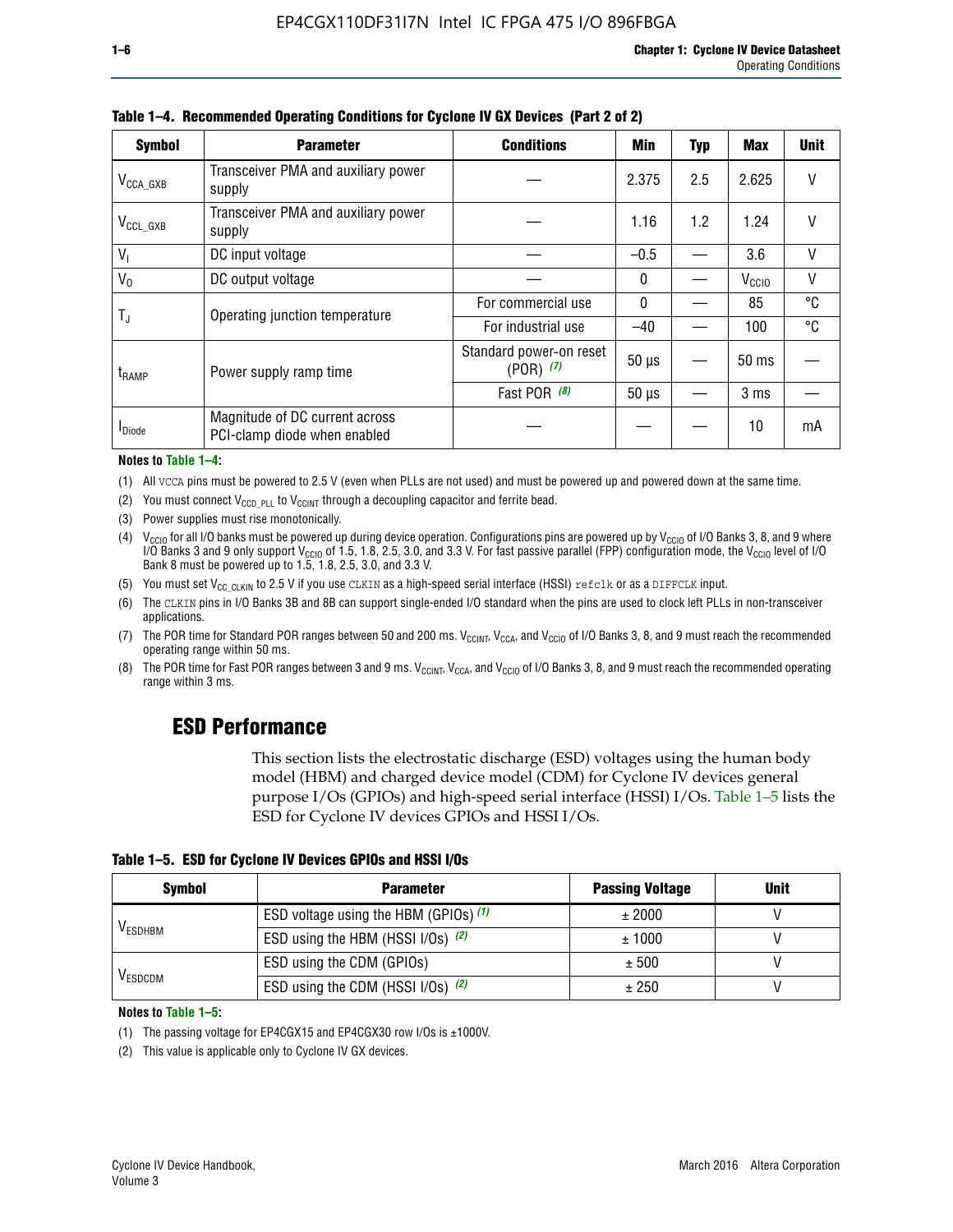# **DC Characteristics**

This section lists the I/O leakage current, pin capacitance, on-chip termination (OCT) tolerance, and bus hold specifications for Cyclone IV devices.

# **Supply Current**

The device supply current requirement is the minimum current drawn from the power supply pins that can be used as a reference for power size planning. Use the Excel-based early power estimator (EPE) to get the supply current estimates for your design because these currents vary greatly with the resources used. Table 1–6 lists the I/O pin leakage current for Cyclone IV devices.

**Table 1–6. I/O Pin Leakage Current for Cyclone IV Devices** *(1)***,** *(2)*

| <b>Symbol</b> | <b>Parameter</b>                     | <b>Conditions</b><br><b>Device</b>    |  | Min   | Typ | <b>Max</b> | <b>Unit</b> |
|---------------|--------------------------------------|---------------------------------------|--|-------|-----|------------|-------------|
| -lı           | Input pin leakage current            | $V_1 = 0$ V to $V_{\text{CCIOMAX}}$   |  | $-10$ |     | 10         | μA          |
| $I_{0Z}$      | Tristated I/O pin leakage<br>current | $V_0 = 0 V$ to $V_{\text{CCIOMAX}}$ I |  | $-10$ |     | 10         | μA          |

**Notes to Table 1–6:**

(1) This value is specified for normal device operation. The value varies during device power-up. This applies for all V<sub>CCIO</sub> settings (3.3, 3.0, 2.5, 1.8, 1.5, and 1.2 V).

(2) The 10 µA I/O leakage current limit is applicable when the internal clamping diode is off. A higher current can be observed when the diode is on.

# **Bus Hold**

The bus hold retains the last valid logic state after the source driving it either enters the high impedance state or is removed. Each I/O pin has an option to enable bus hold in user mode. Bus hold is always disabled in configuration mode.

Table 1–7 lists bus hold specifications for Cyclone IV devices.

**Table 1–7. Bus Hold Parameter for Cyclone IV Devices (Part 1 of 2)** *(1)*

|                                                   |                                  | $V_{CClO}$ (V) |            |       |            |            |            |       |            |       |            |            |            |             |
|---------------------------------------------------|----------------------------------|----------------|------------|-------|------------|------------|------------|-------|------------|-------|------------|------------|------------|-------------|
| <b>Parameter</b>                                  | <b>Condition</b>                 | 1.2            |            | 1.5   |            | 1.8        |            | 2.5   |            | 3.0   |            | 3.3        |            | <b>Unit</b> |
|                                                   |                                  | <b>Min</b>     | <b>Max</b> | Min   | <b>Max</b> | <b>Min</b> | <b>Max</b> | Min   | <b>Max</b> | Min   | <b>Max</b> | <b>Min</b> | <b>Max</b> |             |
| <b>Bus hold</b><br>low.<br>sustaining<br>current  | $V_{IN}$ > $V_{IL}$<br>(maximum) | 8              |            | 12    |            | 30         |            | 50    |            | 70    |            | 70         |            | μA          |
| <b>Bus hold</b><br>high,<br>sustaining<br>current | $V_{IN}$ < $V_{IL}$<br>(minimum) | $-8$           |            | $-12$ |            | $-30$      |            | $-50$ |            | $-70$ |            | $-70$      |            | μA          |
| <b>Bus hold</b><br>low,<br>overdrive<br>current   | $0 V < V_{IN} < V_{CC10}$        |                | 125        |       | 175        |            | 200        |       | 300        |       | 500        |            | 500        | μA          |
| <b>Bus hold</b><br>high,<br>overdrive<br>current  | $0 V < V_{IN} < V_{CG10}$        |                | $-125$     |       | $-175$     |            | $-200$     |       | $-300$     |       | $-500$     |            | $-500$     | μA          |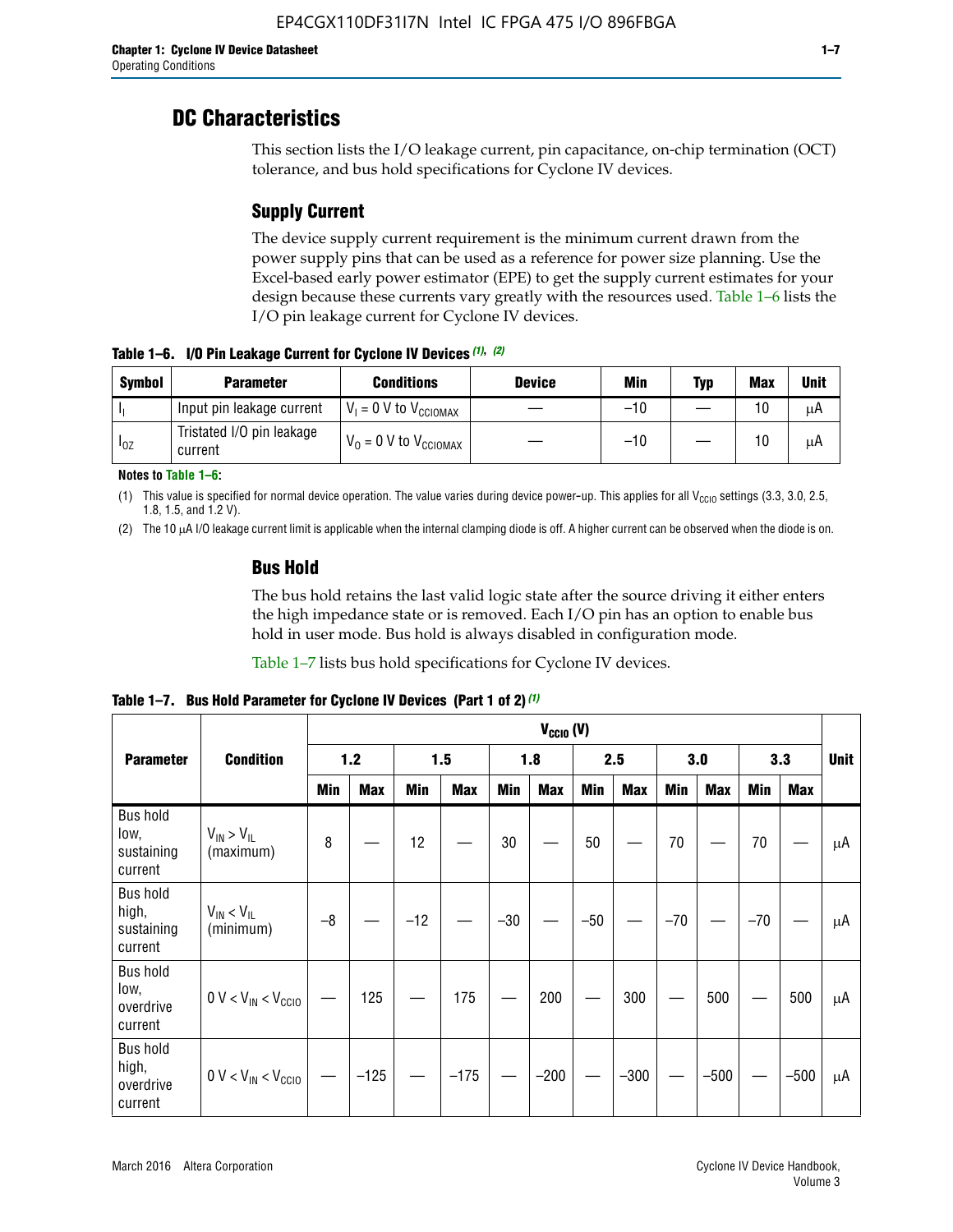| <b>Parameter</b> |                        |     |            | $V_{CGI0} (V)$ |            |            |      |            |     |            |            |            |            |            |  |
|------------------|------------------------|-----|------------|----------------|------------|------------|------|------------|-----|------------|------------|------------|------------|------------|--|
|                  | <b>Condition</b>       | 1.2 |            |                | 1.5        |            | 1.8  |            | 2.5 |            | 3.0        |            | 3.3        |            |  |
|                  |                        |     | <b>Min</b> | <b>Max</b>     | <b>Min</b> | <b>Max</b> | Min  | <b>Max</b> | Min | <b>Max</b> | <b>Min</b> | <b>Max</b> | <b>Min</b> | <b>Max</b> |  |
|                  | Bus hold trip<br>point |     | 0.3        | 0.9            | 0.375      | 1.125      | 0.68 | 1.07       | 0.7 | 1.7        | 0.8        |            | 0.8        |            |  |

**Table 1–7. Bus Hold Parameter for Cyclone IV Devices (Part 2 of 2)** *(1)*

**Note to Table 1–7:**

(1) Bus hold trip points are based on the calculated input voltages from the JEDEC standard.

# **OCT Specifications**

Table 1–8 lists the variation of OCT without calibration across process, temperature, and voltage (PVT).

**Table 1–8. Series OCT Without Calibration Specifications for Cyclone IV Devices**

|                                   |                      | <b>Resistance Tolerance</b> |                                                                             |               |
|-----------------------------------|----------------------|-----------------------------|-----------------------------------------------------------------------------|---------------|
| <b>Description</b>                | $V_{\text{CCIO}}(V)$ | <b>Commercial Maximum</b>   | <b>Industrial, Extended</b><br>industrial, and<br><b>Automotive Maximum</b> | <b>Unit</b>   |
|                                   | 3.0                  | ±30                         | ±40                                                                         | $\frac{0}{0}$ |
|                                   | 2.5                  | ±30                         | ±40                                                                         | $\frac{0}{0}$ |
| Series OCT without<br>calibration | 1.8                  | ±40                         | ±50                                                                         | $\frac{0}{0}$ |
|                                   | 1.5                  | ±50                         | ±50                                                                         | $\frac{0}{0}$ |
|                                   | 1.2                  | ±50                         | ±50                                                                         | $\frac{0}{0}$ |

OCT calibration is automatically performed at device power-up for OCT-enabled I/Os.

Table 1–9 lists the OCT calibration accuracy at device power-up.

|  | Table 1–9.  Series OCT with Calibration at Device Power-Up Specifications for Cyclone IV Devices |  |  |  |
|--|--------------------------------------------------------------------------------------------------|--|--|--|
|--|--------------------------------------------------------------------------------------------------|--|--|--|

|                       |                | <b>Calibration Accuracy</b> |                                                                             |               |
|-----------------------|----------------|-----------------------------|-----------------------------------------------------------------------------|---------------|
| <b>Description</b>    | $V_{CGI0} (V)$ | <b>Commercial Maximum</b>   | <b>Industrial, Extended</b><br>industrial, and<br><b>Automotive Maximum</b> | Unit          |
|                       | 3.0            | ±10                         | ±10                                                                         | $\%$          |
| Series OCT with       | 2.5            | ±10                         | ±10                                                                         | $\%$          |
| calibration at device | 1.8            | ±10                         | ±10                                                                         | $\frac{0}{0}$ |
| power-up              | 1.5            | ±10                         | ±10                                                                         | $\frac{0}{0}$ |
|                       | 1.2            | ±10                         | ±10                                                                         | $\frac{0}{0}$ |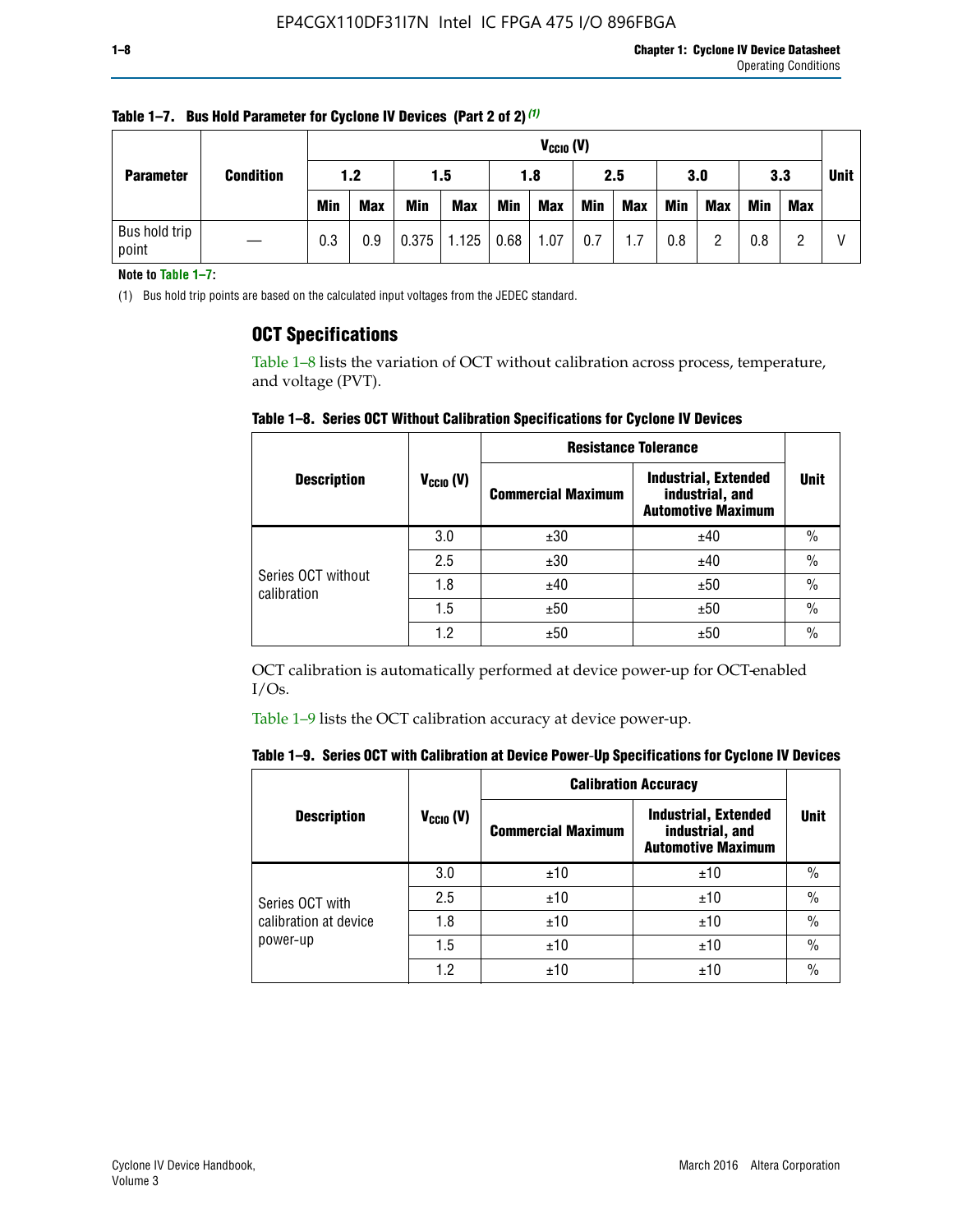The OCT resistance may vary with the variation of temperature and voltage after calibration at device power-up. Use Table 1–10 and Equation 1–1 to determine the final OCT resistance considering the variations after calibration at device power-up. Table 1–10 lists the change percentage of the OCT resistance with voltage and temperature.

**Table 1–10. OCT Variation After Calibration at Device Power**-**Up for Cyclone IV Devices**

| <b>Nominal Voltage</b> | $dR/dT$ (%/°C) | $dR/dV$ (%/mV) |
|------------------------|----------------|----------------|
| 3.0                    | 0.262          | $-0.026$       |
| 2.5                    | 0.234          | $-0.039$       |
| 1.8                    | 0.219          | $-0.086$       |
| 1.5                    | 0.199          | $-0.136$       |
| 1.2                    | 0.161          | $-0.288$       |

#### **Equation 1–1. Final OCT Resistance** *(1)***,** *(2)***,** *(3)***,** *(4)***,** *(5)***,** *(6)*

 $\Delta R_V = (V_2 - V_1) \times 1000 \times dR/dV$  ––––––––––––(7)  $\Delta R_T = (T_2 - T_1) \times dR/dT$  ––––––– (8) For  $\Delta R_x < 0$ ; MF<sub>x</sub> = 1/ ( $|\Delta R_x|/100 + 1$ ) –––––– (9) For  $\Delta R_x > 0$ ;  $\text{MF}_x = \Delta R_x / 100 + 1$  ——– (10)  $MF = MF_V \times MF_T$  –––––––––––(11) Rfinal = Rinitial × MF ––––– *(12)*

#### **Notes to Equation 1–1:**

- (1)  $T_2$  is the final temperature.
- (2)  $T_1$  is the initial temperature.
- (3) MF is multiplication factor.
- (4)  $R<sub>final</sub>$  is final resistance.
- (5) Rinitial is initial resistance.
- (6) Subscript x refers to both  $\sqrt{v}$  and  $\sqrt{v}$ .
- (7)  $\Delta R_V$  is a variation of resistance with voltage.
- (8)  $\Delta R_T$  is a variation of resistance with temperature.
- (9) dR/dT is the change percentage of resistance with temperature after calibration at device power-up.
- (10) dR/dV is the change percentage of resistance with voltage after calibration at device power-up.
- (11)  $V_2$  is final voltage.
- (12)  $V_1$  is the initial voltage.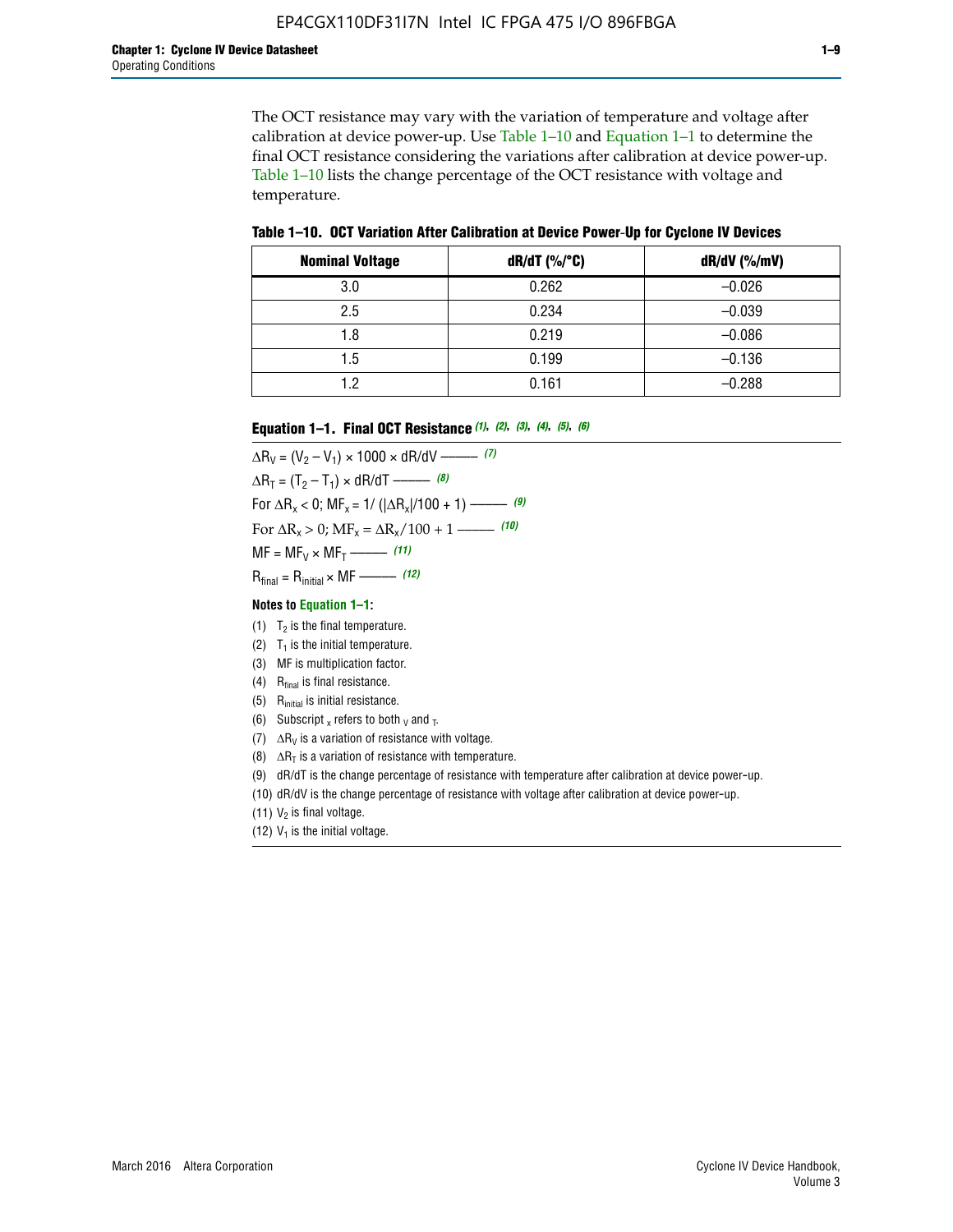Example 1-1 shows how to calculate the change of  $50$ - $\Omega$  I/O impedance from 25°C at 3.0 V to 85°C at 3.15 V.

### **Example 1–1. Impedance Change**

 $\Delta R_V = (3.15 - 3) \times 1000 \times -0.026 = -3.83$  $\Delta R_T = (85 - 25) \times 0.262 = 15.72$ Because  $\Delta R_V$  is negative,  $MF_V = 1 / (3.83/100 + 1) = 0.963$ Because  $\Delta R_T$  is positive,  $MF_T = 15.72/100 + 1 = 1.157$  $MF = 0.963 \times 1.157 = 1.114$  $R_{final} = 50 \times 1.114 = 55.71 \Omega$ 

# **Pin Capacitance**

Table 1–11 lists the pin capacitance for Cyclone IV devices.

**Table 1–11. Pin Capacitance for Cyclone IV Devices** *(1)*

| <b>Symbol</b>       | <b>Parameter</b>                                                                                    | Typical-<br><b>Quad Flat</b><br><b>Pack</b><br>(QFP) | Typical-<br><b>Quad Flat</b><br><b>No Leads</b><br>(QFN) | Typical-<br><b>Ball-Grid</b><br><b>Array</b><br>(BGA) | <b>Unit</b> |
|---------------------|-----------------------------------------------------------------------------------------------------|------------------------------------------------------|----------------------------------------------------------|-------------------------------------------------------|-------------|
| C <sub>IOTB</sub>   | Input capacitance on top and bottom I/O pins                                                        |                                                      |                                                          | 6                                                     | рF          |
| $C_{IOLR}$          | Input capacitance on right I/O pins                                                                 |                                                      |                                                          | 5                                                     | pF          |
| $C_{LVDSLR}$        | Input capacitance on right I/O pins with dedicated LVDS output                                      | 8                                                    | 8                                                        | 7                                                     | рF          |
| $C_{VREFLR}$<br>(2) | Input capacitance on right dual-purpose VREF pin when used as<br>$V_{BFF}$ or user I/O pin          | 21                                                   | 21                                                       | 21                                                    | pF          |
| $C_{VREFTB}$<br>(2) | Input capacitance on top and bottom dual-purpose VREF pin when<br>used as $V_{BFF}$ or user I/O pin | 23(3)                                                | 23                                                       | 23                                                    | рF          |
| $C_{CLKTB}$         | Input capacitance on top and bottom dedicated clock input pins                                      |                                                      | 7                                                        | 6                                                     | рF          |
| $C_{CLKLR}$         | Input capacitance on right dedicated clock input pins                                               | 6                                                    | 6                                                        | 5                                                     | рF          |

#### **Notes to Table 1–11:**

(1) The pin capacitance applies to FBGA, UBGA, and MBGA packages.

(2) When you use the VREF pin as a regular input or output, you can expect a reduced performance of toggle rate and  $t_{\rm CO}$  because of higher pin capacitance.

(3) CVREFTB for the EP4CE22 device is 30 pF.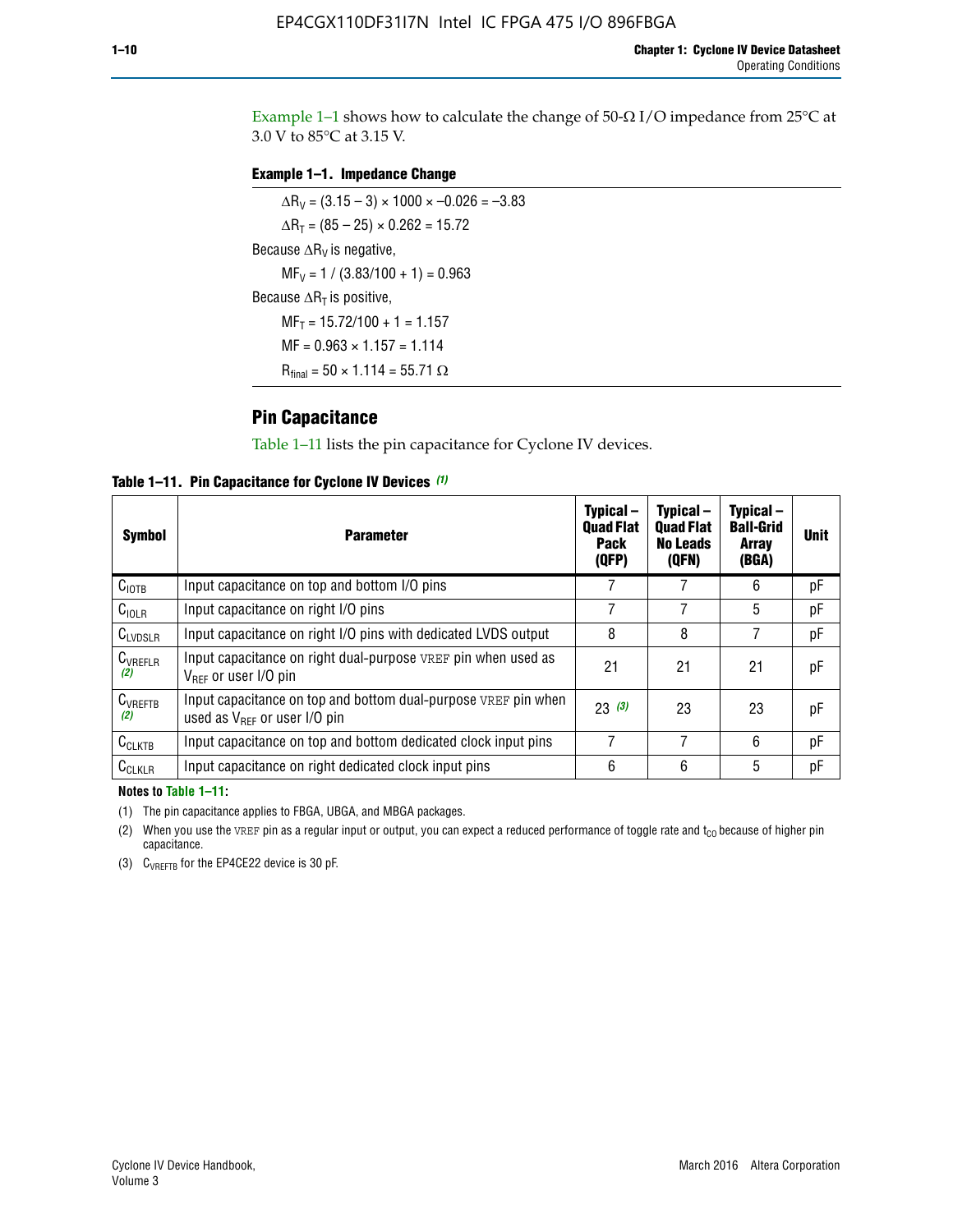# **Internal Weak Pull-Up and Weak Pull-Down Resistor**

Table 1–12 lists the weak pull-up and pull-down resistor values for Cyclone IV devices.

**Table 1–12. Internal Weak Pull**-**Up and Weak Pull**-**Down Resistor Values for Cyclone IV Devices** *(1)*

| <b>Symbol</b> | <b>Parameter</b>                                                                                                   | <b>Conditions</b>                                  | Min | <b>Typ</b> | <b>Max</b> | <b>Unit</b> |
|---------------|--------------------------------------------------------------------------------------------------------------------|----------------------------------------------------|-----|------------|------------|-------------|
|               |                                                                                                                    | $V_{\text{CC10}} = 3.3 \text{ V} \pm 5\%$ (2), (3) | 7   | 25         | 41         | $k\Omega$   |
| $R_{PU}$      | Value of the I/O pin pull-up resistor                                                                              | $V_{\text{CC10}} = 3.0 \text{ V} \pm 5\%$ (2), (3) | 7   | 28         | 47         | kΩ          |
|               | before and during configuration, as<br>well as user mode if you enable the<br>programmable pull-up resistor option | $V_{\text{CC10}} = 2.5 V \pm 5\%$ (2), (3)         | 8   | 35         | 61         | kΩ          |
|               |                                                                                                                    | $V_{\text{CGI0}} = 1.8 V \pm 5\%$ (2), (3)         | 10  | 57         | 108        | $k\Omega$   |
|               |                                                                                                                    | $V_{\text{CC10}} = 1.5 V \pm 5\%$ (2), (3)         | 13  | 82         | 163        | $k\Omega$   |
|               |                                                                                                                    | $V_{\text{CC10}} = 1.2 V \pm 5\%$ (2), (3)         | 19  | 143        | 351        | kΩ          |
|               |                                                                                                                    | $V_{\text{CC10}} = 3.3 V \pm 5\%$ (4)              | 6   | 19         | 30         | kΩ          |
|               |                                                                                                                    | $V_{\text{CC10}} = 3.0 V \pm 5\%$ (4)              | 6   | 22         | 36         | $k\Omega$   |
| $R_{PD}$      | Value of the I/O pin pull-down resistor<br>before and during configuration                                         | $V_{\text{CC10}} = 2.5 V \pm 5\%$ (4)              | 6   | 25         | 43         | kΩ          |
|               |                                                                                                                    | $V_{\text{CC10}} = 1.8 V \pm 5\%$ (4)              | 7   | 35         | 71         | $k\Omega$   |
|               |                                                                                                                    | $V_{\text{CC10}} = 1.5 V \pm 5\%$ (4)              | 8   | 50         | 112        | kΩ          |

#### **Notes to Table 1–12:**

- (1) All I/O pins have an option to enable weak pull-up except the configuration, test, and JTAG pins. The weak pull-down feature is only available for JTAG TCK.
- (2) Pin pull-up resistance values may be lower if an external source drives the pin higher than  $V_{\text{CCIO}}$ .
- (3)  $R_{PU} = (V_{CC10} V_1)/I_{R_PU}$ Minimum condition: –40°C; V<sub>CCIO</sub> = V<sub>CC</sub> + 5%, V<sub>I</sub> = V<sub>CC</sub> + 5% – 50 mV; Typical condition: 25°C; V<sub>CCIO</sub> = V<sub>CC</sub>, V<sub>I</sub> = 0 V; Maximum condition: 100°C;  $V_{\text{CCIO}} = V_{\text{CC}} - 5\%$ ,  $V_1 = 0$  V; in which  $V_1$  refers to the input voltage at the I/O pin.
- (4)  $R_{PD} = V_I/I_{R_PD}$ Minimum condition:  $-40^{\circ}$ C; V<sub>CCIO</sub> = V<sub>CC</sub> + 5%, V<sub>I</sub> = 50 mV; Typical condition: 25°C;  $V_{\text{CCIO}} = V_{\text{CC}}$ ,  $V_{\text{I}} = V_{\text{CC}} - 5\%$ ; Maximum condition: 100°C; V<sub>CClO</sub> = V<sub>CC</sub> – 5%, V<sub>I</sub> = V<sub>CC</sub> – 5%; in which V<sub>I</sub> refers to the input voltage at the I/O pin.

# **Hot-Socketing**

Table 1–13 lists the hot-socketing specifications for Cyclone IV devices.

**Table 1–13. Hot**-**Socketing Specifications for Cyclone IV Devices**

| <b>Symbol</b> | <b>Parameter</b>                  | <b>Maximum</b> |
|---------------|-----------------------------------|----------------|
| $I$ IOPIN(DC) | DC current per I/O pin            | $300 \mu A$    |
| $I$ IOPIN(AC) | AC current per I/O pin            | 8 mA $(1)$     |
| IXCVRTX(DC)   | DC current per transceiver TX pin | 100 mA         |
| IXCVRRX(DC)   | DC current per transceiver RX pin | 50 mA          |

**Note to Table 1–13:**

(1) The I/O ramp rate is 10 ns or more. For ramp rates faster than 10 ns, |IIOPIN| = C dv/dt, in which C is the I/O pin capacitance and dv/dt is the slew rate.

 $\mathbb{I} \rightarrow \mathbb{I}$  During hot-socketing, the I/O pin capacitance is less than 15 pF and the clock pin capacitance is less than 20 pF.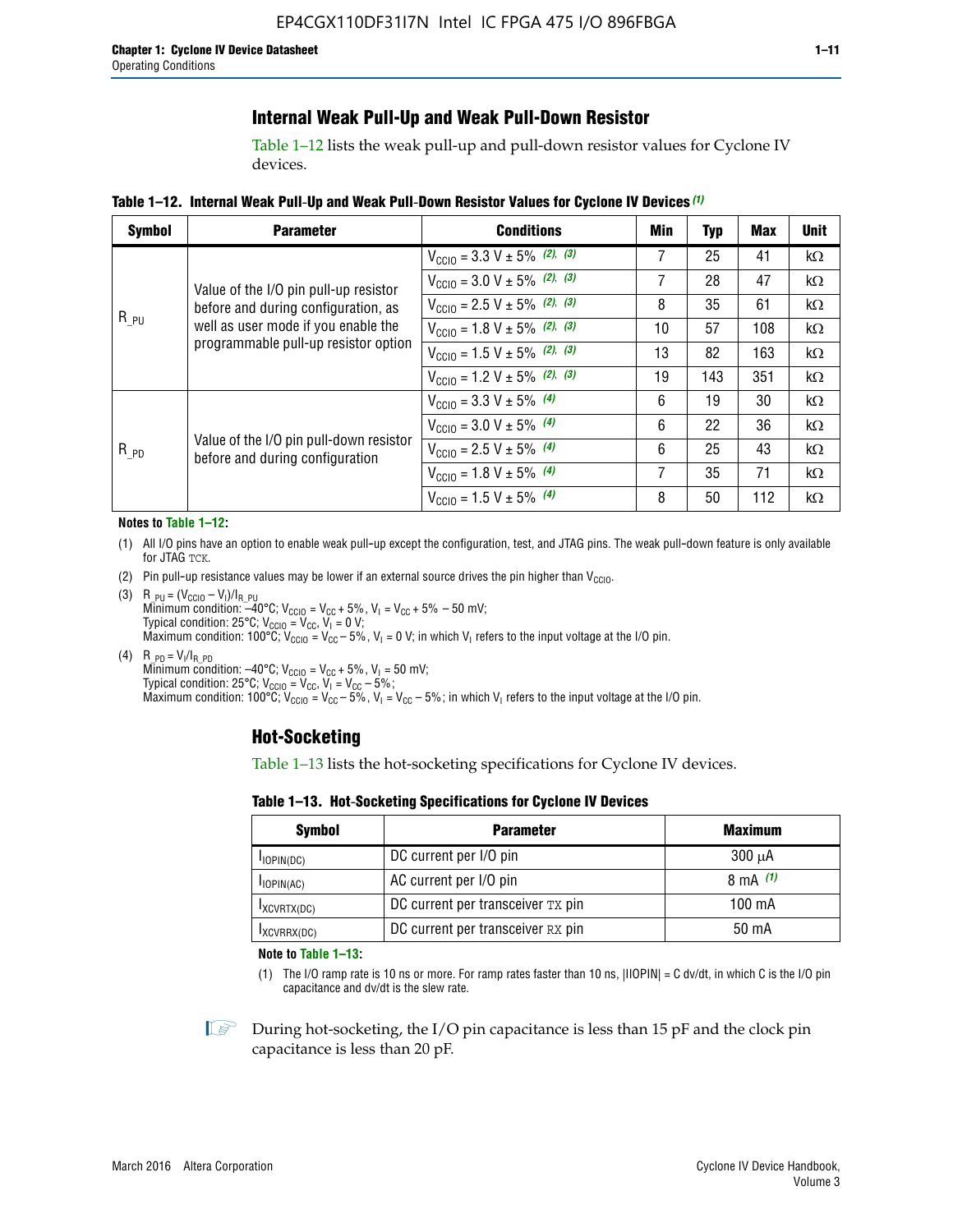# **Schmitt Trigger Input**

Cyclone IV devices support Schmitt trigger input on the TDI, TMS, TCK, nSTATUS, nCONFIG, nCE, CONF\_DONE, and DCLK pins. A Schmitt trigger feature introduces hysteresis to the input signal for improved noise immunity, especially for signals with slow edge rate. Table 1–14 lists the hysteresis specifications across the supported  $V<sub>CCIO</sub>$  range for Schmitt trigger inputs in Cyclone IV devices.

**Table 1–14. Hysteresis Specifications for Schmitt Trigger Input in Cyclone IV Devices**

| <b>Symbol</b> | <b>Parameter</b>                                                                                                                                                            | <b>Conditions (V)</b> | <b>Minimum</b> | <b>Unit</b> |
|---------------|-----------------------------------------------------------------------------------------------------------------------------------------------------------------------------|-----------------------|----------------|-------------|
|               | $V_{\text{CCIO}} = 3.3$<br>$V_{\text{CGI0}} = 2.5$<br>Hysteresis for Schmitt trigger<br>V <sub>SCHMITT</sub><br>input<br>$V_{\text{CCIO}} = 1.8$<br>$V_{\text{CCIO}} = 1.5$ | 200                   | mV             |             |
|               |                                                                                                                                                                             |                       | 200            | mV          |
|               |                                                                                                                                                                             | 140                   |                | mV          |
|               |                                                                                                                                                                             |                       | 110            | mV          |

# **I/O Standard Specifications**

The following tables list input voltage sensitivities ( $V<sub>IH</sub>$  and  $V<sub>II</sub>$ ), output voltage ( $V<sub>OH</sub>$ and  $V_{OL}$ ), and current drive characteristics ( $I_{OH}$  and  $I_{OL}$ ), for various I/O standards supported by Cyclone IV devices. Table 1–15 through Table 1–20 provide the I/O standard specifications for Cyclone IV devices.

|                   | $V_{CClO}(V)$ |            | $V_{IL}(V)$ |        | $V_{IH} (V)$               |                            | $V_{OL}(V)$             | $V_{OH} (V)$                 | l <sub>OL</sub>              | $I_{0H}$       |             |
|-------------------|---------------|------------|-------------|--------|----------------------------|----------------------------|-------------------------|------------------------------|------------------------------|----------------|-------------|
| I/O Standard      | Min           | <b>Typ</b> | Max         | Min    | Max                        | Min                        | <b>Max</b>              | Max                          | Min                          | (mA)<br>(4)    | (mA)<br>(4) |
| 3.3-V LVTTL (3)   | 3.135         | 3.3        | 3.465       |        | 0.8                        | 1.7                        | 3.6                     | 0.45                         | 2.4                          | 4              | $-4$        |
| 3.3-V LVCMOS (3)  | 3.135         | 3.3        | 3.465       |        | 0.8                        | 1.7                        | 3.6                     | 0.2                          | $V_{\text{CCIO}} - 0.2$      | $\overline{2}$ | $-2$        |
| 3.0-V LVTTL $(3)$ | 2.85          | 3.0        | 3.15        | $-0.3$ | 0.8                        | 1.7                        | $V_{\text{CC10}} + 0.3$ | 0.45                         | 2.4                          | $\overline{4}$ | $-4$        |
| 3.0-V LVCMOS (3)  | 2.85          | 3.0        | 3.15        | $-0.3$ | 0.8                        | 1.7                        | $V_{\text{CCI}0}$ + 0.3 | 0.2                          | $V_{\text{CC10}} - 0.2$      | 0.1            | $-0.1$      |
| $2.5 V$ (3)       | 2.375         | 2.5        | 2.625       | $-0.3$ | 0.7                        | 1.7                        | $V_{\text{CCI}0}$ + 0.3 | 0.4                          | 2.0                          | 1              | $-1$        |
| 1.8V              | 1.71          | 1.8        | 1.89        | $-0.3$ | 0.35x<br>V <sub>CCIO</sub> | 0.65x<br>V <sub>CCIO</sub> | 2.25                    | 0.45                         | $V_{\text{CCIO}}$ –<br>0.45  | $\overline{2}$ | $-2$        |
| 1.5V              | 1.425         | 1.5        | 1.575       | $-0.3$ | 0.35x<br>V <sub>CCIO</sub> | 0.65x<br>V <sub>CCIO</sub> | $V_{\text{CGI0}} + 0.3$ | 0.25x<br>V <sub>CCIO</sub>   | 0.75x<br>V <sub>CCIO</sub>   | $\overline{2}$ | $-2$        |
| 1.2V              | 1.14          | 1.2        | 1.26        | $-0.3$ | 0.35x<br>V <sub>CCIO</sub> | 0.65x<br>V <sub>CCIO</sub> | $V_{\text{CGI0}} + 0.3$ | 0.25x<br>V <sub>CCIO</sub>   | 0.75x<br>V <sub>CCIO</sub>   | $\overline{2}$ | $-2$        |
| 3.0-V PCI         | 2.85          | 3.0        | 3.15        |        | 0.3x<br>V <sub>CCIO</sub>  | 0.5x<br>V <sub>CCIO</sub>  | $V_{\text{CC10}} + 0.3$ | $0.1 \times V_{CC10}$        | $0.9 \times V_{\text{CC10}}$ | 1.5            | $-0.5$      |
| 3.0-V PCI-X       | 2.85          | 3.0        | 3.15        |        | 0.35x<br>V <sub>CCIO</sub> | 0.5x<br>V <sub>CCIO</sub>  | $V_{\text{CC10}} + 0.3$ | $0.1 \times V_{\text{CCIO}}$ | $0.9 \times V_{\text{CC10}}$ | 1.5            | $-0.5$      |

**Table 1–15. Single**-**Ended I/O Standard Specifications for Cyclone IV Devices** *(1)***,** *(2)*

#### **Notes to Table 1–15:**

(1) For voltage-referenced receiver input waveform and explanation of terms used in Table 1–15, refer to "Glossary" on page 1–37.

(2) AC load  $CL = 10$  pF

(3) For more information about interfacing Cyclone IV devices with 3.3/3.0/2.5-V LVTTL/LVCMOS I/O standards, refer to *[AN 447: Interfacing Cyclone III](http://www.altera.com/literature/an/an447.pdf)  [and Cyclone IV Devices with 3.3/3.0/2.5-V LVTTL/LVCMOS I/O Systems](http://www.altera.com/literature/an/an447.pdf)*.

(4) To meet the IOL and IOH specifications, you must set the current strength settings accordingly. For example, to meet the **3.3-V LVTTL** specification (4 mA), set the current strength settings to 4 mA or higher. Setting at lower current strength may not meet the lou and lon specifications in the handbook.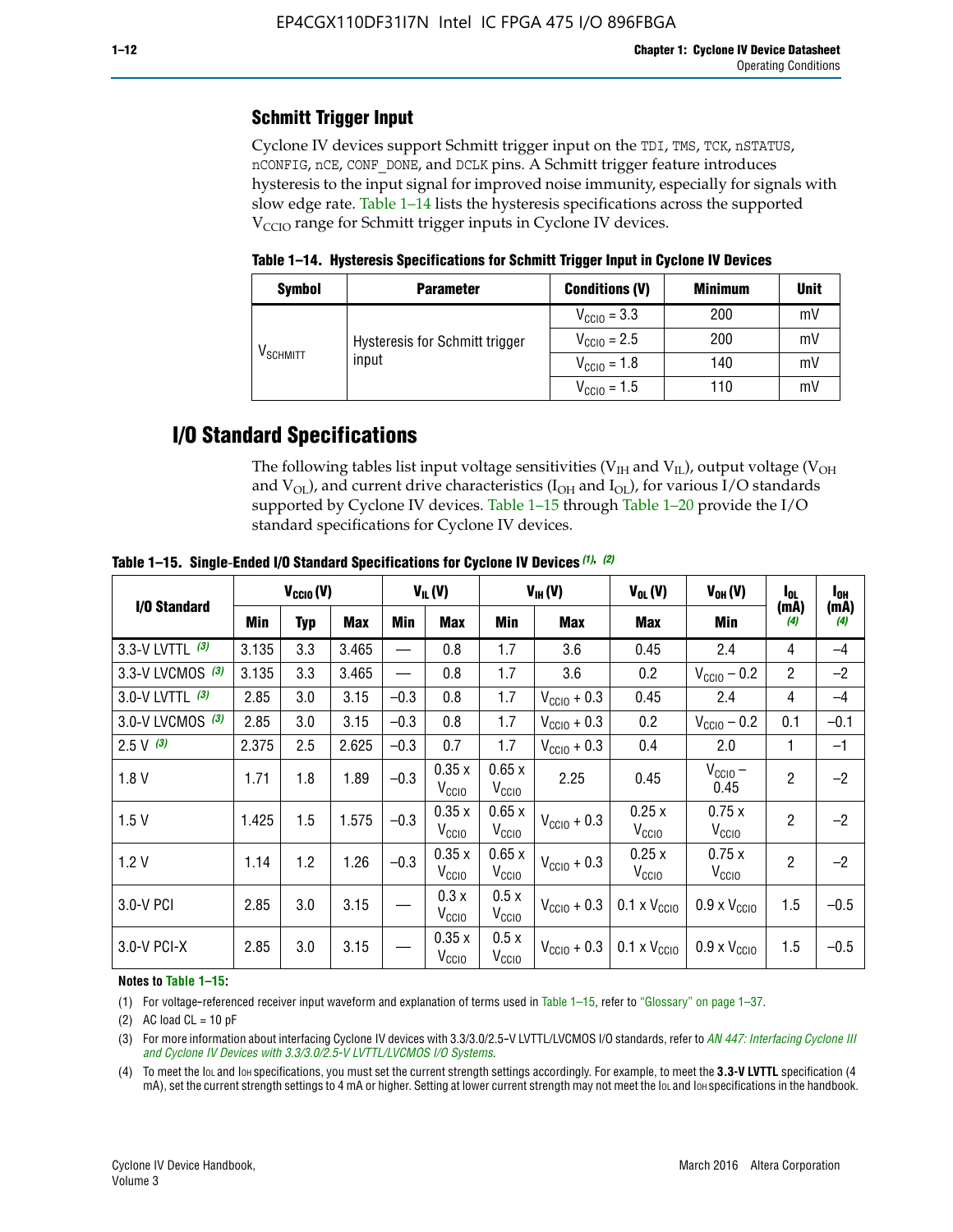| 1/0                           | $V_{\text{CC10}}(V)$ |            |       |                                                                        | $V_{TT} (V)$ (2)                                                     |                                                                        |                     |                           |                     |
|-------------------------------|----------------------|------------|-------|------------------------------------------------------------------------|----------------------------------------------------------------------|------------------------------------------------------------------------|---------------------|---------------------------|---------------------|
| <b>Standard</b>               | Min                  | <b>Typ</b> | Max   | Min                                                                    | <b>Typ</b>                                                           | Max                                                                    | Min                 | <b>Typ</b>                | <b>Max</b>          |
| SSTL-2<br>Class I, II         | 2.375                | 2.5        | 2.625 | 1.19                                                                   | 1.25                                                                 | 1.31                                                                   | $V_{REF}$ –<br>0.04 | $V_{REF}$                 | $V_{REF}$ +<br>0.04 |
| SSTL-18<br>Class I, II        | 1.7                  | 1.8        | 1.9   | 0.833                                                                  | 0.9                                                                  | 0.969                                                                  | $V_{REF}$ –<br>0.04 | V <sub>REF</sub>          | $V_{REF}$ +<br>0.04 |
| HSTL-18<br>Class I, II        | 1.71                 | 1.8        | 1.89  | 0.85                                                                   | 0.9                                                                  | 0.95                                                                   | 0.85                | 0.9                       | 0.95                |
| <b>HSTL-15</b><br>Class I, II | 1.425                | 1.5        | 1.575 | 0.71                                                                   | 0.75                                                                 | 0.79                                                                   | 0.71                | 0.75                      | 0.79                |
| HSTL-12<br>Class I, II        | 1.14                 | 1.2        | 1.26  | $0.48 \times V_{\text{CC10}}$ (3)<br>$0.47 \times V_{\text{CC10}}$ (4) | $0.5 \times V_{\text{CC10}}$ (3)<br>$0.5 \times V_{\text{CC10}}$ (4) | $0.52 \times V_{\text{CC10}}$ (3)<br>$0.53 \times V_{\text{CC10}}$ (4) |                     | 0.5x<br>V <sub>CCIO</sub> |                     |

|  |  |  |  | Table 1–16. Single-Ended SSTL and HSTL I/O Reference Voltage Specifications for Cyclone IV Devices (1) |
|--|--|--|--|--------------------------------------------------------------------------------------------------------|
|--|--|--|--|--------------------------------------------------------------------------------------------------------|

### **Notes to Table 1–16:**

(1) For an explanation of terms used in Table 1–16, refer to "Glossary" on page 1–37.

(2)  $V_{TT}$  of the transmitting device must track  $V_{REF}$  of the receiving device.

(3) Value shown refers to DC input reference voltage,  $V_{REF(DC)}$ .

(4) Value shown refers to AC input reference voltage,  $V_{REF(AC)}$ .

|  |  |  |  |  | Table 1–17.  Single-Ended SSTL and HSTL I/O Standards Signal Specifications for Cyclone IV Devices |
|--|--|--|--|--|----------------------------------------------------------------------------------------------------|
|--|--|--|--|--|----------------------------------------------------------------------------------------------------|

| I/O                        |            | $V_{IL(DC)}(V)$      |                      | $V_{IH(DC)}(V)$   |         | $V_{IL(AC)}(V)$     |                     | $V_{IH(AC)}(V)$      |                                    | $V_{OH} (V)$                       | $I_{0L}$ | $I_{0H}$ |
|----------------------------|------------|----------------------|----------------------|-------------------|---------|---------------------|---------------------|----------------------|------------------------------------|------------------------------------|----------|----------|
| <b>Standard</b>            | <b>Min</b> | Max                  | Min                  | <b>Max</b>        | Min     | Max                 | Min                 | <b>Max</b>           | <b>Max</b>                         | Min                                | (mA)     | (mA)     |
| SSTL-2<br>Class I          |            | $V_{REF}$ –<br>0.18  | $V_{REF} +$<br>0.18  |                   |         | $V_{REF}-$<br>0.35  | $V_{REF} +$<br>0.35 |                      | $V_{TT}$ –<br>0.57                 | $V_{TT}$ +<br>0.57                 | 8.1      | $-8.1$   |
| SSTL-2<br>Class II         |            | $V_{REF}$ –<br>0.18  | $V_{REF} +$<br>0.18  |                   |         | $V_{REF}$ –<br>0.35 | $V_{REF} +$<br>0.35 |                      | $V_{TT}$ –<br>0.76                 | $V_{TT}$ +<br>0.76                 | 16.4     | $-16.4$  |
| <b>SSTL-18</b><br>Class I  |            | $V_{REF}$ –<br>0.125 | $V_{REF}$ +<br>0.125 |                   |         | $V_{REF}$ –<br>0.25 | $V_{REF}$ +<br>0.25 |                      | $V_{TT}$ –<br>0.475                | $V_{TT}$ +<br>0.475                | 6.7      | $-6.7$   |
| <b>SSTL-18</b><br>Class II |            | $V_{REF}$ –<br>0.125 | $V_{REF}$ +<br>0.125 |                   |         | $V_{REF}$ –<br>0.25 | $V_{REF}$ +<br>0.25 |                      | 0.28                               | $V_{CC10}$ –<br>0.28               | 13.4     | $-13.4$  |
| HSTL-18<br>Class I         |            | $V_{REF}$ –<br>0.1   | $V_{REF}$ +<br>0.1   |                   |         | $V_{REF}$ –<br>0.2  | $V_{REF}$ +<br>0.2  |                      | 0.4                                | $V_{CCIO}$ –<br>0.4                | 8        | $-8$     |
| HSTL-18<br>Class II        |            | $V_{REF}$ –<br>0.1   | $V_{REF}$ +<br>0.1   |                   |         | $V_{REF}$ –<br>0.2  | $V_{REF}$ +<br>0.2  |                      | 0.4                                | $V_{CC10}$ –<br>0.4                | 16       | $-16$    |
| HSTL-15<br>Class I         |            | $V_{REF}$ –<br>0.1   | $V_{REF}$ +<br>0.1   |                   |         | $V_{REF}$ –<br>0.2  | $V_{REF}$ +<br>0.2  |                      | 0.4                                | $V_{\text{CC10}} -$<br>0.4         | 8        | $-8$     |
| HSTL-15<br>Class II        |            | $V_{REF}$ –<br>0.1   | $V_{REF} +$<br>0.1   |                   |         | $V_{REF}$ –<br>0.2  | $V_{REF} +$<br>0.2  |                      | 0.4                                | $V_{CC10}$ –<br>0.4                | 16       | $-16$    |
| <b>HSTL-12</b><br>Class I  | $-0.15$    | $V_{REF}-$<br>0.08   | $V_{REF} +$<br>0.08  | $V_{CGI0} + 0.15$ | $-0.24$ | $V_{REF}$ –<br>0.15 | $V_{REF} +$<br>0.15 | $V_{CC10}$ +<br>0.24 | $0.25 \times$<br>V <sub>CCIO</sub> | $0.75 \times$<br>V <sub>CCIO</sub> | 8        | $-8$     |
| <b>HSTL-12</b><br>Class II | $-0.15$    | $V_{REF}$ –<br>0.08  | $V_{REF} +$<br>0.08  | $V_{CGI0} + 0.15$ | $-0.24$ | $V_{REF}$ –<br>0.15 | $V_{REF} +$<br>0.15 | $V_{CC10}$ +<br>0.24 | $0.25 \times$<br>V <sub>CCIO</sub> | $0.75 \times$<br>V <sub>CCIO</sub> | 14       | $-14$    |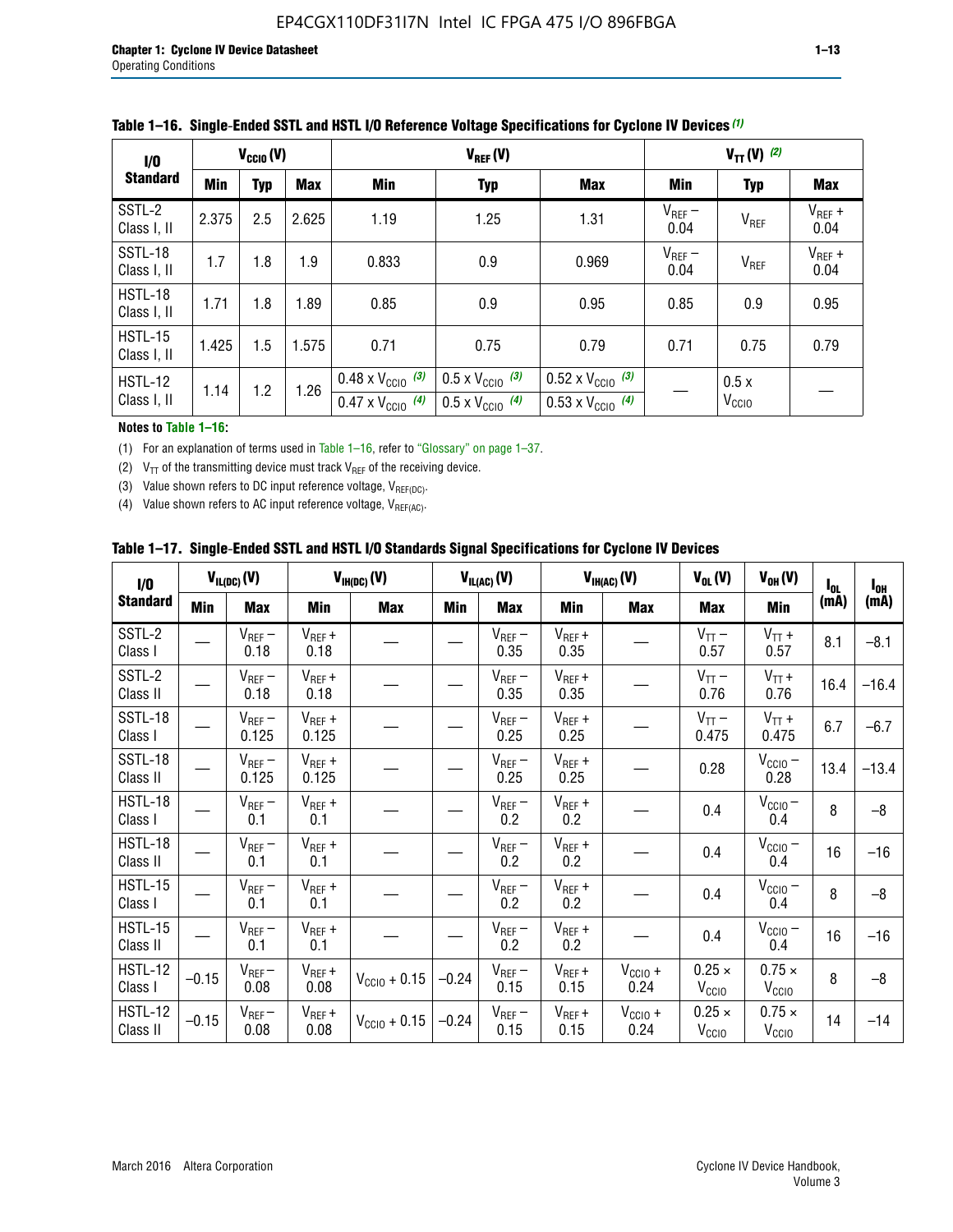**f For more information about receiver input and transmitter output waveforms, and for** other differential I/O standards, refer to the *[I/O Features in Cyclone IV Devices](http://www.altera.com/literature/hb/cyclone-iv/cyiv-51006.pdf)* chapter*.*

**Table 1–18. Differential SSTL I/O Standard Specifications for Cyclone IV Devices** *(1)*

| I/O Standard           |       | $V_{\text{CCIO}}(V)$ |            |      | $V_{\text{Swing(DC)}}(V)$ |                           | $V_{X(AC)}(V)$ |                                 |            | $V_{\text{Swing}(AC)}$<br>(V) | $V_{OX(AC)}(V)$                |            |                                 |  |
|------------------------|-------|----------------------|------------|------|---------------------------|---------------------------|----------------|---------------------------------|------------|-------------------------------|--------------------------------|------------|---------------------------------|--|
|                        | Min   | Typ                  | <b>Max</b> | Min  | <b>Max</b>                | <b>Min</b>                | <b>Typ</b>     | <b>Max</b>                      | <b>Min</b> | <b>Max</b>                    | Min                            | <b>Typ</b> | <b>Max</b>                      |  |
| SSTL-2<br>Class I, II  | 2.375 | 2.5                  | 2.625      | 0.36 | V <sub>CCIO</sub>         | $V_{\text{CC10}}/2 - 0.2$ |                | $V_{\text{CC10}}/2$<br>$+0.2$   | 0.7        | $V_{\text{CCI}}$              | $V_{CClO}/2 -$<br>0.125        |            | $V_{\text{CC10}}/2$<br>$+0.125$ |  |
| SSTL-18<br>Class I, II | 1.7   | .8                   | .90        | 0.25 | V <sub>CCIO</sub>         | $V_{CC10}/2 -$<br>0.175   |                | $V_{\text{CC10}}/2$<br>$+0.175$ | 0.5        | $V_{\text{CCI}}$<br>0         | $V_{\text{CC10}}/2 -$<br>0.125 |            | $V_{\text{CC10}}/2$<br>$+0.125$ |  |

#### **Note to Table 1–18:**

(1) Differential SSTL requires a  $V_{REF}$  input.

**Table 1–19. Differential HSTL I/O Standard Specifications for Cyclone IV Devices** *(1)*

|                               | $V_{\text{CCIO}}(V)$ |      |            | $V_{\text{DIF(DC)}}(V)$ |                   | $V_{X(AC)}(V)$                |            |                            |                            | $V_{CM(DC)}(V)$ | $V_{DIF(AC)}(V)$        |         |                            |
|-------------------------------|----------------------|------|------------|-------------------------|-------------------|-------------------------------|------------|----------------------------|----------------------------|-----------------|-------------------------|---------|----------------------------|
| I/O Standard                  | <b>Min</b>           | Typ  | <b>Max</b> | <b>Min</b>              | <b>Max</b>        | <b>Min</b>                    | <b>Typ</b> | <b>Max</b>                 | Min                        | <b>Typ</b>      | <b>Max</b>              | Mi<br>n | <b>Max</b>                 |
| HSTL-18<br>Class I, II        | 1.71                 | 1.8  | .89        | 0.2                     |                   | 0.85                          |            | 0.95                       | 0.85                       |                 | 0.95                    | 0.4     |                            |
| <b>HSTL-15</b><br>Class I, II | 1.425                | .5   | 1.575      | 0.2                     |                   | 0.71                          |            | 0.79                       | 0.71                       |                 | 0.79                    | 0.4     |                            |
| <b>HSTL-12</b><br>Class I, II | 1.14                 | 2. ا | .26        | 0.16                    | V <sub>CCIO</sub> | $0.48 \times V_{\text{CGI}0}$ |            | 0.52x<br>V <sub>CCIO</sub> | 0.48x<br>V <sub>CCIO</sub> |                 | 0.52x<br>$V_{\rm CCIO}$ | 0.3     | 0.48x<br>V <sub>CCIO</sub> |

### **Note to Table 1–19:**

(1) Differential HSTL requires a  $V_{REF}$  input.

**Table 1–20. Differential I/O Standard Specifications for Cyclone IV Devices** *(1)* **(Part 1 of 2)**

| I/O Standard                            |       | $V_{CCl0} (V)$ |            | $V_{ID}$ (mV) |            |      | $V_{\text{lcm}}(V)^{(2)}$                           |            | $V_{0D}$ (mV) $(3)$ |     |     | $V_{0S} (V)^{(3)}$ |            |       |
|-----------------------------------------|-------|----------------|------------|---------------|------------|------|-----------------------------------------------------|------------|---------------------|-----|-----|--------------------|------------|-------|
|                                         | Min   | Typ            | <b>Max</b> | <b>Min</b>    | <b>Max</b> | Min  | <b>Condition</b>                                    | <b>Max</b> | Min                 | Typ | Max | Min                | <b>Typ</b> | Max   |
|                                         |       |                |            |               |            | 0.05 | $D_{MAX} \leq 500$ Mbps                             | 1.80       |                     |     |     |                    |            |       |
| <b>LVPECL</b><br>(Row I/Os)<br>(6)      | 2.375 | 2.5            | 2.625      | 100           |            | 0.55 | 500 Mbps $\leq$ D <sub>MAX</sub><br>$\leq$ 700 Mbps | 1.80       |                     |     |     |                    |            |       |
|                                         |       |                |            |               |            | 1.05 | $D_{MAX}$ > 700 Mbps                                | 1.55       |                     |     |     |                    |            |       |
|                                         |       |                |            |               |            | 0.05 | $D_{MAX} \leq 500$ Mbps                             | 1.80       |                     |     |     |                    |            |       |
| <b>LVPECL</b><br>(Column<br>$1/Os)$ (6) | 2.375 | 2.5            | 2.625      | 100           |            | 0.55 | 500 Mbps $\leq D_{MAX}$<br>$\leq$ 700 Mbps          | 1.80       |                     |     |     |                    |            |       |
|                                         |       |                |            |               |            | 1.05 | $D_{MAX}$ > 700 Mbps                                | 1.55       |                     |     |     |                    |            |       |
|                                         |       |                |            |               |            | 0.05 | $D_{MAX} \leq 500$ Mbps                             | 1.80       |                     |     |     |                    |            |       |
| LVDS (Row<br>I/Os)                      | 2.375 | 2.5            | 2.625      | 100           |            | 0.55 | 500 Mbps $\leq D_{MAX}$<br>$\leq 700$ Mbps          | 1.80       | 247                 |     | 600 | 1.125              | 1.25       | 1.375 |
|                                         |       |                |            |               |            | 1.05 | $D_{MAX}$ > 700 Mbps                                | 1.55       |                     |     |     |                    |            |       |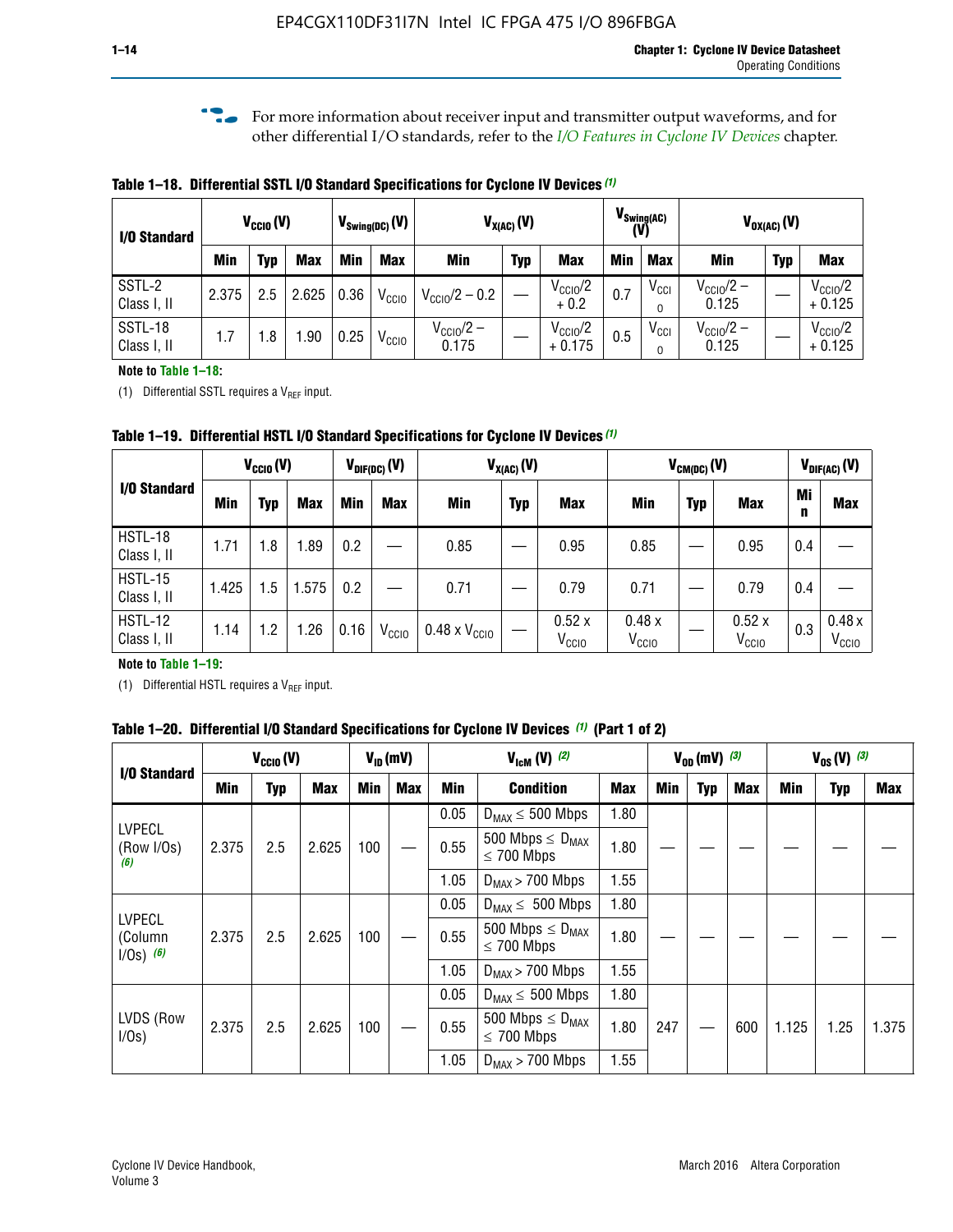# EP4CGX110DF31I7N Intel IC FPGA 475 I/O 896FBGA

| I/O Standard                             |            | $V_{CClO}(V)$ |            |            | $V_{ID}(mV)$ |            | $V_{\text{lcm}}(V)^{(2)}$                  |            |            | $V_{0D}$ (mV) $(3)$ |            |            | $V_{0S} (V)$ (3) |       |
|------------------------------------------|------------|---------------|------------|------------|--------------|------------|--------------------------------------------|------------|------------|---------------------|------------|------------|------------------|-------|
|                                          | <b>Min</b> | <b>Typ</b>    | <b>Max</b> | <b>Min</b> | <b>Max</b>   | <b>Min</b> | <b>Condition</b>                           | <b>Max</b> | <b>Min</b> | <b>Typ</b>          | <b>Max</b> | <b>Min</b> | <b>Typ</b>       | Max   |
|                                          |            |               |            |            |              | 0.05       | $D_{MAX} \leq 500$ Mbps                    | 1.80       |            |                     |            |            |                  |       |
| <b>LVDS</b><br>(Column<br>$I/Os$ )       | 2.375      | 2.5           | 2.625      | 100        |              | 0.55       | 500 Mbps $\leq D_{MAX}$<br>$\leq 700$ Mbps | 1.80       | 247        |                     | 600        | 1.125      | 1.25             | 1.375 |
|                                          |            |               |            |            |              | 1.05       | $D_{MAX}$ > 700 Mbps                       | 1.55       |            |                     |            |            |                  |       |
| <b>BLVDS (Row</b><br>$1/0s)$ (4)         | 2.375      | 2.5           | 2.625      | 100        |              |            |                                            |            |            |                     |            |            |                  |       |
| <b>BLVDS</b><br>(Column<br>$1/0s)$ (4)   | 2.375      | 2.5           | 2.625      | 100        |              |            |                                            |            |            |                     |            |            |                  |       |
| mini-LVDS<br>(Row I/Os)<br>(5)           | 2.375      | 2.5           | 2.625      |            |              |            |                                            |            | 300        |                     | 600        | 1.0        | 1.2              | 1.4   |
| mini-LVDS<br>(Column<br>$1/0s)$ (5)      | 2.375      | 2.5           | 2.625      |            |              |            |                                            |            | 300        |                     | 600        | 1.0        | 1.2              | 1.4   |
| RSDS <sup>®</sup> (Row<br>$1/0s$ ) $(5)$ | 2.375      | 2.5           | 2.625      |            |              |            |                                            |            | 100        | 200                 | 600        | 0.5        | 1.2              | 1.5   |
| <b>RSDS</b><br>(Column<br>$1/0s)$ (5)    | 2.375      | 2.5           | 2.625      |            |              |            |                                            |            | 100        | 200                 | 600        | 0.5        | 1.2              | 1.5   |
| PPDS (Row<br>$1/Os)$ (5)                 | 2.375      | 2.5           | 2.625      |            |              |            |                                            |            | 100        | 200                 | 600        | 0.5        | 1.2              | 1.4   |
| <b>PPDS</b><br>(Column<br>$1/0s)$ (5)    | 2.375      | 2.5           | 2.625      |            |              |            |                                            |            | 100        | 200                 | 600        | 0.5        | 1.2              | 1.4   |

### **Table 1–20. Differential I/O Standard Specifications for Cyclone IV Devices** *(1)* **(Part 2 of 2)**

### **Notes to Table 1–20:**

(1) For an explanation of terms used in Table 1–20, refer to "Glossary" on page 1–37.

(2)  $V_{IN}$  range: 0  $V \le V_{IN} \le 1.85$  V.

(3) R<sub>L</sub> range:  $90 \le R_L \le 110 \Omega$ .

(4) There are no fixed  $V_{IN}$ ,  $V_{OD}$ , and  $V_{OS}$  specifications for BLVDS. They depend on the system topology.

(5) The Mini-LVDS, RSDS, and PPDS standards are only supported at the output pins.

(6) The LVPECL I/O standard is only supported on dedicated clock input pins. This I/O standard is not supported for output pins.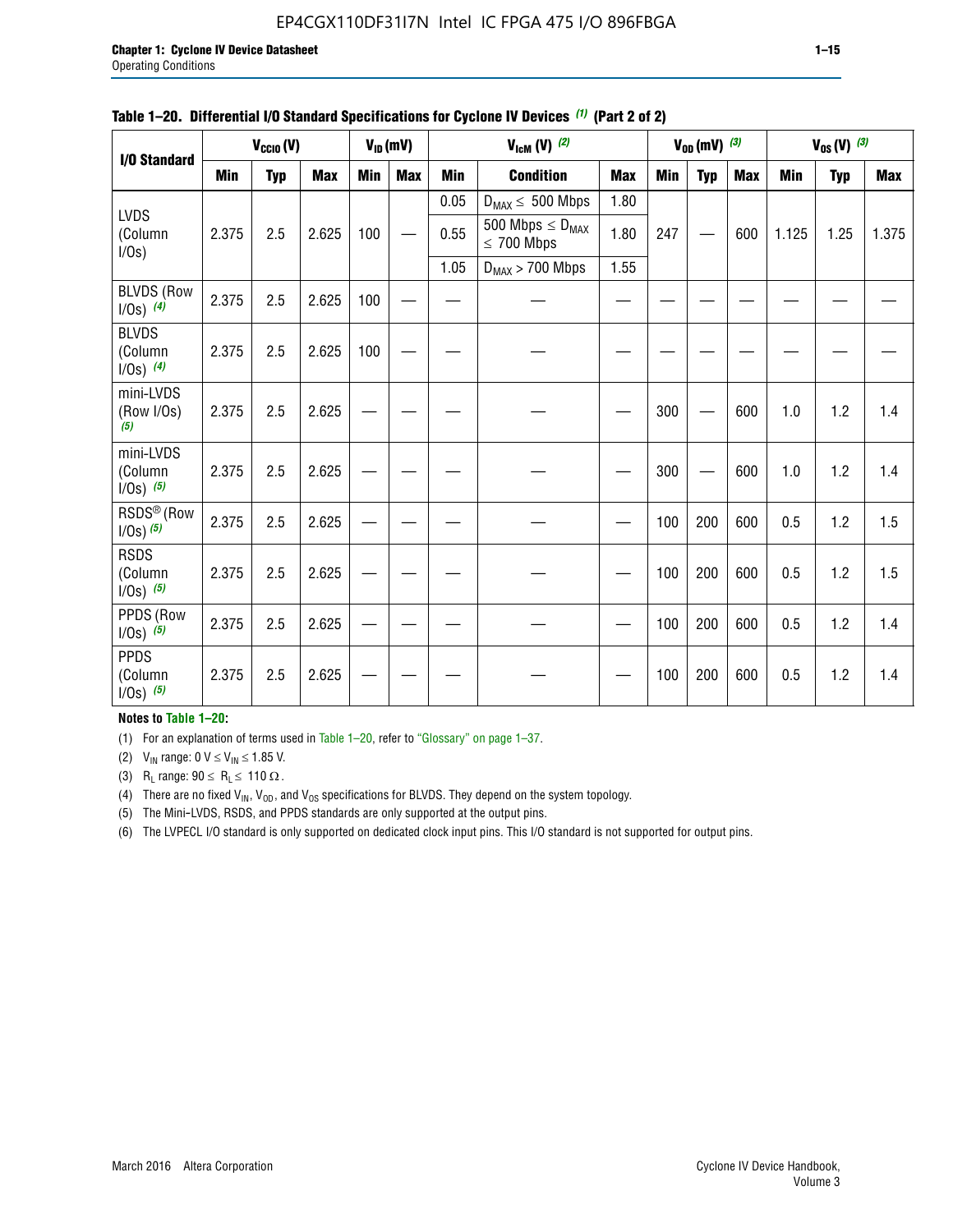# **Power Consumption**

Use the following methods to estimate power for a design:

- the Excel-based EPE
- the Quartus® II PowerPlay power analyzer feature

The interactive Excel-based EPE is used prior to designing the device to get a magnitude estimate of the device power. The Quartus II PowerPlay power analyzer provides better quality estimates based on the specifics of the design after place-and-route is complete. The PowerPlay power analyzer can apply a combination of user-entered, simulation-derived, and estimated signal activities that, combined with detailed circuit models, can yield very accurate power estimates.

f For more information about power estimation tools, refer to the *[Early Power Estimator](http://www.altera.com/literature/ug/ug_epe.pdf
)  [User Guide](http://www.altera.com/literature/ug/ug_epe.pdf
)* and the *[PowerPlay Power Analysis](http://www.altera.com/literature/hb/qts/qts_qii53013.pdf)* chapter in volume 3 of the *Quartus II Handboo*k.

# **Switching Characteristics**

This section provides performance characteristics of Cyclone IV core and periphery blocks for commercial grade devices.

These characteristics can be designated as Preliminary or Final.

- Preliminary characteristics are created using simulation results, process data, and other known parameters. The upper-right hand corner of these tables show the designation as "Preliminary".
- Final numbers are based on actual silicon characterization and testing. The numbers reflect the actual performance of the device under worst-case silicon process, voltage, and junction temperature conditions. There are no designations on finalized tables.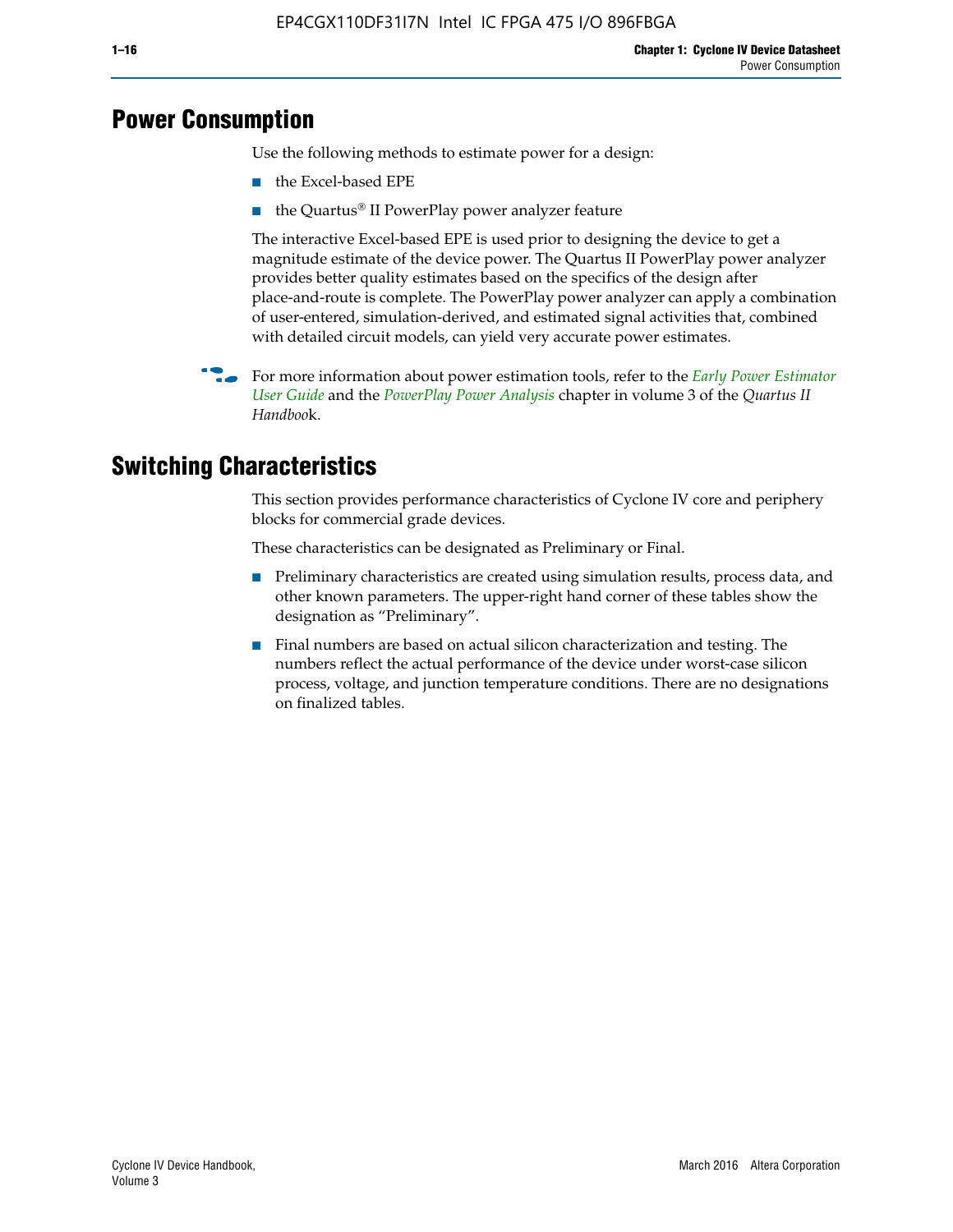# **Transceiver Performance Specifications**

Table 1–21 lists the Cyclone IV GX transceiver specifications.

|  |  |  |  | Table 1-21. Transceiver Specification for Cyclone IV GX Devices (Part 1 of 4) |  |
|--|--|--|--|-------------------------------------------------------------------------------|--|
|--|--|--|--|-------------------------------------------------------------------------------|--|

| Symbol/                                                   |                                                      |                     | C <sub>6</sub>             |                                                                     |                     | C7, I7                     |                   |                     | C <sub>8</sub>             |                |              |
|-----------------------------------------------------------|------------------------------------------------------|---------------------|----------------------------|---------------------------------------------------------------------|---------------------|----------------------------|-------------------|---------------------|----------------------------|----------------|--------------|
| <b>Description</b>                                        | <b>Conditions</b>                                    | <b>Min</b>          | <b>Typ</b>                 | <b>Max</b>                                                          | <b>Min</b>          | <b>Typ</b>                 | <b>Max</b>        | <b>Min</b>          | <b>Typ</b>                 | <b>Max</b>     | <b>Unit</b>  |
| <b>Reference Clock</b>                                    |                                                      |                     |                            |                                                                     |                     |                            |                   |                     |                            |                |              |
| Supported I/O<br><b>Standards</b>                         |                                                      |                     |                            | 1.2 V PCML, 1.5 V PCML, 3.3 V PCML, Differential LVPECL, LVDS, HCSL |                     |                            |                   |                     |                            |                |              |
| Input frequency<br>from REFCLK input<br>pins              |                                                      | 50                  |                            | 156.25                                                              | 50                  |                            | 156.25            | 50                  |                            | 156.25         | <b>MHz</b>   |
| Spread-spectrum<br>modulating clock<br>frequency          | Physical interface<br>for PCI Express<br>(PIPE) mode | 30                  |                            | 33                                                                  | 30                  |                            | 33                | 30                  |                            | 33             | kHz          |
| Spread-spectrum<br>downspread                             | PIPE mode                                            |                     | 0 <sub>to</sub><br>$-0.5%$ |                                                                     |                     | 0 <sub>to</sub><br>$-0.5%$ |                   |                     | 0 <sub>to</sub><br>$-0.5%$ |                |              |
| Peak-to-peak<br>differential input<br>voltage             |                                                      | 0.1                 |                            | 1.6                                                                 | 0.1                 |                            | 1.6               | 0.1                 |                            | 1.6            | $\mathsf{V}$ |
| V <sub>ICM</sub> (AC coupled)                             |                                                      |                     | $1100 \pm 5\%$             |                                                                     |                     | $1100 \pm 5\%$             |                   |                     | $1100 \pm 5\%$             |                | mV           |
| $V_{ICM}$ (DC coupled)                                    | HCSL I/O<br>standard for PCIe<br>reference clock     | 250                 |                            | 550                                                                 | 250                 |                            | 550               | 250                 |                            | 550            | mV           |
| <b>Transmitter REFCLK</b><br>Phase Noise (1)              | Frequency offset                                     |                     |                            | $-123$                                                              |                     |                            | $-123$            |                     |                            | $-123$         | dBc/Hz       |
| <b>Transmitter REFCLK</b><br>Total Jitter (1)             | $= 1$ MHz $- 8$ MHZ                                  |                     |                            | 42.3                                                                |                     |                            | 42.3              |                     |                            | 42.3           | ps           |
| $\mathsf{R}_{\mathsf{ref}}$                               |                                                      |                     | 2000<br>± 1%               |                                                                     |                     | 2000<br>± 1%               |                   |                     | 2000<br>± 1%               |                | Ω            |
| <b>Transceiver Clock</b>                                  |                                                      |                     |                            |                                                                     |                     |                            |                   |                     |                            |                |              |
| cal blk clk clock<br>frequency                            |                                                      | 10                  |                            | 125                                                                 | 10                  |                            | 125               | 10                  | $\overline{\phantom{0}}$   | 125            | MHz          |
| fixedclk clock<br>frequency                               | <b>PCIe Receiver</b><br>Detect                       | $\hspace{0.05cm}$   | 125                        |                                                                     |                     | 125                        | $\hspace{0.05cm}$ | —                   | 125                        |                | <b>MHz</b>   |
| reconfig_clk<br>clock frequency                           | Dynamic<br>reconfiguration<br>clock frequency        | 2.5/<br>37.5<br>(2) |                            | 50                                                                  | 2.5/<br>37.5<br>(2) |                            | 50                | 2.5/<br>37.5<br>(2) |                            | 50             | <b>MHz</b>   |
| Delta time between<br>reconfig clk                        |                                                      |                     |                            | $\overline{2}$                                                      |                     |                            | $\overline{2}$    |                     |                            | $\overline{2}$ | ms           |
| Transceiver block<br>minimum<br>power-down pulse<br>width |                                                      |                     | $\mathbf{1}$               |                                                                     |                     | 1                          |                   |                     | $\mathbf{1}$               |                | $\mu s$      |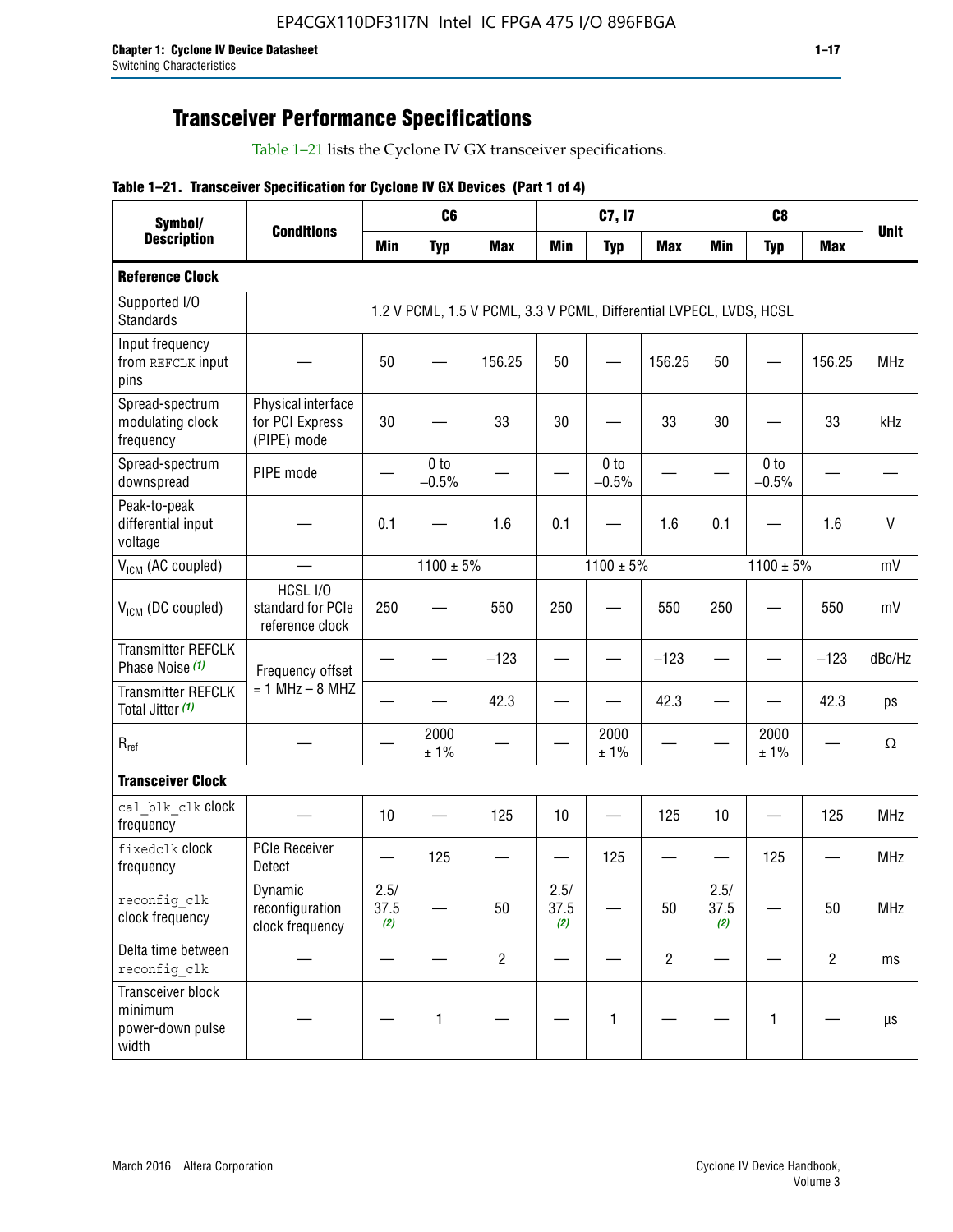| Symbol/                                                                                        |                                                                           |                          | C <sub>6</sub>   |                                 |                          | C7, I7                             |                                     |                          | C <sub>8</sub>           |                                               |              |
|------------------------------------------------------------------------------------------------|---------------------------------------------------------------------------|--------------------------|------------------|---------------------------------|--------------------------|------------------------------------|-------------------------------------|--------------------------|--------------------------|-----------------------------------------------|--------------|
| <b>Description</b>                                                                             | <b>Conditions</b>                                                         | <b>Min</b>               | <b>Typ</b>       | <b>Max</b>                      | <b>Min</b>               | <b>Typ</b>                         | <b>Max</b>                          | <b>Min</b>               | <b>Typ</b>               | <b>Max</b>                                    | <b>Unit</b>  |
| <b>Receiver</b>                                                                                |                                                                           |                          |                  |                                 |                          |                                    |                                     |                          |                          |                                               |              |
| Supported I/O<br><b>Standards</b>                                                              | 1.4 V PCML,<br>1.5 V PCML,<br>2.5 V PCML,<br>LVPECL, LVDS                 |                          |                  |                                 |                          |                                    |                                     |                          |                          |                                               |              |
| Data rate (F324 and<br>smaller package) (15)                                                   |                                                                           | 600                      |                  | 2500                            | 600                      |                                    | 2500                                | 600                      |                          | 2500                                          | <b>Mbps</b>  |
| Data rate (F484 and<br>larger package) (15)                                                    |                                                                           | 600                      |                  | 3125                            | 600                      |                                    | 3125                                | 600                      |                          | 2500                                          | <b>Mbps</b>  |
| Absolute V <sub>MAX</sub> for a<br>receiver pin $(3)$                                          |                                                                           |                          |                  | 1.6                             |                          |                                    | 1.6                                 |                          |                          | 1.6                                           | V            |
| Operational V <sub>MAX</sub> for<br>a receiver pin                                             |                                                                           |                          |                  | 1.5                             |                          |                                    | 1.5                                 |                          |                          | 1.5                                           | V            |
| Absolute V <sub>MIN</sub> for a<br>receiver pin                                                |                                                                           | $-0.4$                   |                  |                                 | $-0.4$                   |                                    | $\equiv$                            | $-0.4$                   |                          |                                               | $\mathsf{V}$ |
| Peak-to-peak<br>differential input<br>voltage $V_{1D}$ (diff p-p)                              | $V_{ICM} = 0.82 V$<br>setting, Data Rate<br>$= 600$ Mbps to<br>3.125 Gbps | 0.1                      |                  | 2.7                             | 0.1                      |                                    | 2.7                                 | 0.1                      |                          | 2.7                                           | $\mathsf{V}$ |
| V <sub>ICM</sub>                                                                               | $V_{ICM} = 0.82 V$<br>setting                                             |                          | $820 \pm$<br>10% |                                 |                          | 820 $\pm$<br>10%                   |                                     |                          | $820 \pm$<br>10%         |                                               | mV           |
| Differential on-chip                                                                           | 100 $-\Omega$ setting                                                     | $\overline{\phantom{0}}$ | 100              |                                 |                          | 100                                |                                     |                          | 100                      |                                               | $\Omega$     |
| termination resistors                                                                          | 150 $-\Omega$ setting                                                     |                          | 150              |                                 |                          | 150                                |                                     |                          | 150                      | $\overline{\phantom{0}}$                      | $\Omega$     |
| Differential and<br>common mode<br>return loss                                                 | PIPE, Serial<br>Rapid I/O SR,<br>SATA, CPRI LV,<br>SDI, XAUI              |                          |                  |                                 |                          | Compliant                          |                                     |                          |                          |                                               |              |
| Programmable ppm<br>detector $(4)$                                                             |                                                                           |                          |                  |                                 |                          | ± 62.5, 100, 125, 200,<br>250, 300 |                                     |                          |                          |                                               | ppm          |
| Clock data recovery<br>(CDR) ppm<br>tolerance (without<br>spread-spectrum<br>clocking enabled) |                                                                           |                          |                  | $±300$ (5),<br>±350<br>(6), (7) |                          |                                    | ±300<br>$(5)$ ,<br>±350<br>(6), (7) |                          |                          | ±300<br>$\left( 5\right)$<br>±350<br>(6), (7) | ppm          |
| CDR ppm tolerance<br>(with synchronous<br>spread-spectrum<br>clocking enabled) (8)             |                                                                           |                          |                  | 350 to<br>$-5350$<br>(7), (9)   |                          |                                    | 350 to<br>$-5350$<br>(7), (9)       |                          |                          | 350 to<br>$-5350$<br>(7), (9)                 | ppm          |
| Run length                                                                                     |                                                                           |                          | 80               |                                 |                          | 80                                 |                                     |                          | 80                       |                                               | UI           |
|                                                                                                | No Equalization                                                           |                          |                  | 1.5                             |                          |                                    | 1.5                                 |                          |                          | 1.5                                           | dB           |
| Programmable                                                                                   | <b>Medium Low</b>                                                         | —                        |                  | 4.5                             | —                        | —                                  | 4.5                                 | $\overline{\phantom{0}}$ | $\overline{\phantom{0}}$ | 4.5                                           | dB           |
| equalization                                                                                   | Medium High                                                               |                          |                  | 5.5                             |                          |                                    | 5.5                                 |                          |                          | 5.5                                           | dB           |
|                                                                                                | High                                                                      |                          |                  | $\overline{7}$                  | $\overline{\phantom{0}}$ |                                    | $\overline{7}$                      | -                        |                          | $\overline{7}$                                | dB           |

# **Table 1–21. Transceiver Specification for Cyclone IV GX Devices (Part 2 of 4)**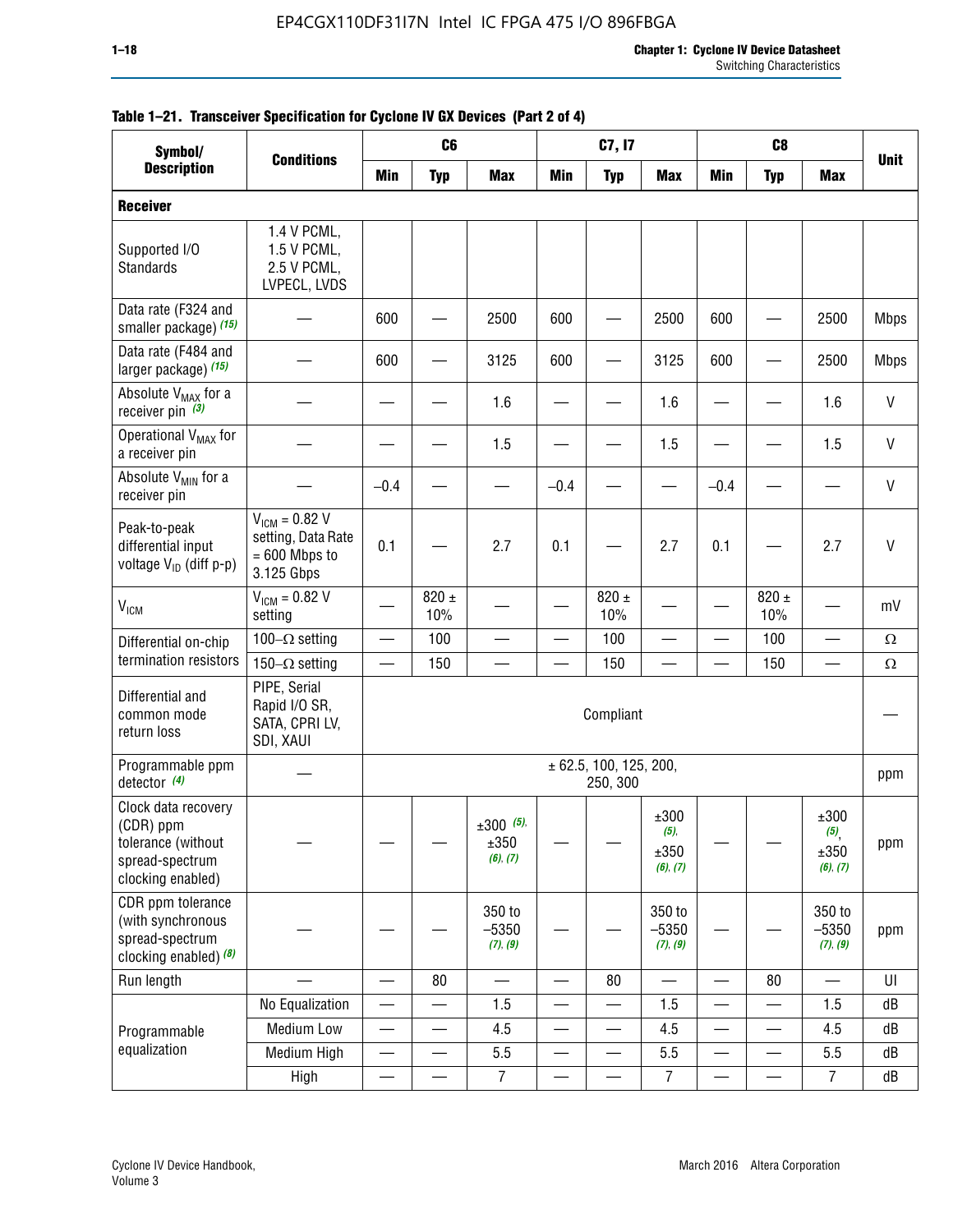### **Table 1–21. Transceiver Specification for Cyclone IV GX Devices (Part 3 of 4)**

| Symbol/                                                                 |                                                                     |                          | C <sub>6</sub>           |                          |                          | C7, I7                   |                          |                          | C <sub>8</sub>           |                          |                                |
|-------------------------------------------------------------------------|---------------------------------------------------------------------|--------------------------|--------------------------|--------------------------|--------------------------|--------------------------|--------------------------|--------------------------|--------------------------|--------------------------|--------------------------------|
| <b>Description</b>                                                      | <b>Conditions</b>                                                   | <b>Min</b>               | <b>Typ</b>               | <b>Max</b>               | <b>Min</b>               | <b>Typ</b>               | <b>Max</b>               | <b>Min</b>               | <b>Typ</b>               | <b>Max</b>               | <b>Unit</b>                    |
| Signal detect/loss<br>threshold                                         | PIPE mode                                                           | 65                       |                          | 175                      | 65                       |                          | 175                      | 65                       | $\overline{\phantom{0}}$ | 175                      | mV                             |
| $t_{LTR}$ (10)                                                          | $\overline{\phantom{0}}$                                            | $\overline{\phantom{0}}$ | $\overline{\phantom{0}}$ | 75                       | $\overline{\phantom{0}}$ |                          | 75                       | $\overline{\phantom{0}}$ | $\qquad \qquad$          | 75                       | μs                             |
| (11)<br>$t_{\text{LTR-LTD\_Manual}}$                                    |                                                                     | 15                       |                          |                          | 15                       |                          |                          | 15                       | $\overline{\phantom{0}}$ |                          | μs                             |
| $t_{LTD}$ (12)                                                          |                                                                     | 0                        | 100                      | 4000                     | $\mathbf 0$              | 100                      | 4000                     | 0                        | 100                      | 4000                     | ns                             |
| $t_{\text{LTD\_Manual}}$ (13)                                           | $\overline{\phantom{0}}$                                            | $\overline{\phantom{0}}$ | $\overline{\phantom{0}}$ | 4000                     | $\overline{\phantom{0}}$ |                          | 4000                     | $\overline{\phantom{0}}$ | $\overline{\phantom{0}}$ | 4000                     | ns                             |
| $t_{\text{LTD\_Auto}}$ (14)                                             |                                                                     |                          |                          | 4000                     |                          |                          | 4000                     | $\overline{\phantom{0}}$ | $\overline{\phantom{0}}$ | 4000                     | ns                             |
| Receiver buffer and<br>CDR offset<br>cancellation time<br>(per channel) |                                                                     |                          |                          | 17000                    |                          |                          | 17000                    |                          |                          | 17000                    | recon<br>fig_c<br>lk<br>cycles |
|                                                                         | DC Gain Setting =<br>0                                              |                          | 0                        |                          |                          | 0                        |                          |                          | 0                        |                          | dB                             |
| Programmable DC<br>gain                                                 | DC Gain Setting =<br>1                                              |                          | 3                        |                          |                          | 3                        |                          |                          | $\mathbf 3$              |                          | dB                             |
|                                                                         | DC Gain Setting =<br>$\overline{2}$                                 |                          | $\,6\,$                  |                          |                          | 6                        |                          |                          | 6                        |                          | dB                             |
| <b>Transmitter</b>                                                      |                                                                     |                          |                          |                          |                          |                          |                          |                          |                          |                          |                                |
| Supported I/O<br><b>Standards</b>                                       | 1.5 V PCML                                                          |                          |                          |                          |                          |                          |                          |                          |                          |                          |                                |
| Data rate (F324 and<br>smaller package)                                 |                                                                     | 600                      |                          | 2500                     | 600                      |                          | 2500                     | 600                      | $\overline{\phantom{0}}$ | 2500                     | <b>Mbps</b>                    |
| Data rate (F484 and<br>larger package)                                  |                                                                     | 600                      | —                        | 3125                     | 600                      | —                        | 3125                     | 600                      | —                        | 2500                     | <b>Mbps</b>                    |
| $\rm V_{\rm OCM}$                                                       | 0.65 V setting                                                      |                          | 650                      | $\overline{\phantom{0}}$ | $\overline{\phantom{0}}$ | 650                      | $\overline{\phantom{0}}$ | $\overline{\phantom{0}}$ | 650                      | $\overline{\phantom{0}}$ | mV                             |
| Differential on-chip                                                    | 100 $-\Omega$ setting                                               |                          | 100                      | $\overline{\phantom{0}}$ | $\overline{\phantom{0}}$ | 100                      | $\overline{\phantom{0}}$ | $\overline{\phantom{0}}$ | 100                      | $\overline{\phantom{0}}$ | $\Omega$                       |
| termination resistors                                                   | 150 $-\Omega$ setting                                               | $\qquad \qquad -$        | 150                      | $\overline{\phantom{0}}$ | —                        | 150                      | $\overline{\phantom{0}}$ | $\qquad \qquad$          | 150                      |                          | $\Omega$                       |
| Differential and<br>common mode<br>return loss                          | PIPE, CPRI LV,<br>Serial Rapid I/O<br>SR, SDI, XAUI,<br><b>SATA</b> |                          |                          |                          |                          | Compliant                |                          |                          |                          |                          |                                |
| Rise time                                                               | $\qquad \qquad$                                                     | 50                       | $\overline{\phantom{0}}$ | 200                      | 50                       | $\overline{\phantom{0}}$ | 200                      | 50                       | $\overline{\phantom{0}}$ | 200                      | ps                             |
| Fall time                                                               | $\overline{\phantom{0}}$                                            | 50                       | $\overline{\phantom{0}}$ | 200                      | 50                       | $\qquad \qquad$          | 200                      | 50                       | $\overline{\phantom{0}}$ | 200                      | ps                             |
| Intra-differential pair<br>skew                                         |                                                                     |                          |                          | 15                       |                          |                          | 15                       | —                        | $\qquad \qquad -$        | 15                       | ps                             |
| Intra-transceiver<br>block skew                                         |                                                                     |                          |                          | 120                      |                          |                          | 120                      |                          | —                        | 120                      | ps                             |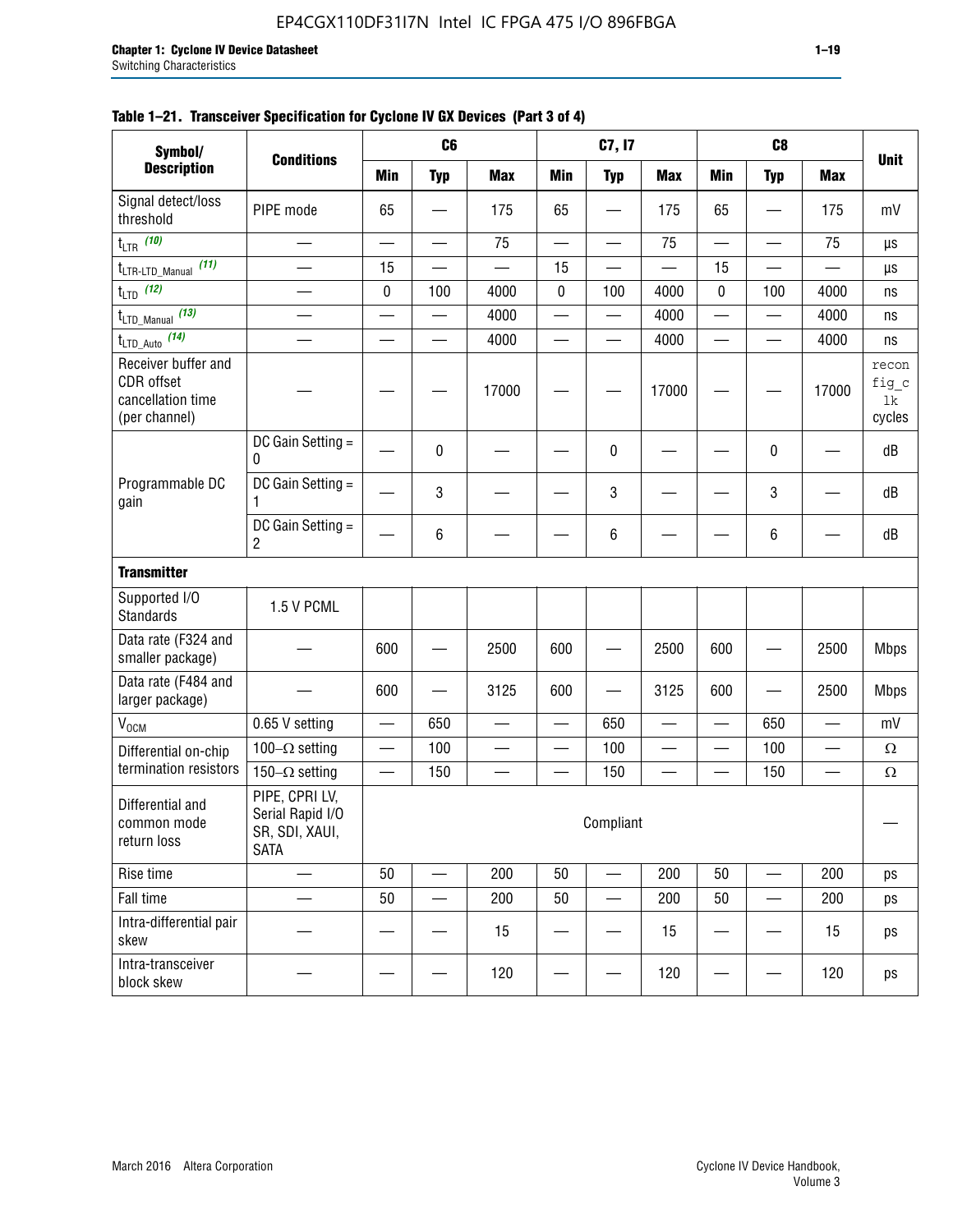### **Table 1–21. Transceiver Specification for Cyclone IV GX Devices (Part 4 of 4)**

| Symbol/                                          | <b>Conditions</b> | C <sub>6</sub>                     |     |            | C7, I7     |            |            | C8         |     |            | <b>Unit</b> |
|--------------------------------------------------|-------------------|------------------------------------|-----|------------|------------|------------|------------|------------|-----|------------|-------------|
| <b>Description</b>                               |                   | <b>Min</b>                         | Typ | <b>Max</b> | <b>Min</b> | <b>Typ</b> | <b>Max</b> | <b>Min</b> | Typ | <b>Max</b> |             |
| <b>PLD-Transceiver Interface</b>                 |                   |                                    |     |            |            |            |            |            |     |            |             |
| Interface speed<br>(F324 and smaller<br>package) |                   | 25                                 |     | 125        | 25         |            | 125        | 25         |     | 125        | <b>MHz</b>  |
| Interface speed<br>(F484 and larger<br>package)  |                   | 25                                 |     | 156.25     | 25         |            | 156.25     | 25         |     | 156.25     | <b>MHz</b>  |
| Digital reset pulse<br>width                     |                   | Minimum is 2 parallel clock cycles |     |            |            |            |            |            |     |            |             |

#### **Notes to Table 1–21:**

(1) This specification is valid for transmitter output jitter specification with a maximum total jitter value of 112 ps, typically for 3.125 Gbps SRIO and XAUI protocols.

(2) The minimum reconfig\_clk frequency is 2.5 MHz if the transceiver channel is configured in **Transmitter Only** mode. The minimum reconfig\_clk frequency is 37.5 MHz if the transceiver channel is configured in **Receiver Only** or **Receiver and Transmitter** mode.

- (3) The device cannot tolerate prolonged operation at this absolute maximum.
- (4) The rate matcher supports only up to  $\pm 300$  parts per million (ppm).
- (5) Supported for the F169 and F324 device packages only.
- (6) Supported for the F484, F672, and F896 device packages only. Pending device characterization.
- (7) To support CDR ppm tolerance greater than ±300 ppm, implement ppm detector in user logic and configure CDR to Manual Lock Mode.
- (8) Asynchronous spread-spectrum clocking is not supported.
- (9) For the EP4CGX30 (F484 package only), EP4CGX50, and EP4CGX75 devices, the CDR ppl tolerance is ±200 ppm.
- (10) Time taken until pll\_locked goes high after pll\_powerdown deasserts.
- (11) Time that the CDR must be kept in lock-to-reference mode after rx analogreset deasserts and before rx locktodata is asserted in manual mode.

(12) Time taken to recover valid data after the rx locktodata signal is asserted in manual mode (Figure 1–2), or after rx freqlocked signal goes high in automatic mode (Figure 1–3).

(13) Time taken to recover valid data after the rx locktodata signal is asserted in manual mode.

- (14) Time taken to recover valid data after the rx freqlocked signal goes high in automatic mode.
- (15) To support data rates lower than the minimum specification through oversampling, use the CDR in LTR mode only.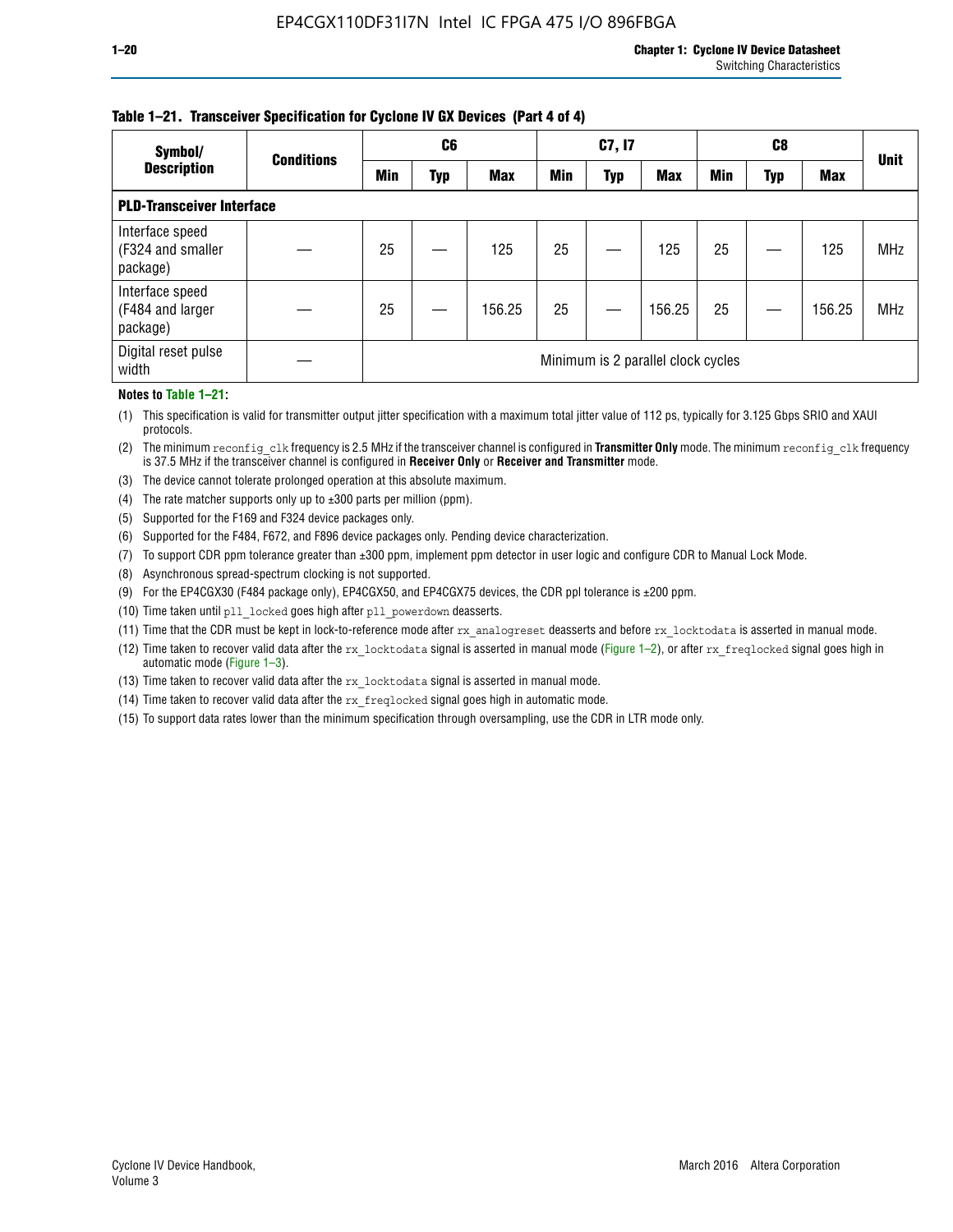Figure 1–2 shows the lock time parameters in manual mode.

 $\Box$  LTD = lock-to-data. LTR = lock-to-reference.





Figure 1–3 shows the lock time parameters in automatic mode.

**Figure 1–3. Lock Time Parameters for Automatic Mode**

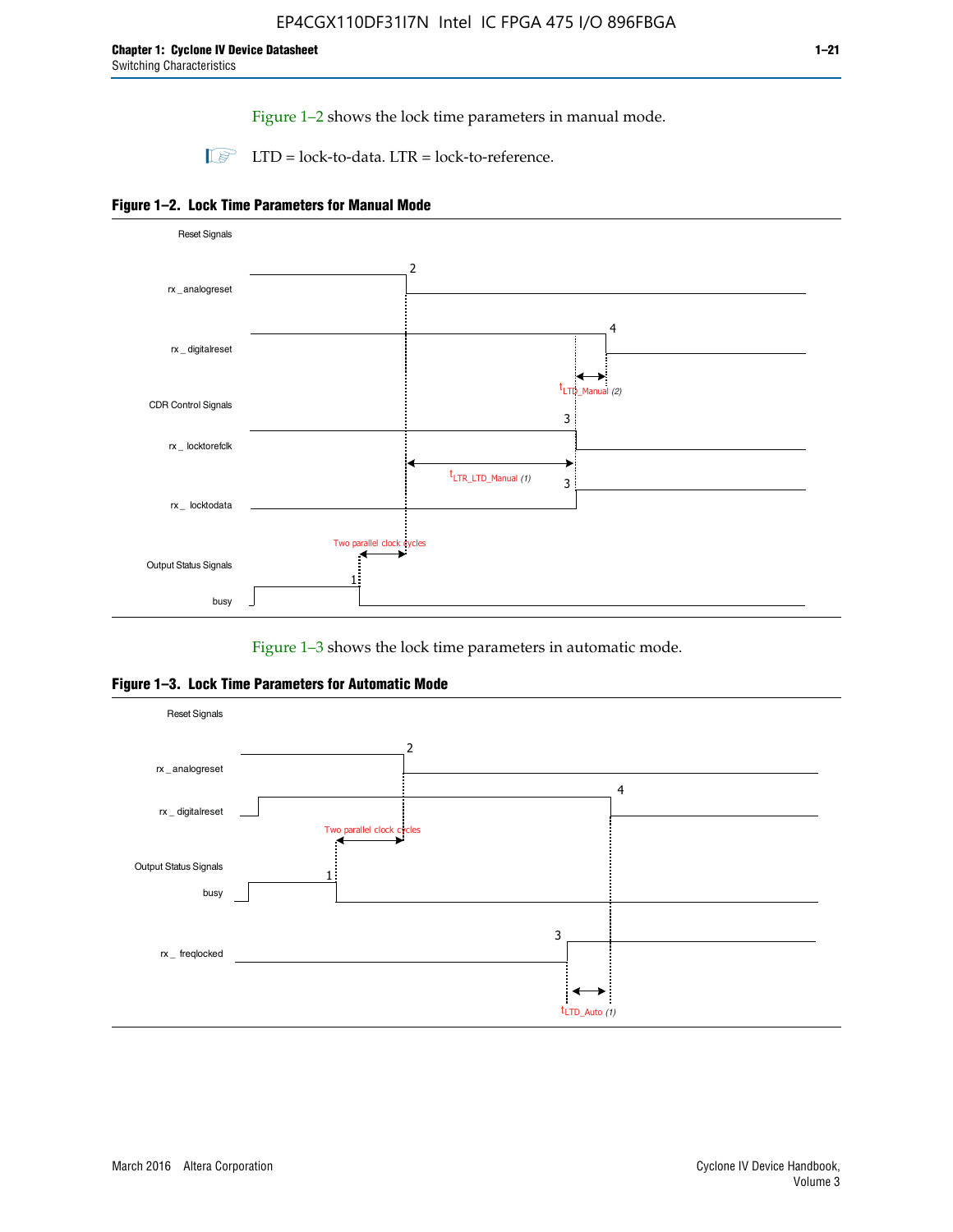### Figure 1–4 shows the differential receiver input waveform.





Figure 1–5 shows the transmitter output waveform.





Table 1–22 lists the typical V<sub>OD</sub> for Tx term that equals 100  $\Omega$ .

| Table 1–22. Typical V <sub>0D</sub> Setting, Tx Term = 100 $\Omega$ |  |  |  |  |  |  |  |
|---------------------------------------------------------------------|--|--|--|--|--|--|--|
|---------------------------------------------------------------------|--|--|--|--|--|--|--|

|                                                        |     |     |     | V <sub>op</sub> Setting (mV) |      |      |
|--------------------------------------------------------|-----|-----|-----|------------------------------|------|------|
| <b>Symbol</b>                                          |     |     |     | 4(1)                         |      |      |
| $\rm V_{OD}$ differential peak<br>to peak typical (mV) | 400 | 600 | 800 | 900                          | 1000 | 1200 |

**Note to Table 1–22:**

(1) This setting is required for compliance with the PCIe protocol.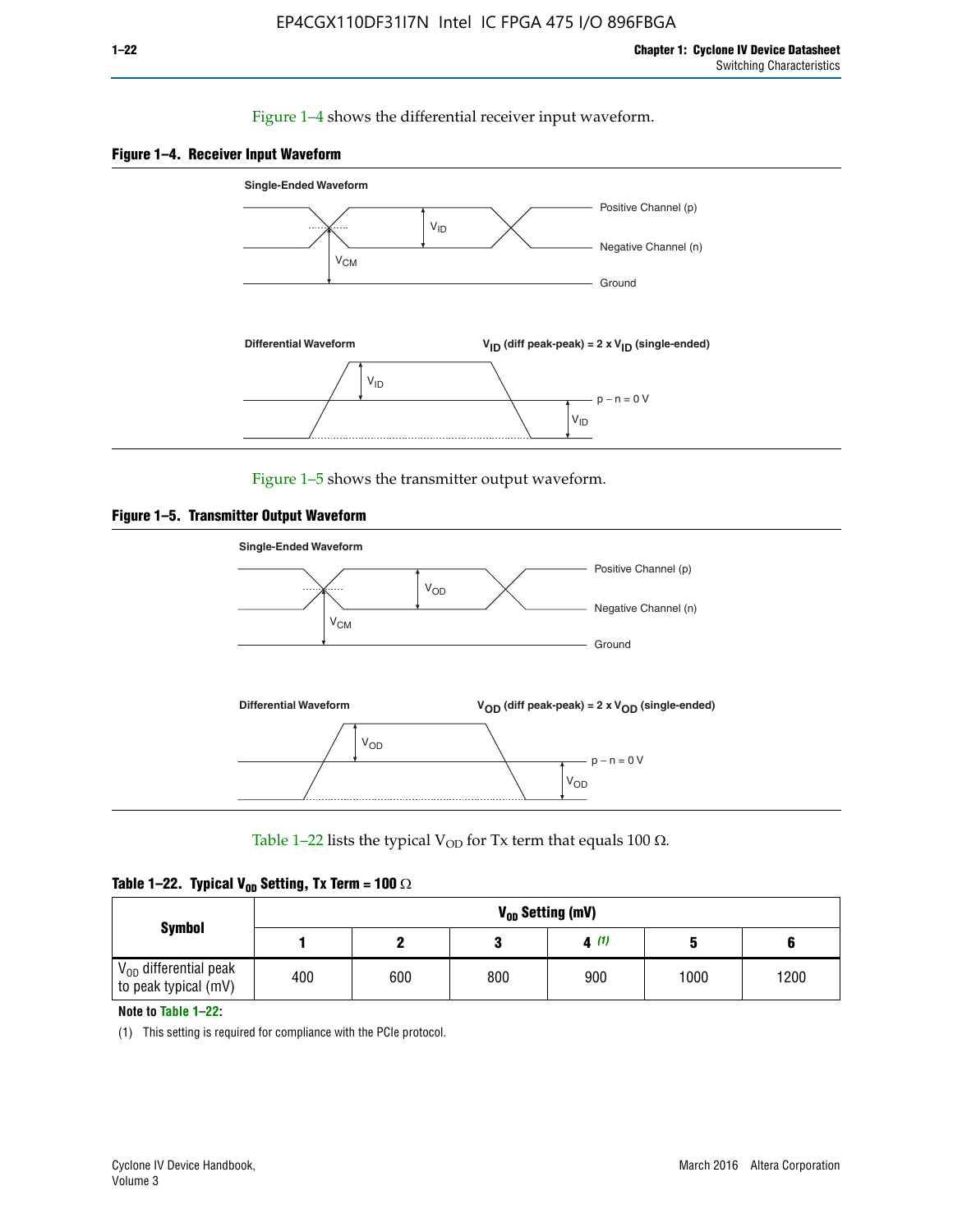Table 1–23 lists the Cyclone IV GX transceiver block AC specifications.

| Symbol/                                                                 |                    |        | C <sub>6</sub> |            | C7, I7 |            |        | C <sub>8</sub> |            |            | <b>Unit</b> |
|-------------------------------------------------------------------------|--------------------|--------|----------------|------------|--------|------------|--------|----------------|------------|------------|-------------|
| <b>Description</b>                                                      | <b>Conditions</b>  | Min    | <b>Typ</b>     | <b>Max</b> | Min    | <b>Typ</b> | Max    | Min            | <b>Typ</b> | <b>Max</b> |             |
| <b>PCIe Transmit Jitter Generation</b> (3)                              |                    |        |                |            |        |            |        |                |            |            |             |
| Total jitter at 2.5 Gbps<br>(Gen1)                                      | Compliance pattern |        |                | 0.25       |        |            | 0.25   |                |            | 0.25       | UI          |
| <b>PCIe Receiver Jitter Tolerance</b> (3)                               |                    |        |                |            |        |            |        |                |            |            |             |
| Total jitter at 2.5 Gbps<br>(Gen1)                                      | Compliance pattern |        | > 0.6          |            |        | > 0.6      |        |                | > 0.6      |            | UI          |
| <b>GIGE Transmit Jitter Generation (4)</b>                              |                    |        |                |            |        |            |        |                |            |            |             |
| Deterministic jitter                                                    | Pattern = CRPAT    |        |                | 0.14       |        |            | 0.14   |                |            | 0.14       | UI          |
| (peak-to-peak)                                                          |                    |        |                |            |        |            |        |                |            |            |             |
| Total jitter (peak-to-peak)                                             | Pattern = CRPAT    |        |                | 0.279      |        |            | 0.279  |                |            | 0.279      | UI          |
| <b>GIGE Receiver Jitter Tolerance (4)</b>                               |                    |        |                |            |        |            |        |                |            |            |             |
| Deterministic jitter<br>tolerance (peak-to-peak)                        | Pattern = CJPAT    |        | > 0.4          |            | > 0.4  |            |        | > 0.4          |            |            | U           |
| Combined deterministic<br>and random jitter<br>tolerance (peak-to-peak) | Pattern = CJPAT    | > 0.66 |                | > 0.66     |        |            | > 0.66 |                |            | UI         |             |

### **Table 1–23. Transceiver Block AC Specification for Cyclone IV GX Devices** *(1)***,** *(2)*

**Notes to Table 1–23:**

(1) Dedicated refclk pins were used to drive the input reference clocks.

(2) The jitter numbers specified are valid for the stated conditions only.

(3) The jitter numbers for PIPE are compliant to the PCIe Base Specification 2.0.

(4) The jitter numbers for GIGE are compliant to the IEEE802.3-2002 Specification.

# **Core Performance Specifications**

The following sections describe the clock tree specifications, PLLs, embedded multiplier, memory block, and configuration specifications for Cyclone IV Devices.

# **Clock Tree Specifications**

Table 1–24 lists the clock tree specifications for Cyclone IV devices.

**Table 1–24. Clock Tree Performance for Cyclone IV Devices** *(Part 1 of 2)*

|               |     |       |     |           | <b>Performance</b> |       |                  |     |             |
|---------------|-----|-------|-----|-----------|--------------------|-------|------------------|-----|-------------|
| <b>Device</b> | C6  | C7    | C8  | $C8L$ (1) | $C9L$ $(1)$        | 17    | <b>18L</b> $(1)$ | A7  | <b>Unit</b> |
| EP4CE6        | 500 | 437.5 | 402 | 362       | 265                | 437.5 | 362              | 402 | <b>MHz</b>  |
| EP4CE10       | 500 | 437.5 | 402 | 362       | 265                | 437.5 | 362              | 402 | <b>MHz</b>  |
| EP4CE15       | 500 | 437.5 | 402 | 362       | 265                | 437.5 | 362              | 402 | <b>MHz</b>  |
| EP4CE22       | 500 | 437.5 | 402 | 362       | 265                | 437.5 | 362              | 402 | <b>MHz</b>  |
| EP4CE30       | 500 | 437.5 | 402 | 362       | 265                | 437.5 | 362              | 402 | <b>MHz</b>  |
| EP4CE40       | 500 | 437.5 | 402 | 362       | 265                | 437.5 | 362              | 402 | <b>MHz</b>  |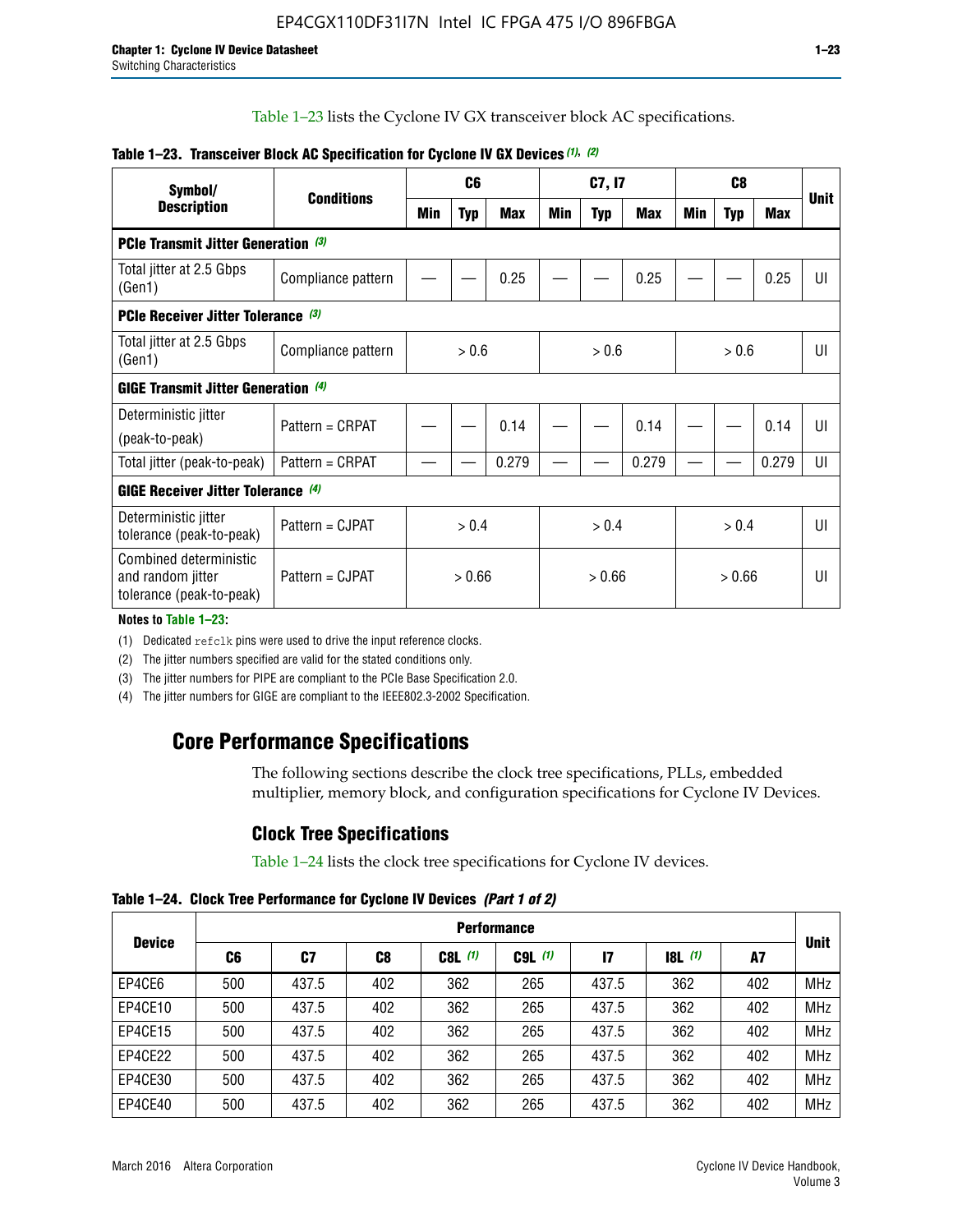|               |     |       |     |           | <b>Performance</b> |              |       |    |             |
|---------------|-----|-------|-----|-----------|--------------------|--------------|-------|----|-------------|
| <b>Device</b> | C6  | C7    | C8  | $C8L$ (1) | $C9L$ $(1)$        | $\mathbf{I}$ | 8L(1) | A7 | <b>Unit</b> |
| EP4CE55       | 500 | 437.5 | 402 | 362       | 265                | 437.5        | 362   |    | <b>MHz</b>  |
| EP4CE75       | 500 | 437.5 | 402 | 362       | 265                | 437.5        | 362   |    | <b>MHz</b>  |
| EP4CE115      |     | 437.5 | 402 | 362       | 265                | 437.5        | 362   |    | <b>MHz</b>  |
| EP4CGX15      | 500 | 437.5 | 402 |           |                    | 437.5        |       |    | <b>MHz</b>  |
| EP4CGX22      | 500 | 437.5 | 402 |           |                    | 437.5        |       |    | <b>MHz</b>  |
| EP4CGX30      | 500 | 437.5 | 402 |           |                    | 437.5        |       |    | <b>MHz</b>  |
| EP4CGX50      | 500 | 437.5 | 402 |           |                    | 437.5        |       |    | <b>MHz</b>  |
| EP4CGX75      | 500 | 437.5 | 402 |           |                    | 437.5        |       |    | <b>MHz</b>  |
| EP4CGX110     | 500 | 437.5 | 402 |           |                    | 437.5        |       |    | <b>MHz</b>  |
| EP4CGX150     | 500 | 437.5 | 402 |           |                    | 437.5        |       |    | <b>MHz</b>  |

**Table 1–24. Clock Tree Performance for Cyclone IV Devices** *(Part 2 of 2)*

**Note to Table 1–24:**

(1) Cyclone IV E 1.0 V core voltage devices only support C8L, C9L, and I8L speed grades.

# **PLL Specifications**

Table 1–25 lists the PLL specifications for Cyclone IV devices when operating in the commercial junction temperature range (0°C to 85°C), the industrial junction temperature range (–40°C to 100°C), the extended industrial junction temperature range (–40°C to 125°C), and the automotive junction temperature range (–40°C to 125°C). For more information about the PLL block, refer to "Glossary" on page 1–37.

|  |  | Table 1–25. PLL Specifications for Cyclone IV Devices $(1)$ , $(2)$ (Part 1 of 2) |  |
|--|--|-----------------------------------------------------------------------------------|--|
|--|--|-----------------------------------------------------------------------------------|--|

| <b>Symbol</b>                                         | <b>Parameter</b>                                            | Min | <b>Typ</b>               | Max   | <b>Unit</b>   |
|-------------------------------------------------------|-------------------------------------------------------------|-----|--------------------------|-------|---------------|
|                                                       | Input clock frequency $(-6, -7, -8)$ speed grades)          | 5   | —                        | 472.5 | <b>MHz</b>    |
| $f_{\text{IN}}$ (3)                                   | Input clock frequency (-8L speed grade)                     | 5   |                          | 362   | <b>MHz</b>    |
|                                                       | Input clock frequency (-9L speed grade)                     | 5   |                          | 265   | <b>MHz</b>    |
| f <sub>INPFD</sub>                                    | PFD input frequency                                         | 5   |                          | 325   | <b>MHz</b>    |
| $f_{VCO}$ (4)                                         | PLL internal VCO operating range                            | 600 | $\overline{\phantom{0}}$ | 1300  | <b>MHz</b>    |
| f <sub>INDUTY</sub>                                   | Input clock duty cycle                                      | 40  |                          | 60    | $\frac{0}{0}$ |
| $t_{\text{INJITTER\_CCJ}}$ (5)                        | Input clock cycle-to-cycle jitter<br>$F_{REF} \geq 100$ MHz |     |                          | 0.15  | UI            |
|                                                       | $F_{RFF}$ < 100 MHz                                         |     |                          | ±750  | ps            |
| $f_{\text{OUT EXT}}$ (external clock<br>output) $(3)$ | PLL output frequency                                        |     |                          | 472.5 | <b>MHz</b>    |
|                                                       | PLL output frequency (-6 speed grade)                       |     |                          | 472.5 | <b>MHz</b>    |
|                                                       | PLL output frequency (-7 speed grade)                       |     |                          | 450   | <b>MHz</b>    |
| $f_{OUT}$ (to global clock)                           | PLL output frequency (-8 speed grade)                       |     |                          | 402.5 | <b>MHz</b>    |
|                                                       | PLL output frequency (-8L speed grade)                      |     |                          | 362   | <b>MHz</b>    |
|                                                       | PLL output frequency (-9L speed grade)                      |     |                          | 265   | <b>MHz</b>    |
| $t_{\mbox{\scriptsize{OUTDUTY}}}$                     | Duty cycle for external clock output (when set to 50%)      | 45  | 50                       | 55    | $\frac{0}{0}$ |
| $t_{\textrm{LOCK}}$                                   | Time required to lock from end of device configuration      |     |                          |       | ms            |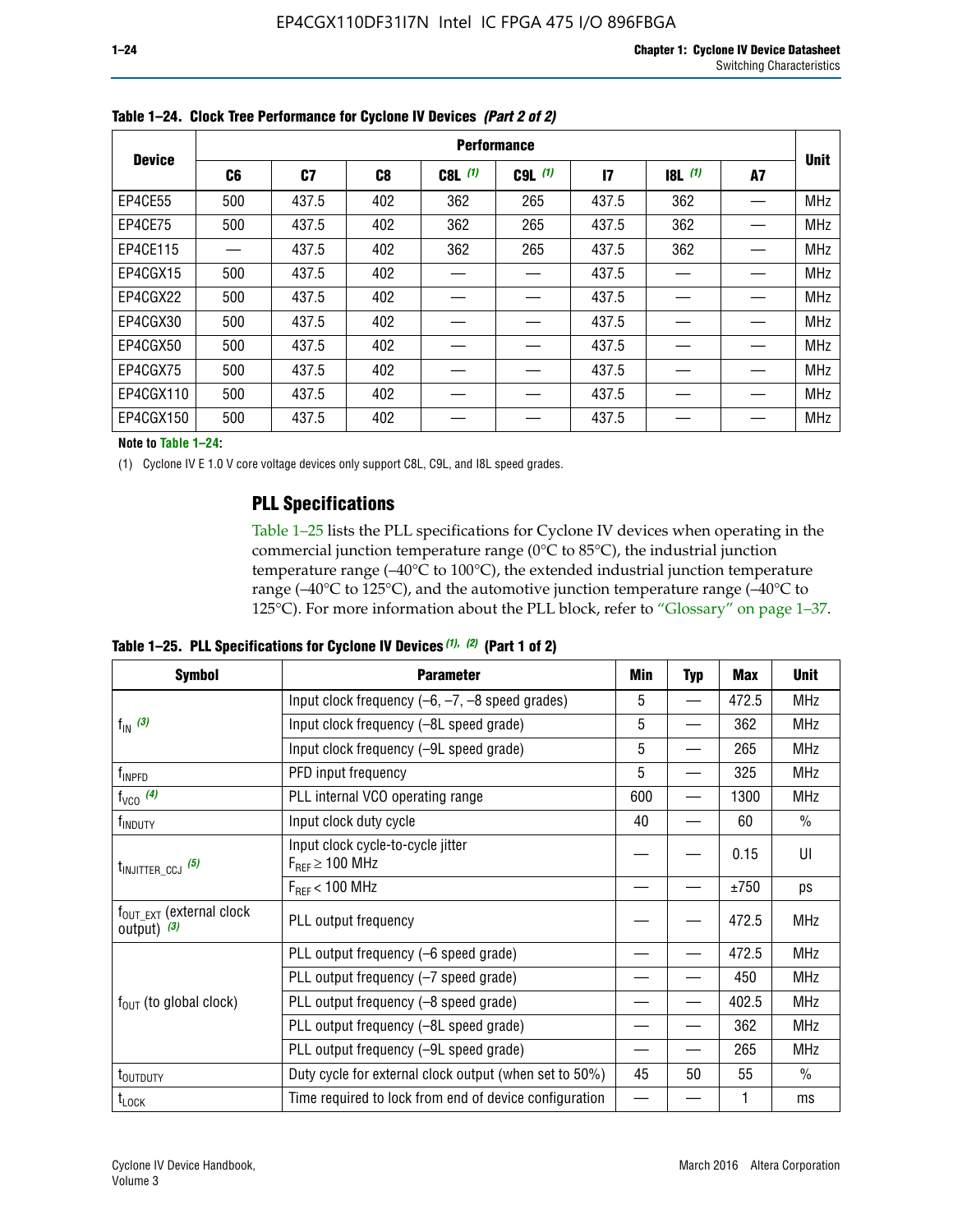|  |  | Table 1–25. PLL Specifications for Cyclone IV Devices (1), (2) (Part 2 of 2) |  |
|--|--|------------------------------------------------------------------------------|--|
|--|--|------------------------------------------------------------------------------|--|

| <b>Symbol</b>                             | <b>Parameter</b>                                                                                                                     | Min | <b>Typ</b> | <b>Max</b> | <b>Unit</b>              |
|-------------------------------------------|--------------------------------------------------------------------------------------------------------------------------------------|-----|------------|------------|--------------------------|
| t <sub>DLOCK</sub>                        | Time required to lock dynamically (after switchover,<br>reconfiguring any non-post-scale counters/delays or<br>areset is deasserted) |     |            | 1          | ms                       |
| t <sub>outjitter_period_dedclk</sub> (6)  | Dedicated clock output period jitter<br>$F_{OIII} \geq 100$ MHz                                                                      |     |            | 300        | ps                       |
|                                           | $F_{\text{OUT}}$ < 100 MHz                                                                                                           |     |            | 30         | mUI                      |
| t <sub>outjitter_ccj_dedclk</sub> (6)     | Dedicated clock output cycle-to-cycle jitter<br>$F_{\text{OUT}} \geq 100 \text{ MHz}$                                                |     |            | 300        | ps                       |
|                                           | $F_{\text{OUT}}$ < 100 MHz                                                                                                           |     |            | 30         | mUI                      |
| t <sub>outjitter_period_io</sub> (6)      | Regular I/O period jitter<br>$F_{OIII} \geq 100$ MHz                                                                                 |     |            | 650        | ps                       |
|                                           | $F_{OUT}$ < 100 MHz                                                                                                                  |     |            | 75         | mUI                      |
| $t_{\text{OUTJITTER\_CCJ\_IO}}$ (6)       | Regular I/O cycle-to-cycle jitter<br>$F_{OUT} \geq 100$ MHz                                                                          |     |            | 650        | ps                       |
|                                           | $F_{\text{OUT}}$ < 100 MHz                                                                                                           |     |            | 75         | mUI                      |
| t <sub>PLL_PSERR</sub>                    | Accuracy of PLL phase shift                                                                                                          |     |            | ±50        | ps                       |
| t <sub>ARESET</sub>                       | Minimum pulse width on areset signal.                                                                                                | 10  |            |            | ns                       |
| t <sub>configpll</sub>                    | Time required to reconfigure scan chains for PLLs                                                                                    |     | 3.5(7)     |            | <b>SCANCLK</b><br>cycles |
| f <sub>SCANCLK</sub>                      | scanclk frequency                                                                                                                    |     |            | 100        | <b>MHz</b>               |
| t <sub>CASC_OUTJITTER_PERIOD_DEDCLK</sub> | Period jitter for dedicated clock output in cascaded<br>PLLs ( $F_{OUT} \ge 100$ MHz)                                                |     |            | 425        | ps                       |
| (8), (9)                                  | Period jitter for dedicated clock output in cascaded<br>PLLs ( $F_{OUT}$ < 100 MHz)                                                  |     |            | 42.5       | mUI                      |

#### **Notes to Table 1–25:**

- (1) This table is applicable for general purpose PLLs and multipurpose PLLs.
- (2) You must connect  $V_{CCD-PLL}$  to  $V_{CCINT}$  through the decoupling capacitor and ferrite bead.
- (3) This parameter is limited in the Quartus II software by the I/O maximum frequency. The maximum I/O frequency is different for each I/O standard.
- (4) The  $V_{CO}$  frequency reported by the Quartus II software in the PLL Summary section of the compilation report takes into consideration the  $V_{CO}$ post-scale counter K value. Therefore, if the counter K has a value of 2, the frequency reported can be lower than the f<sub>VCO</sub> specification.
- (5) A high input jitter directly affects the PLL output jitter. To have low PLL output clock jitter, you must provide a clean clock source that is less than 200 ps.
- (6) Peak-to-peak jitter with a probability level of 10–12 (14 sigma, 99.99999999974404% confidence level). The output jitter specification applies to the intrinsic jitter of the PLL when an input jitter of 30 ps is applied.
- (7) With 100-MHz scanclk frequency.
- (8) The cascaded PLLs specification is applicable only with the following conditions:
	- **■** Upstream PLL—0.59 MHz  $\leq$  Upstream PLL bandwidth  $<$  1 MHz
	- Downstream PLL—Downstream PLL bandwidth > 2 MHz
- (9) PLL cascading is not supported for transceiver applications.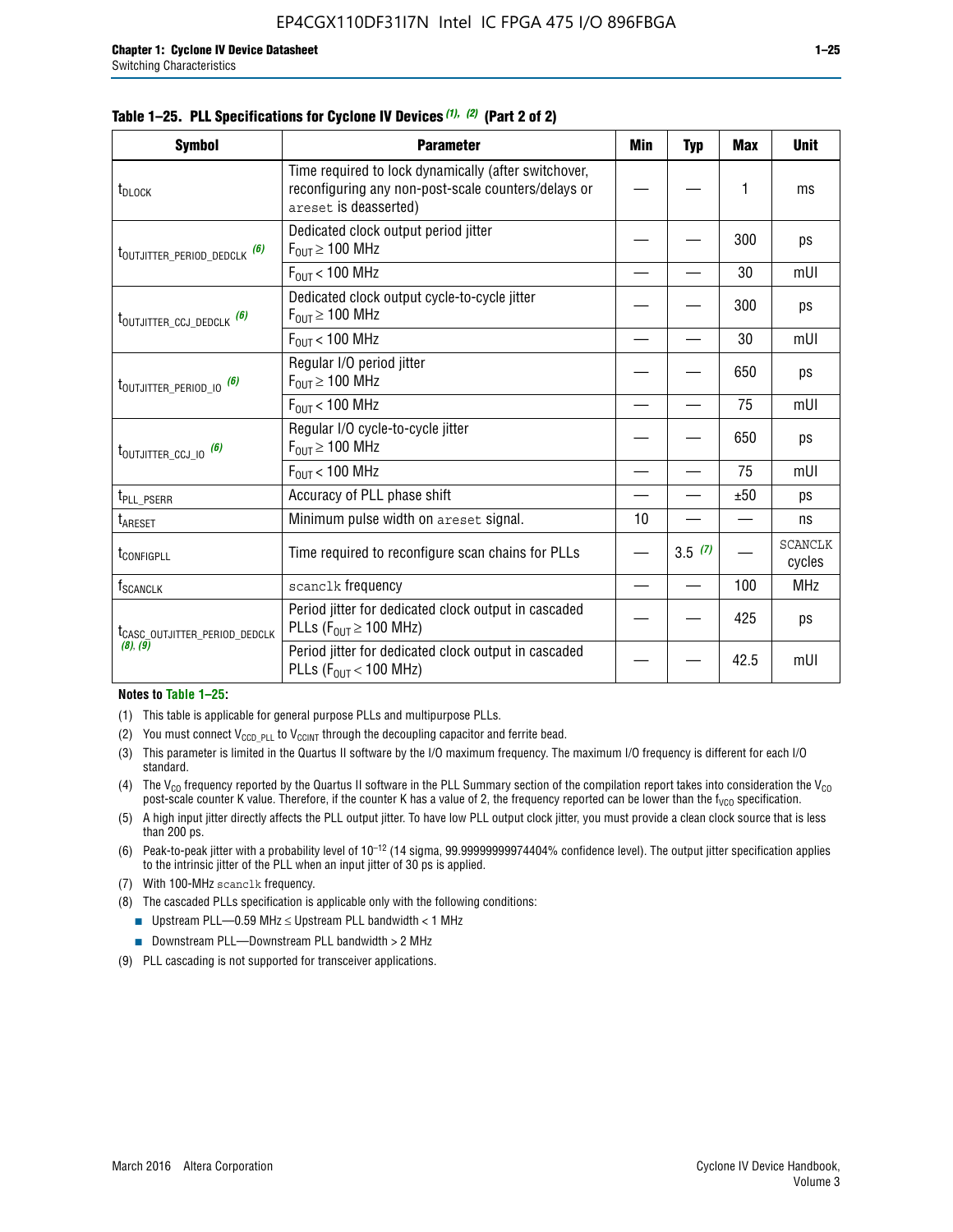# **Embedded Multiplier Specifications**

Table 1–26 lists the embedded multiplier specifications for Cyclone IV devices.

### **Table 1–26. Embedded Multiplier Specifications for Cyclone IV Devices**

|                                | <b>Resources Used</b>        |     |            | <b>Performance</b> |                 |     |             |
|--------------------------------|------------------------------|-----|------------|--------------------|-----------------|-----|-------------|
| Mode                           | <b>Number of Multipliers</b> | C6  | C7, I7, A7 | C8                 | <b>C8L, I8L</b> | C9L | <b>Unit</b> |
| $9 \times 9$ -bit multiplier   |                              | 340 | 300        | 260                | 240             | 175 | <b>MHz</b>  |
| $18 \times 18$ -bit multiplier |                              | 287 | 250        | 200                | 185             | 135 | <b>MHz</b>  |

# **Memory Block Specifications**

Table 1–27 lists the M9K memory block specifications for Cyclone IV devices.

### **Table 1–27. Memory Block Performance Specifications for Cyclone IV Devices**

|               |                                           | <b>Resources Used</b> |                             | <b>Performance</b> |            |                |                 |     |             |
|---------------|-------------------------------------------|-----------------------|-----------------------------|--------------------|------------|----------------|-----------------|-----|-------------|
| <b>Memory</b> | <b>Mode</b>                               | LEs                   | <b>M9K</b><br><b>Memory</b> | C <sub>6</sub>     | C7, I7, A7 | C <sub>8</sub> | <b>C8L, I8L</b> | C9L | <b>Unit</b> |
|               | FIFO 256 $\times$ 36                      | 47                    |                             | 315                | 274        | 238            | 200             | 157 | <b>MHz</b>  |
| M9K Block     | Single-port $256 \times 36$               | 0                     |                             | 315                | 274        | 238            | 200             | 157 | <b>MHz</b>  |
|               | Simple dual-port $256 \times 36$ CLK      | 0                     |                             | 315                | 274        | 238            | 200             | 157 | <b>MHz</b>  |
|               | True dual port $512 \times 18$ single CLK | 0                     |                             | 315                | 274        | 238            | 200             | 157 | <b>MHz</b>  |

# **Configuration and JTAG Specifications**

Table 1–28 lists the configuration mode specifications for Cyclone IV devices.

### **Table 1–28. Passive Configuration Mode Specifications for Cyclone IV Devices** *(1)*

| <b>Programming Mode</b>         | V <sub>CCINT</sub> Voltage Level (V) | <b>DCLK f<sub>MAX</sub></b> | <b>Unit</b> |
|---------------------------------|--------------------------------------|-----------------------------|-------------|
| Passive Serial (PS)             | 1.0 $(3)$                            | 66                          | MHz         |
|                                 | 1.2                                  | 133                         | MHz         |
| Fast Passive Parallel (FPP) (2) | 1.0 $(3)$                            | 66                          | MHz         |
|                                 | 12(4)                                | 100                         | <b>MHz</b>  |

#### **Notes to Table 1–28:**

- (1) For more information about PS and FPP configuration timing parameters, refer to the *[Configuration and Remote](http://www.altera.com/literature/hb/cyclone-iv/cyiv-51008.pdf)  [System Upgrades in Cyclone IV Devices](http://www.altera.com/literature/hb/cyclone-iv/cyiv-51008.pdf)* chapter.
- (2) FPP configuration mode supports all Cyclone IV E devices (except for E144 package devices) and EP4CGX50, EP4CGX75, EP4CGX110, and EP4CGX150 only.
- (3)  $V_{CCMT}$  = 1.0 V is only supported for Cyclone IV E 1.0 V core voltage devices.
- (4) Cyclone IV E devices support 1.2 V V<sub>CCINT</sub>. Cyclone IV E 1.2 V core voltage devices support 133 MHz DCLK f<sub>MAX</sub> for EP4CE6, EP4CE10, EP4CE15, EP4CE22, EP4CE30, and EP4CE40 only.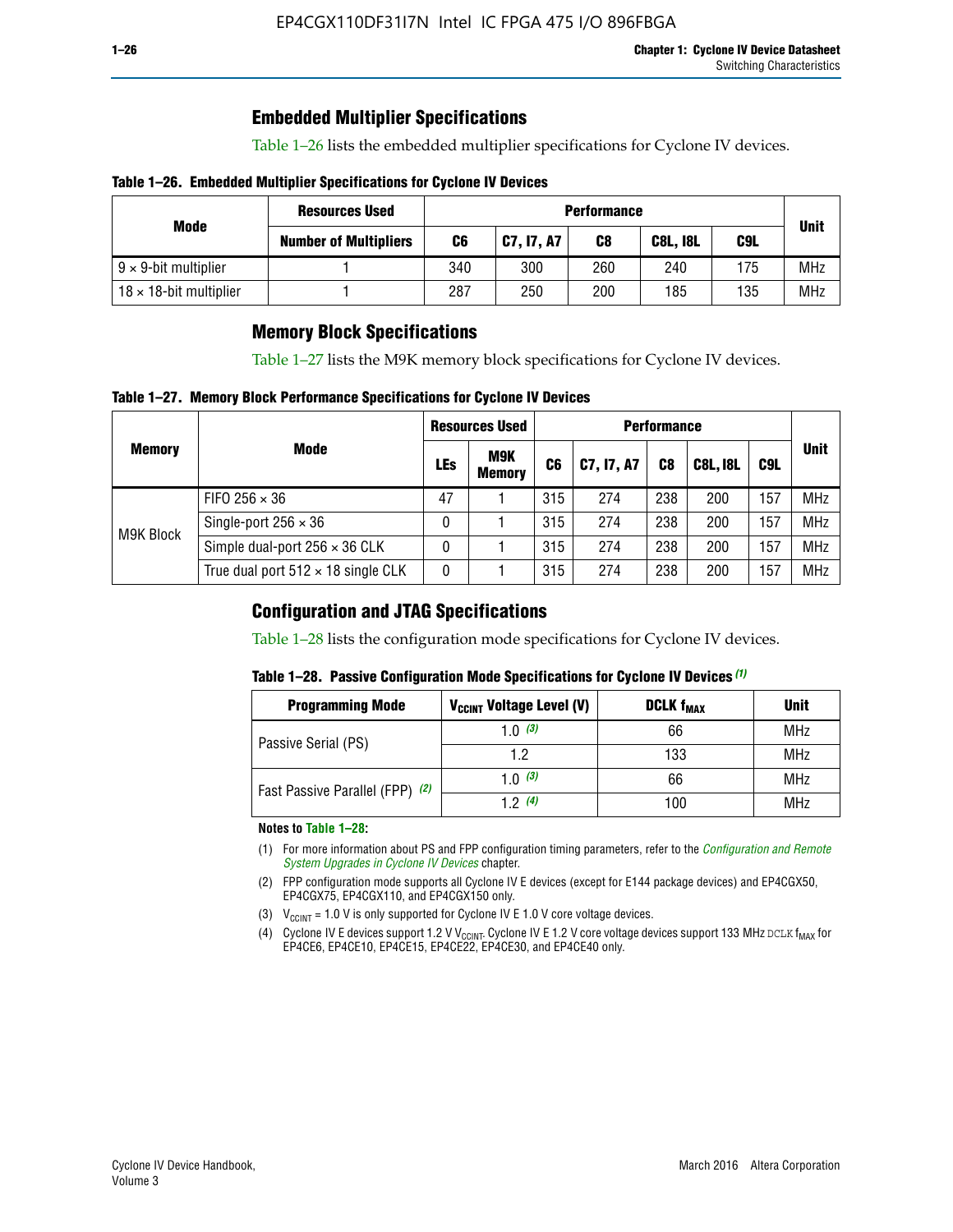Table 1–29 lists the active configuration mode specifications for Cyclone IV devices.

| Table 1–29. Active Configuration Mode Specifications for Cyclone IV Devices |  |  |  |
|-----------------------------------------------------------------------------|--|--|--|
|-----------------------------------------------------------------------------|--|--|--|

| <b>Programming Mode</b>  | <b>DCLK Range</b> | <b>Typical DCLK</b> | Unit |
|--------------------------|-------------------|---------------------|------|
| Active Parallel (AP) (1) | 20 to 40          | 33                  | MHz  |
| Active Serial (AS)       | 20 to 40          | 33                  | MHz  |

**Note to Table 1–29:**

(1) AP configuration mode is only supported for Cyclone IV E devices.

Table 1–30 lists the JTAG timing parameters and values for Cyclone IV devices.

**Table 1–30. JTAG Timing Parameters for Cyclone IV Devices** *(1)*

| <b>Symbol</b>         | <b>Parameter</b>                                       | Min | <b>Max</b> | <b>Unit</b> |
|-----------------------|--------------------------------------------------------|-----|------------|-------------|
| $t_{\mathsf{JCP}}$    | <b>TCK clock period</b>                                | 40  |            | ns          |
| $t_{JCH}$             | <b>TCK clock high time</b>                             | 19  |            | ns          |
| $t_{JCL}$             | TCK clock low time                                     | 19  |            | ns          |
| t <sub>JPSU_TDI</sub> | JTAG port setup time for TDI                           | 1   |            | ns          |
| t <sub>JPSU_TMS</sub> | JTAG port setup time for TMS                           | 3   |            | ns          |
| $t_{\sf JPH}$         | JTAG port hold time                                    | 10  |            | ns          |
| t <sub>JPCO</sub>     | JTAG port clock to output (2), (3)                     |     | 15         | ns          |
| t <sub>JPZX</sub>     | JTAG port high impedance to valid output $(2)$ , $(3)$ |     | 15         | ns          |
| t <sub>JPXZ</sub>     | JTAG port valid output to high impedance $(2)$ , $(3)$ |     | 15         | ns          |
| $t_{\rm JSSU}$        | Capture register setup time                            | 5   |            | ns          |
| $t_{\mathsf{JSH}}$    | Capture register hold time                             | 10  |            | ns          |
| $t_{\rm JSCO}$        | Update register clock to output                        |     | 25         | ns          |
| t <sub>JSZX</sub>     | Update register high impedance to valid output         |     | 25         | ns          |
| $t_{JSXZ}$            | Update register valid output to high impedance         |     | 25         | ns          |

**Notes to Table 1–30:**

(1) For more information about JTAG waveforms, refer to "JTAG Waveform" in "Glossary" on page 1–37.

(2) The specification is shown for 3.3-, 3.0-, and 2.5-V LVTTL/LVCMOS operation of JTAG pins. For 1.8-V LVTTL/LVCMOS and 1.5-V LVCMOS, the output time specification is 16 ns.

(3) For EP4CGX22, EP4CGX30 (F324 and smaller package), EP4CGX110, and EP4CGX150 devices, the output time specification for 3.3-, 3.0-, and 2.5-V LVTTL/LVCMOS operation of JTAG pins is 16 ns. For 1.8-V LVTTL/LVCMOS and 1.5-V LVCMOS, the output time specification is 18 ns.

# **Periphery Performance**

This section describes periphery performance, including high-speed I/O and external memory interface.

I/O performance supports several system interfaces, such as the high-speed I/O interface, external memory interface, and the PCI/PCI-X bus interface. I/Os using the SSTL-18 Class I termination standard can achieve up to the stated DDR2 SDRAM interfacing speeds. I/Os using general-purpose I/O standards such as 3.3-, 3.0-, 2.5-, 1.8-, or 1.5-LVTTL/LVCMOS are capable of a typical 200 MHz interfacing frequency with a 10 pF load.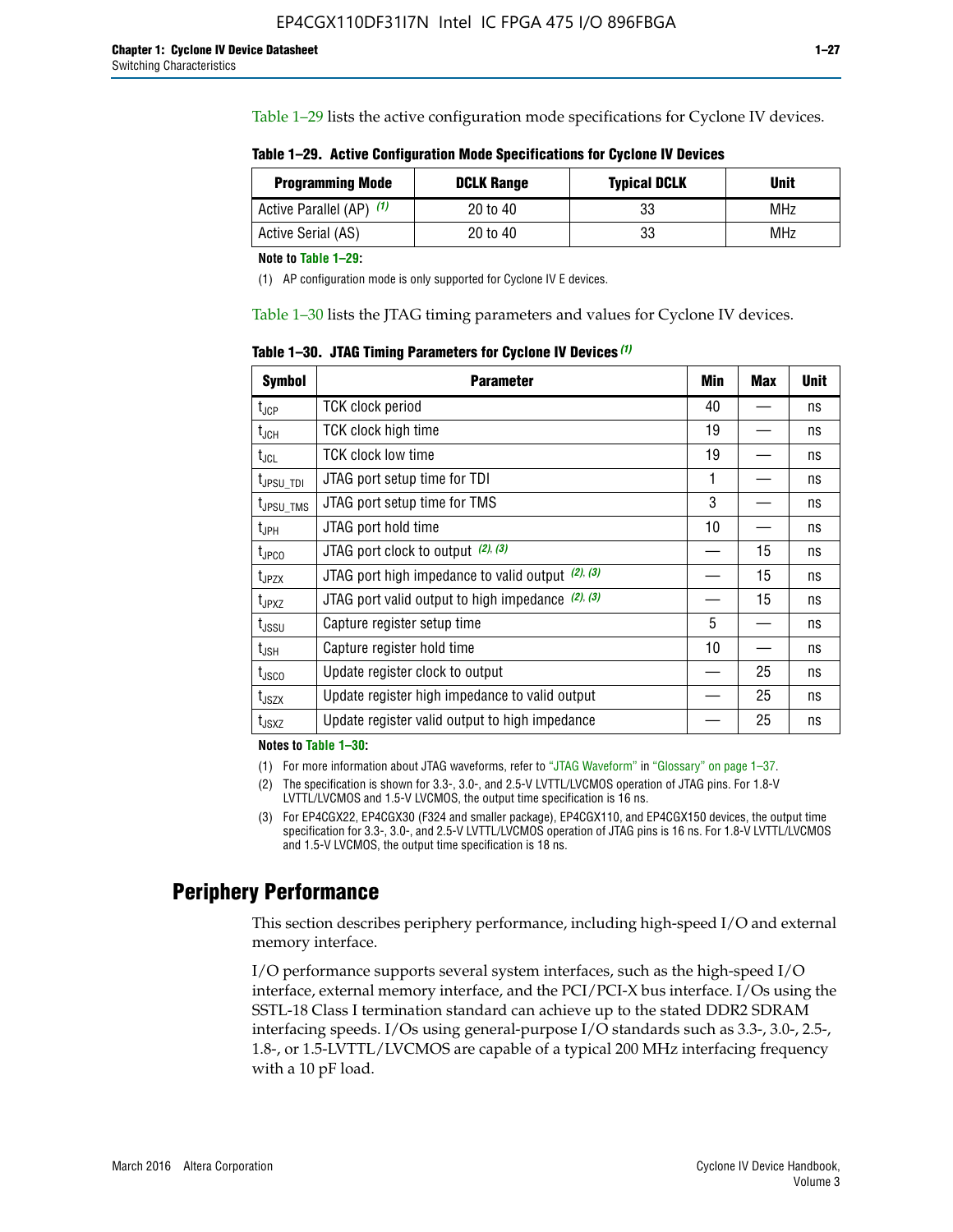- For more information about the supported maximum clock rate, device and pin planning, IP implementation, and device termination, refer to *[Section III: System](http://www.altera.com/literature/hb/external-memory/emi_intro_specs.pdf)  [Performance Specifications](http://www.altera.com/literature/hb/external-memory/emi_intro_specs.pdf)* of the *External Memory Interfaces Handbook*.
- **1 Actual achievable frequency depends on design- and system-specific factors. Perform** HSPICE/IBIS simulations based on your specific design and system setup to determine the maximum achievable frequency in your system.

# **High-Speed I/O Specifications**

Table 1–31 through Table 1–36 list the high-speed I/O timing for Cyclone IV devices. For definitions of high-speed timing specifications, refer to "Glossary" on page 1–37.

**Table 1–31. RSDS Transmitter Timing Specifications for Cyclone IV Devices** *(1)***,** *(2)***,** *(4)* **(Part 1 of 2)**

| <b>Symbol</b>                                        |                                     |     | C6                       |            |            | C7, I7                   |            |                 | <b>C8, A7</b>            |            |            | <b>C8L, I8L</b>          |            |     | C <sub>9</sub> L         |            |             |
|------------------------------------------------------|-------------------------------------|-----|--------------------------|------------|------------|--------------------------|------------|-----------------|--------------------------|------------|------------|--------------------------|------------|-----|--------------------------|------------|-------------|
|                                                      | <b>Modes</b>                        | Min | <b>Typ</b>               | <b>Max</b> | <b>Min</b> | <b>Typ</b>               | <b>Max</b> | <b>Min</b>      | <b>Typ</b>               | <b>Max</b> | <b>Min</b> | <b>Typ</b>               | <b>Max</b> | Min | <b>Typ</b>               | <b>Max</b> | <b>Unit</b> |
|                                                      | $\times$ 10                         | 5   | $\overline{\phantom{0}}$ | 180        | 5          | —                        | 155.5      | 5               | $\overline{\phantom{0}}$ | 155.5      | 5          |                          | 155.5      | 5   |                          | 132.5      | <b>MHz</b>  |
|                                                      | $\times 8$                          | 5   |                          | 180        | 5          |                          | 155.5      | $5\phantom{.0}$ | $\overline{\phantom{0}}$ | 155.5      | 5          |                          | 155.5      | 5   |                          | 132.5      | <b>MHz</b>  |
| f <sub>HSCLK</sub><br>(input clock                   | $\times 7$                          | 5   | $\overline{\phantom{0}}$ | 180        | 5          |                          | 155.5      | 5               | $\overline{\phantom{0}}$ | 155.5      | 5          |                          | 155.5      | 5   |                          | 132.5      | <b>MHz</b>  |
| frequency)                                           | $\times$ 4                          | 5   | $\overline{\phantom{0}}$ | 180        | 5          | $\overline{\phantom{0}}$ | 155.5      | 5               | $\equiv$                 | 155.5      | 5          | $\overline{\phantom{0}}$ | 155.5      | 5   | $\overline{\phantom{0}}$ | 132.5      | <b>MHz</b>  |
|                                                      | $\times 2$                          | 5   | $\equiv$                 | 180        | 5          |                          | 155.5      | 5               | $\equiv$                 | 155.5      | 5          | $\equiv$                 | 155.5      | 5   | $\overline{\phantom{0}}$ | 132.5      | <b>MHz</b>  |
|                                                      | $\times$ 1                          | 5   |                          | 360        | 5          |                          | 311        | 5               | $\overline{\phantom{0}}$ | 311        | 5          | $\overline{\phantom{0}}$ | 311        | 5   |                          | 265        | <b>MHz</b>  |
|                                                      | $\times$ 10                         | 100 | $\overline{\phantom{0}}$ | 360        | 100        |                          | 311        | 100             | $\overline{\phantom{0}}$ | 311        | 100        | $\overline{\phantom{0}}$ | 311        | 100 |                          | 265        | <b>Mbps</b> |
|                                                      | $\times 8$                          | 80  |                          | 360        | 80         |                          | 311        | 80              | $\overline{\phantom{0}}$ | 311        | 80         | $\overline{\phantom{0}}$ | 311        | 80  | $\overline{\phantom{0}}$ | 265        | <b>Mbps</b> |
| Device<br>operation in                               | $\times 7$                          | 70  |                          | 360        | 70         |                          | 311        | 70              | $\overline{\phantom{0}}$ | 311        | 70         | $\overline{\phantom{0}}$ | 311        | 70  | $\overline{\phantom{0}}$ | 265        | <b>Mbps</b> |
| <b>Mbps</b>                                          | $\times$ 4                          | 40  |                          | 360        | 40         |                          | 311        | 40              |                          | 311        | 40         |                          | 311        | 40  | $\overline{\phantom{0}}$ | 265        | <b>Mbps</b> |
|                                                      | $\times 2$                          | 20  |                          | 360        | 20         | $\equiv$                 | 311        | 20              | $\overline{\phantom{0}}$ | 311        | 20         |                          | 311        | 20  | $\equiv$                 | 265        | <b>Mbps</b> |
|                                                      | $\times$ 1                          | 10  |                          | 360        | 10         |                          | 311        | 10              |                          | 311        | 10         |                          | 311        | 10  | $\overline{\phantom{0}}$ | 265        | <b>Mbps</b> |
| t <sub>DUTY</sub>                                    | —                                   | 45  | $\overline{\phantom{0}}$ | 55         | 45         |                          | 55         | 45              | $\overline{\phantom{0}}$ | 55         | 45         |                          | 55         | 45  |                          | 55         | $\%$        |
| Transmitter<br>channel-to-<br>channel skew<br>(TCCS) |                                     |     |                          | 200        |            |                          | 200        |                 |                          | 200        |            |                          | 200        |     |                          | 200        | ps          |
| Output jitter<br>(peak to peak)                      |                                     |     |                          | 500        |            |                          | 500        |                 |                          | 550        |            |                          | 600        |     |                          | 700        | ps          |
| $t_{\text{RISE}}$                                    | $20 - 80\%$<br>$C_{LOAD} =$<br>5 pF |     | 500                      |            |            | 500                      |            |                 | 500                      |            |            | 500                      |            |     | 500                      |            | ps          |
| t <sub>FALL</sub>                                    | $20 - 80\%$<br>$C_{LOAD} =$<br>5 pF |     | 500                      |            |            | 500                      |            |                 | 500                      |            |            | 500                      |            |     | 500                      |            | ps          |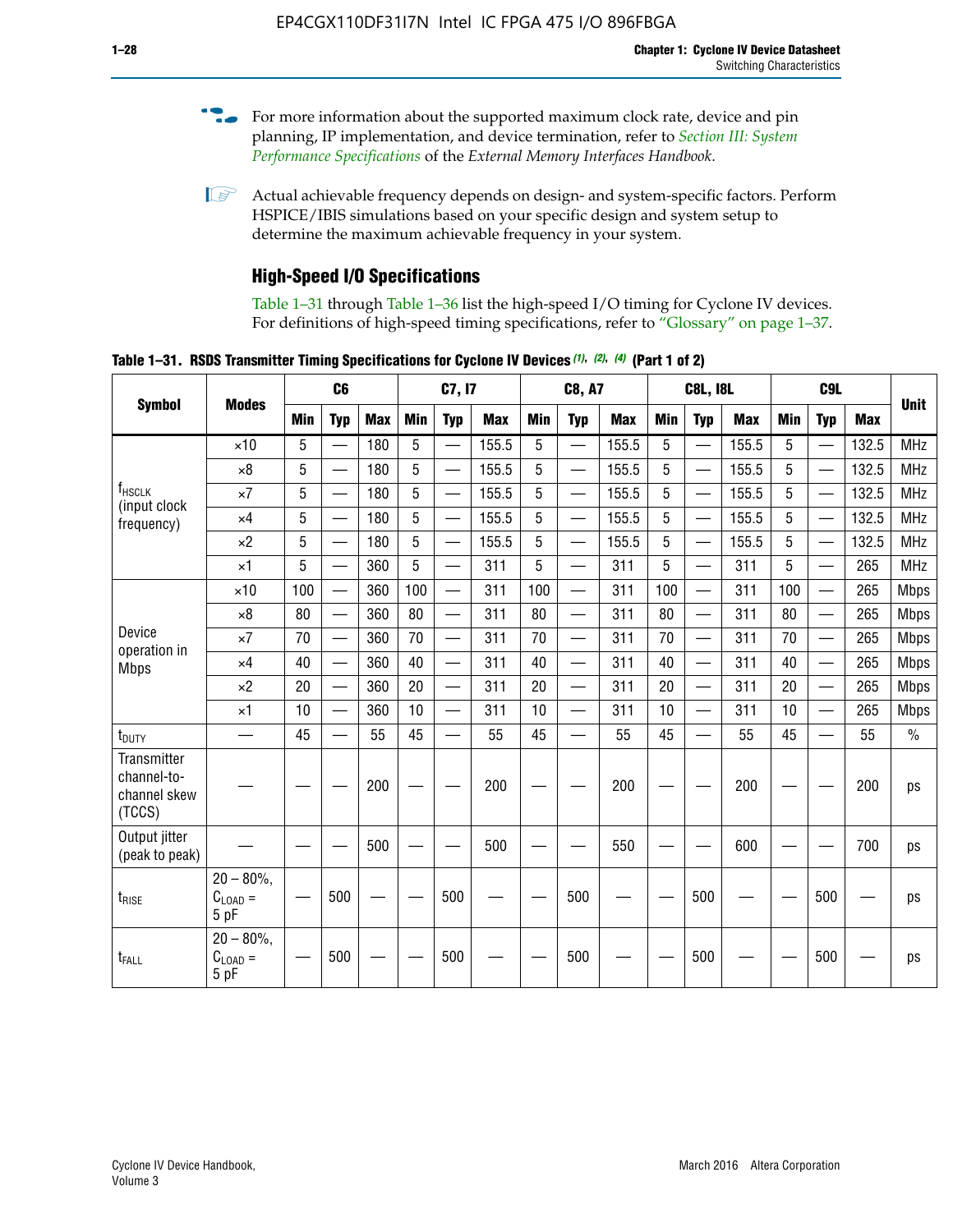#### **Table 1–31. RSDS Transmitter Timing Specifications for Cyclone IV Devices** *(1)***,** *(2)***,** *(4)* **(Part 2 of 2)**

**Notes to Table 1–31:**

(1) Applicable for true RSDS and emulated RSDS\_E\_3R transmitter.

(2) Cyclone IV E devices—true RSDS transmitter is only supported at the output pin of Row I/O Banks 1, 2, 5, and 6. Emulated RSDS transmitter is supported at the output pin of all I/O Banks. Cyclone IV GX devices—true RSDS transmitter is only supported at the output pin of Row I/O Banks 5 and 6. Emulated RSDS transmitter is supported at the output

pin of I/O Banks 3, 4, 5, 6, 7, 8, and 9.

(3)  $t_{\text{LOCK}}$  is the time required for the PLL to lock from the end-of-device configuration.

(4) Cyclone IV E 1.0 V core voltage devices only support C8L, C9L, and I8L speed grades. Cyclone IV E 1.2 V core voltage devices only support C6, C7, C8, I7, and A7 speed grades. Cyclone IV GX devices only support C6, C7, C8, and I7 speed grades.

| <b>Symbol</b>                   |                                              |     | C <sub>6</sub>           |     |            | C7, I7                   |            |                                                                                                                                                                                                                                | <b>C8, A7</b>                  |            |            | <b>C8L, I8L</b>          |            |            | C <sub>9</sub> L         |            | <b>Unit</b>   |
|---------------------------------|----------------------------------------------|-----|--------------------------|-----|------------|--------------------------|------------|--------------------------------------------------------------------------------------------------------------------------------------------------------------------------------------------------------------------------------|--------------------------------|------------|------------|--------------------------|------------|------------|--------------------------|------------|---------------|
|                                 | <b>Modes</b>                                 | Min | <b>Typ</b>               | Max | <b>Min</b> | <b>Typ</b>               | <b>Max</b> | <b>Min</b>                                                                                                                                                                                                                     | <b>Typ</b>                     | <b>Max</b> | <b>Min</b> | <b>Typ</b>               | <b>Max</b> | <b>Min</b> | <b>Typ</b>               | <b>Max</b> |               |
|                                 | $\times$ 10                                  | 5   | $\equiv$                 | 85  | 5          |                          | 85         | 5                                                                                                                                                                                                                              | $\overline{\phantom{0}}$       | 85         | 5          | $\overline{\phantom{0}}$ | 85         | 5          |                          | 72.5       | <b>MHz</b>    |
|                                 | $\times 8$                                   | 5   | $\equiv$                 | 85  | 5          | $\sim$                   | 85         | 5                                                                                                                                                                                                                              | —                              | 85         | 5          | $\overline{\phantom{0}}$ | 85         | 5          |                          | 72.5       | <b>MHz</b>    |
| f <sub>HSCLK</sub> (input       | $\times 7$                                   | 5   | $\overline{\phantom{0}}$ | 85  | 5          |                          | 85         | 5                                                                                                                                                                                                                              | —                              | 85         | 5          | —                        | 85         | 5          |                          | 72.5       | <b>MHz</b>    |
| clock<br>frequency)             | $\times$ 4                                   | 5   | —                        | 85  | 5          | $\overline{\phantom{a}}$ | 85         | 5                                                                                                                                                                                                                              | $\overline{\phantom{0}}$       | 85         | 5          | $\overline{\phantom{0}}$ | 85         | 5          |                          | 72.5       | <b>MHz</b>    |
|                                 | $\times 2$                                   | 5   | $\overline{\phantom{0}}$ | 85  | 5          | $\sim$                   | 85         | 5                                                                                                                                                                                                                              | $\overline{\phantom{0}}$       | 85         | 5          | $\overline{\phantom{0}}$ | 85         | 5          |                          | 72.5       | <b>MHz</b>    |
|                                 | $\times$ 1                                   | 5   | —                        | 170 | 5          |                          | 170        | 5                                                                                                                                                                                                                              | $\overline{\phantom{0}}$       | 170        | 5          | $\overline{\phantom{0}}$ | 170        | 5          |                          | 145        | <b>MHz</b>    |
|                                 | $\times$ 10                                  | 100 | $\overline{\phantom{0}}$ | 170 | 100        |                          | 170        | 100                                                                                                                                                                                                                            | $\overline{\phantom{0}}$       | 170        | 100        | $\overline{\phantom{0}}$ | 170        | 100        |                          | 145        | <b>Mbps</b>   |
|                                 | $\times 8$                                   | 80  | $\overline{\phantom{0}}$ | 170 | 80         | $\overline{\phantom{0}}$ | 170        | 80                                                                                                                                                                                                                             | $\overline{\phantom{0}}$       | 170        | 80         | $\overline{\phantom{0}}$ | 170        | 80         |                          | 145        | <b>Mbps</b>   |
| Device                          | $\times 7$                                   | 70  | $\qquad \qquad$          | 170 | 70         | —                        | 170        | 70                                                                                                                                                                                                                             | $\qquad \qquad \longleftarrow$ | 170        | 70         | $\overline{\phantom{0}}$ | 170        | 70         | $\hspace{0.05cm}$        | 145        | <b>Mbps</b>   |
| operation in<br><b>Mbps</b>     | $\times$ 4                                   | 40  | $\qquad \qquad$          | 170 | 40         | —                        | 170        | 40                                                                                                                                                                                                                             | $\overline{\phantom{0}}$       | 170        | 40         | $\overline{\phantom{0}}$ | 170        | 40         |                          | 145        | <b>Mbps</b>   |
|                                 | $\times 2$                                   | 20  | $\overline{\phantom{0}}$ | 170 | 20         | —<br>—                   | 170        | 20                                                                                                                                                                                                                             | $\overline{\phantom{0}}$       | 170        | 20         | $\overline{\phantom{0}}$ | 170        | 20         | $\overline{\phantom{0}}$ | 145        | <b>Mbps</b>   |
|                                 | $\times$ 1                                   | 10  | $\overline{\phantom{0}}$ | 170 | 10         | $\overline{\phantom{0}}$ | 170        | 10                                                                                                                                                                                                                             | $\overline{\phantom{0}}$       | 170        | 10         | $\overline{\phantom{0}}$ | 170        | 10         | $\overline{\phantom{0}}$ | 145        | <b>Mbps</b>   |
| $t_{\text{DUTY}}$               |                                              | 45  |                          | 55  | 45         |                          | 55         | 45                                                                                                                                                                                                                             |                                | 55         | 45         | $\overline{\phantom{0}}$ | 55         | 45         |                          | 55         | $\frac{0}{0}$ |
| <b>TCCS</b>                     |                                              |     |                          | 200 |            |                          | 200        | e de la provincia de la provincia de la provincia de la provincia de la provincia de la provincia de la provincia de la provincia de la provincia de la provincia de la provincia de la provincia de la provincia de la provin |                                | 200        |            | $\overline{\phantom{0}}$ | 200        |            |                          | 200        | ps            |
| Output jitter<br>(peak to peak) |                                              |     |                          | 500 |            |                          | 500        |                                                                                                                                                                                                                                |                                | 550        |            |                          | 600        |            |                          | 700        | ps            |
| $t_{\text{RISE}}$               | $20 - 80\%$ ,<br>$C_{\text{LOAD}} =$<br>5 pF |     | 500                      |     |            | 500                      |            |                                                                                                                                                                                                                                | 500                            |            |            | 500                      |            |            | 500                      |            | ps            |
| $t_{FALL}$                      | $20 - 80\%$ ,<br>$C_{LOAD} =$<br>5 pF        |     | 500                      |     |            | 500                      |            |                                                                                                                                                                                                                                | 500                            |            |            | 500                      |            |            | 500                      |            | ps            |

# **Table 1–32. Emulated RSDS\_E\_1R Transmitter Timing Specifications for Cyclone IV Devices** *(1), (3)* **(Part 1 of 2)**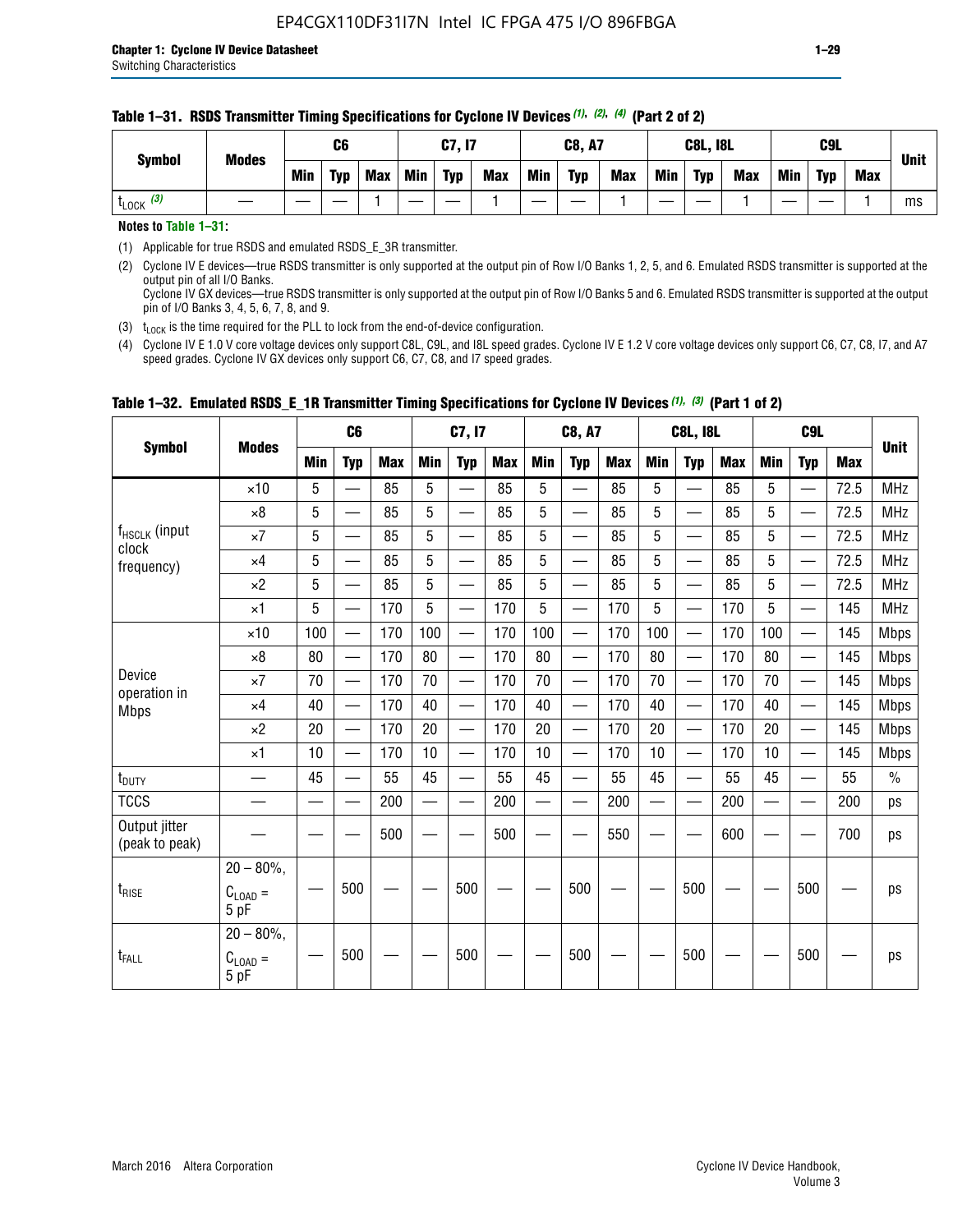| <b>Symbol</b>         | <b>Modes</b> |            | C <sub>6</sub> |     |            | C7, I7     |            |            | <b>C8, A7</b> |            |            | <b>C8L, I8L</b> |            |     | C <sub>9</sub> L |            | <b>Unit</b> |
|-----------------------|--------------|------------|----------------|-----|------------|------------|------------|------------|---------------|------------|------------|-----------------|------------|-----|------------------|------------|-------------|
|                       |              | <b>Min</b> | <b>Typ</b>     | Max | <b>Min</b> | <b>Typ</b> | <b>Max</b> | <b>Min</b> | <b>Typ</b>    | <b>Max</b> | <b>Min</b> | <b>Typ</b>      | <b>Max</b> | Min | <b>Typ</b>       | <b>Max</b> |             |
| $t_{\text{LOCK}}$ (2) |              |            |                |     |            |            |            |            |               |            |            |                 |            |     |                  |            | ms          |

### **Table 1–32. Emulated RSDS\_E\_1R Transmitter Timing Specifications for Cyclone IV Devices** *(1), (3)* **(Part 2 of 2)**

**Notes to Table 1–32:**

(1) Emulated RSDS\_E\_1R transmitter is supported at the output pin of all I/O Banks of Cyclone IV E devices and I/O Banks 3, 4, 5, 6, 7, 8, and 9 of Cyclone IV GX devices.

(2)  $t_{\text{LOCK}}$  is the time required for the PLL to lock from the end-of-device configuration.

(3) Cyclone IV E 1.0 V core voltage devices only support C8L, C9L, and I8L speed grades. Cyclone IV E 1.2 V core voltage devices only support C6, C7, C8, I7, and A7 speed grades. Cyclone IV GX devices only support C6, C7, C8, and I7 speed grades.

| <b>Symbol</b>                      |                                            |            | C <sub>6</sub>                   |            |                          | C7, I7     |            |            | <b>C8, A7</b>            |              |            | <b>C8L, I8L</b>          |            |            | C <sub>9L</sub>          |            |             |
|------------------------------------|--------------------------------------------|------------|----------------------------------|------------|--------------------------|------------|------------|------------|--------------------------|--------------|------------|--------------------------|------------|------------|--------------------------|------------|-------------|
|                                    | <b>Modes</b>                               | <b>Min</b> | <b>Typ</b>                       | <b>Max</b> | <b>Min</b>               | <b>Typ</b> | <b>Max</b> | <b>Min</b> | <b>Typ</b>               | <b>Max</b>   | <b>Min</b> | <b>Typ</b>               | <b>Max</b> | <b>Min</b> | <b>Typ</b>               | <b>Max</b> | <b>Unit</b> |
|                                    | $\times$ 10                                | 5          | $\overline{\phantom{0}}$         | 200        | 5                        | —          | 155.5      | 5          | $\overline{\phantom{0}}$ | 155.5        | 5          | $\overline{\phantom{0}}$ | 155.5      | 5          | <u>—</u>                 | 132.5      | <b>MHz</b>  |
|                                    | $\times 8$                                 | 5          |                                  | 200        | 5                        |            | 155.5      | 5          | e.                       | 155.5        | 5          |                          | 155.5      | 5          |                          | 132.5      | <b>MHz</b>  |
| f <sub>HSCLK</sub> (input<br>clock | $\times 7$                                 | 5          | $\qquad \qquad \overbrace{ }^{}$ | 200        | 5                        | —          | 155.5      | 5          | —                        | 155.5        | 5          | —                        | 155.5      | 5          | —                        | 132.5      | <b>MHz</b>  |
| frequency)                         | $\times$ 4                                 | 5          | $\overline{\phantom{0}}$         | 200        | 5                        | —          | 155.5      | 5          | $\overline{\phantom{0}}$ | 155.5        | 5          |                          | 155.5      | 5          | —                        | 132.5      | MHz         |
|                                    | $\times 2$                                 | 5          | $\overline{\phantom{0}}$         | 200        | 5                        | —          | 155.5      | 5          | —<br>——                  | 155.5        | 5          |                          | 155.5      | 5          | $\overline{\phantom{0}}$ | 132.5      | <b>MHz</b>  |
|                                    | $\times$ 1                                 | 5          | $\overline{\phantom{0}}$         | 400        | 5                        | —          | 311        | 5          | —                        | 311          | 5          | $\overline{\phantom{0}}$ | 311        | 5          |                          | 265        | MHz         |
|                                    | $\times$ 10                                | 100        | $\overline{\phantom{0}}$         | 400        | 100                      |            | 311        | 100        | $\overline{\phantom{0}}$ | 311          | 100        |                          | 311        | 100        |                          | 265        | <b>Mbps</b> |
|                                    | $\times 8$                                 | 80         |                                  | 400        | 80                       | $\equiv$   | 311        | 80         | $\overline{\phantom{0}}$ | 311          | 80         |                          | 311        | 80         |                          | 265        | <b>Mbps</b> |
| Device                             | $\times 7$                                 | 70         |                                  | 400        | 70                       |            | 311        | 70         | $\overline{\phantom{0}}$ | 311          | 70         |                          | 311        | 70         |                          | 265        | <b>Mbps</b> |
| operation in<br><b>Mbps</b>        | $\times 4$                                 | 40         | $\overline{\phantom{0}}$         | 400        | 40                       | —          | 311        | 40         | $\overline{\phantom{0}}$ | 311          | 40         | $\overline{\phantom{0}}$ | 311        | 40         |                          | 265        | <b>Mbps</b> |
|                                    | $\times 2$                                 | 20         |                                  | 400        | 20                       |            | 311        | 20         | $\overline{\phantom{0}}$ | 311          | 20         |                          | 311        | 20         |                          | 265        | <b>Mbps</b> |
|                                    | $\times$ 1                                 | 10         |                                  | 400        | 10                       | —          | 311        | 10         | —                        | 311          | 10         | —                        | 311        | 10         |                          | 265        | <b>Mbps</b> |
| t <sub>DUTY</sub>                  |                                            | 45         |                                  | 55         | 45                       |            | 55         | 45         | —                        | 55           | 45         | —                        | 55         | 45         |                          | 55         | $\%$        |
| <b>TCCS</b>                        |                                            |            |                                  | 200        | $\overline{\phantom{0}}$ | —          | 200        | —          | $\overline{\phantom{0}}$ | 200          |            | —                        | 200        | —          |                          | 200        | ps          |
| Output jitter<br>(peak to peak)    |                                            |            |                                  | 500        |                          |            | 500        |            |                          | 550          |            |                          | 600        |            |                          | 700        | ps          |
| $t_{\text{RISE}}$                  | $20 - 80\%$ ,<br>$C_{LOAD} =$<br>5 pF      |            | 500                              |            |                          | 500        |            |            | 500                      |              |            | 500                      |            |            | 500                      |            | ps          |
| t <sub>FALL</sub>                  | $20 - 80\%$<br>$C_{\text{LOAD}} =$<br>5 pF |            | 500                              |            |                          | 500        |            |            | 500                      |              |            | 500                      |            |            | 500                      |            | ps          |
| $t_{\text{LOCK}}$ (3)              |                                            |            |                                  | 1          |                          |            | 1          |            |                          | $\mathbf{1}$ |            |                          | 1          |            |                          | 1          | ms          |

**Table 1–33. Mini-LVDS Transmitter Timing Specifications for Cyclone IV Devices** *(1)***,** *(2)***,** *(4)*

**Notes to Table 1–33:**

(1) Applicable for true and emulated mini-LVDS transmitter.

(2) Cyclone IV E—true mini-LVDS transmitter is only supported at the output pin of Row I/O Banks 1, 2, 5, and 6. Emulated mini-LVDS transmitter is supported at the output pin of all I/O banks.

Cyclone IV GX—true mini-LVDS transmitter is only supported at the output pin of Row I/O Banks 5 and 6. Emulated mini-LVDS transmitter is supported at the output pin of I/O Banks 3, 4, 5, 6, 7, 8, and 9.

(3)  $t_{\text{LOCK}}$  is the time required for the PLL to lock from the end-of-device configuration.

(4) Cyclone IV E 1.0 V core voltage devices only support C8L, C9L, and I8L speed grades. Cyclone IV E 1.2 V core voltage devices only support C6, C7, C8, I7, and A7 speed grades. Cyclone IV GX devices only support C6, C7, C8, and I7 speed grades.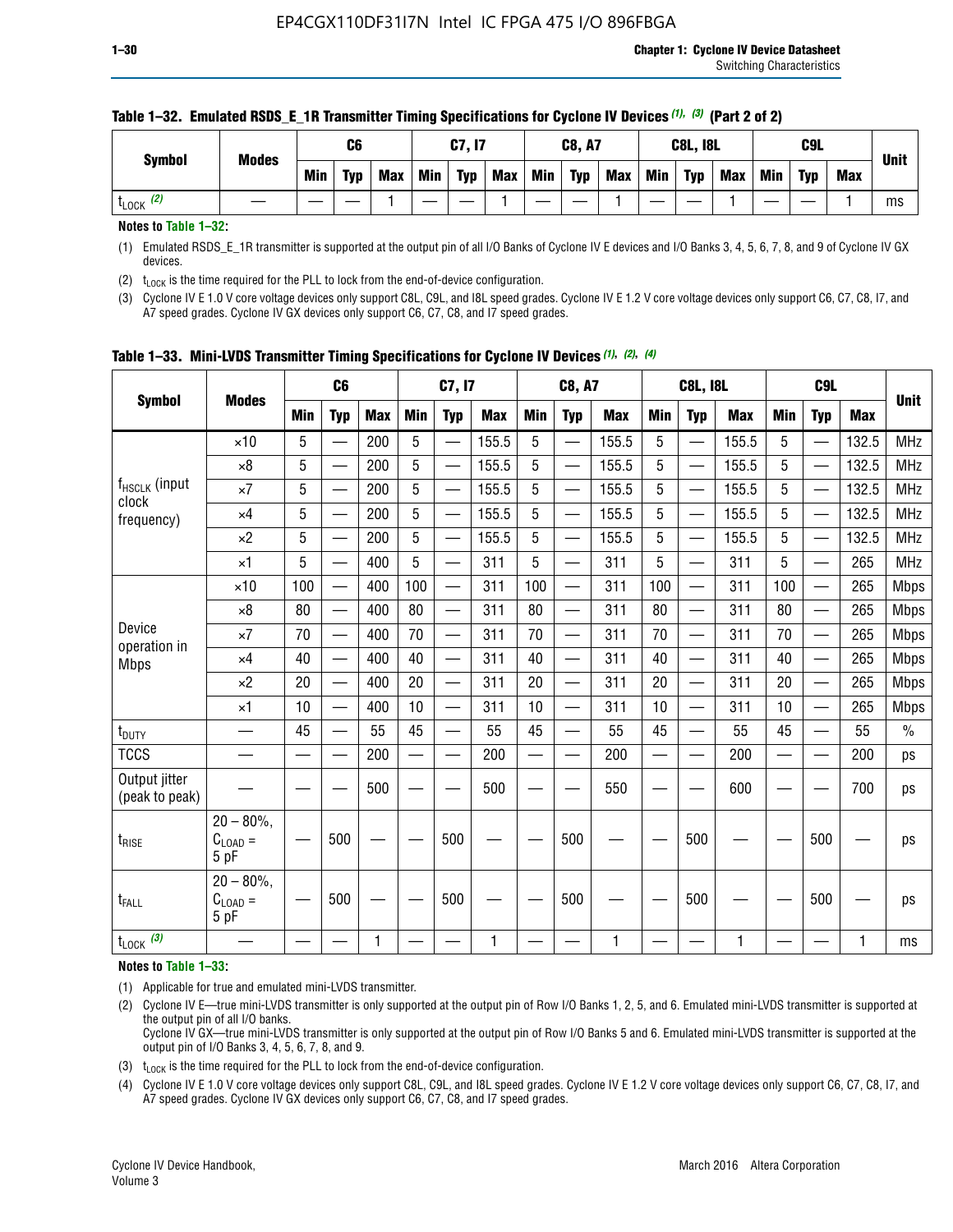|                                 |              |     | C <sub>6</sub> |     | C7, I7     |     | <b>C8, A7</b> |     | <b>C8L, I8L</b> |            | C <sub>9</sub> L |               |
|---------------------------------|--------------|-----|----------------|-----|------------|-----|---------------|-----|-----------------|------------|------------------|---------------|
| <b>Symbol</b>                   | <b>Modes</b> | Min | <b>Max</b>     | Min | <b>Max</b> | Min | <b>Max</b>    | Min | <b>Max</b>      | <b>Min</b> | <b>Max</b>       | <b>Unit</b>   |
|                                 | $\times$ 10  | 5   | 420            | 5   | 370        | 5   | 320           | 5   | 320             | 5          | 250              | <b>MHz</b>    |
|                                 | $\times 8$   | 5   | 420            | 5   | 370        | 5   | 320           | 5   | 320             | 5          | 250              | <b>MHz</b>    |
| f <sub>HSCLK</sub> (input       | $\times 7$   | 5   | 420            | 5   | 370        | 5   | 320           | 5   | 320             | 5          | 250              | MHz           |
| clock<br>frequency)             | $\times$ 4   | 5   | 420            | 5   | 370        | 5   | 320           | 5   | 320             | 5          | 250              | <b>MHz</b>    |
|                                 | $\times 2$   | 5   | 420            | 5   | 370        | 5   | 320           | 5   | 320             | 5          | 250              | <b>MHz</b>    |
|                                 | $\times$ 1   | 5   | 420            | 5   | 402.5      | 5   | 402.5         | 5   | 362             | 5          | 265              | <b>MHz</b>    |
|                                 | $\times$ 10  | 100 | 840            | 100 | 740        | 100 | 640           | 100 | 640             | 100        | 500              | <b>Mbps</b>   |
|                                 | $\times 8$   | 80  | 840            | 80  | 740        | 80  | 640           | 80  | 640             | 80         | 500              | <b>Mbps</b>   |
| <b>HSIODR</b>                   | $\times 7$   | 70  | 840            | 70  | 740        | 70  | 640           | 70  | 640             | 70         | 500              | <b>Mbps</b>   |
|                                 | $\times$ 4   | 40  | 840            | 40  | 740        | 40  | 640           | 40  | 640             | 40         | 500              | <b>Mbps</b>   |
|                                 | $\times 2$   | 20  | 840            | 20  | 740        | 20  | 640           | 20  | 640             | 20         | 500              | <b>Mbps</b>   |
|                                 | $\times$ 1   | 10  | 420            | 10  | 402.5      | 10  | 402.5         | 10  | 362             | 10         | 265              | <b>Mbps</b>   |
| t <sub>DUTY</sub>               |              | 45  | 55             | 45  | 55         | 45  | 55            | 45  | 55              | 45         | 55               | $\frac{0}{0}$ |
| <b>TCCS</b>                     |              |     | 200            |     | 200        |     | 200           |     | 200             |            | 200              | ps            |
| Output jitter<br>(peak to peak) |              |     | 500            |     | 500        |     | 550           |     | 600             |            | 700              | ps            |
| $t_{\text{LOCK}}$ (2)           |              |     | 1              |     | 1          |     | 1             |     | 1               |            | 1                | ms            |

**Table 1–34. True LVDS Transmitter Timing Specifications for Cyclone IV Devices** *(1)***,** *(3)*

**Notes to Table 1–34:**

(1) Cyclone IV E—true LVDS transmitter is only supported at the output pin of Row I/O Banks 1, 2, 5, and 6. Cyclone IV GX—true LVDS transmitter is only supported at the output pin of Row I/O Banks 5 and 6.

(2)  $t_{\text{LOCK}}$  is the time required for the PLL to lock from the end-of-device configuration.

(3) Cyclone IV E 1.0 V core voltage devices only support C8L, C9L, and I8L speed grades. Cyclone IV E 1.2 V core voltage devices only support C6, C7, C8, I7, and A7 speed grades. Cyclone IV GX devices only support C6, C7, C8, and I7 speed grades.

|  |  |  |  | Table 1–35. Emulated LVDS Transmitter Timing Specifications for Cyclone IV Devices <sup>(1), (3)</sup> (Part 1 of 2) |  |  |
|--|--|--|--|----------------------------------------------------------------------------------------------------------------------|--|--|
|--|--|--|--|----------------------------------------------------------------------------------------------------------------------|--|--|

| <b>Symbol</b><br>$f_{HSCLK}$ (input<br>clock<br>frequency)<br><b>HSIODR</b> |             | Min                                                                                                                                                                                                                                                                                                                                                                                                                                                                                                                                                                                                                                                                                                                                                                                                                                 | <b>Max</b> | Min | <b>Max</b> | Min | <b>Max</b> | Min | <b>Max</b> | <b>Min</b> | <b>Max</b> | <b>Unit</b> |
|-----------------------------------------------------------------------------|-------------|-------------------------------------------------------------------------------------------------------------------------------------------------------------------------------------------------------------------------------------------------------------------------------------------------------------------------------------------------------------------------------------------------------------------------------------------------------------------------------------------------------------------------------------------------------------------------------------------------------------------------------------------------------------------------------------------------------------------------------------------------------------------------------------------------------------------------------------|------------|-----|------------|-----|------------|-----|------------|------------|------------|-------------|
|                                                                             | $\times$ 10 | 5                                                                                                                                                                                                                                                                                                                                                                                                                                                                                                                                                                                                                                                                                                                                                                                                                                   | 320        | 5   | 320        | 5   | 275        | 5   | 275        | 5          | 250        | <b>MHz</b>  |
|                                                                             | $\times 8$  | C <sub>6</sub><br>C <sub>9</sub> L<br>C7, I7<br><b>C8, A7</b><br><b>C8L, I8L</b><br><b>Modes</b><br>5<br>5<br>5<br>5<br>5<br>275<br>320<br>320<br>275<br>250<br>5<br>5<br>5<br>5<br>275<br>5<br>320<br>320<br>275<br>250<br>5<br>5<br>5<br>5<br>5<br>275<br>320<br>320<br>275<br>250<br>5<br>5<br>5<br>5<br>5<br>275<br>320<br>320<br>275<br>250<br>5<br>5<br>5<br>5<br>5<br>362<br>402.5<br>402.5<br>402.5<br>265<br>100<br>100<br>100<br>640<br>100<br>640<br>550<br>100<br>550<br>500<br>80<br>80<br>550<br>80<br>80<br>640<br>640<br>80<br>550<br>500<br>70<br>640<br>70<br>70<br>70<br>640<br>550<br>70<br>550<br>500<br>640<br>640<br>40<br>550<br>40<br>40<br>40<br>550<br>40<br>500<br>20<br>20<br>640<br>20<br>550<br>20<br>550<br>20<br>640<br>500<br>10<br>362<br>10<br>402.5<br>10<br>402.5<br>402.5<br>10<br>10<br>265 | <b>MHz</b> |     |            |     |            |     |            |            |            |             |
|                                                                             | $\times 7$  |                                                                                                                                                                                                                                                                                                                                                                                                                                                                                                                                                                                                                                                                                                                                                                                                                                     |            |     |            |     |            |     |            |            |            | <b>MHz</b>  |
|                                                                             | $\times$ 4  |                                                                                                                                                                                                                                                                                                                                                                                                                                                                                                                                                                                                                                                                                                                                                                                                                                     |            |     |            |     |            |     |            |            |            | <b>MHz</b>  |
|                                                                             | $\times 2$  |                                                                                                                                                                                                                                                                                                                                                                                                                                                                                                                                                                                                                                                                                                                                                                                                                                     |            |     |            |     |            |     |            |            |            | <b>MHz</b>  |
|                                                                             | ×1          |                                                                                                                                                                                                                                                                                                                                                                                                                                                                                                                                                                                                                                                                                                                                                                                                                                     |            |     |            |     |            |     |            |            |            | <b>MHz</b>  |
|                                                                             | $\times$ 10 |                                                                                                                                                                                                                                                                                                                                                                                                                                                                                                                                                                                                                                                                                                                                                                                                                                     |            |     |            |     |            |     |            |            |            | <b>Mbps</b> |
|                                                                             | $\times 8$  |                                                                                                                                                                                                                                                                                                                                                                                                                                                                                                                                                                                                                                                                                                                                                                                                                                     |            |     |            |     |            |     |            |            |            | <b>Mbps</b> |
|                                                                             | $\times 7$  |                                                                                                                                                                                                                                                                                                                                                                                                                                                                                                                                                                                                                                                                                                                                                                                                                                     |            |     |            |     |            |     |            |            |            | <b>Mbps</b> |
|                                                                             | $\times$ 4  |                                                                                                                                                                                                                                                                                                                                                                                                                                                                                                                                                                                                                                                                                                                                                                                                                                     |            |     |            |     |            |     |            |            |            | <b>Mbps</b> |
|                                                                             | $\times 2$  |                                                                                                                                                                                                                                                                                                                                                                                                                                                                                                                                                                                                                                                                                                                                                                                                                                     |            |     |            |     |            |     |            |            |            | <b>Mbps</b> |
|                                                                             | ×1          |                                                                                                                                                                                                                                                                                                                                                                                                                                                                                                                                                                                                                                                                                                                                                                                                                                     |            |     |            |     |            |     |            |            |            | <b>Mbps</b> |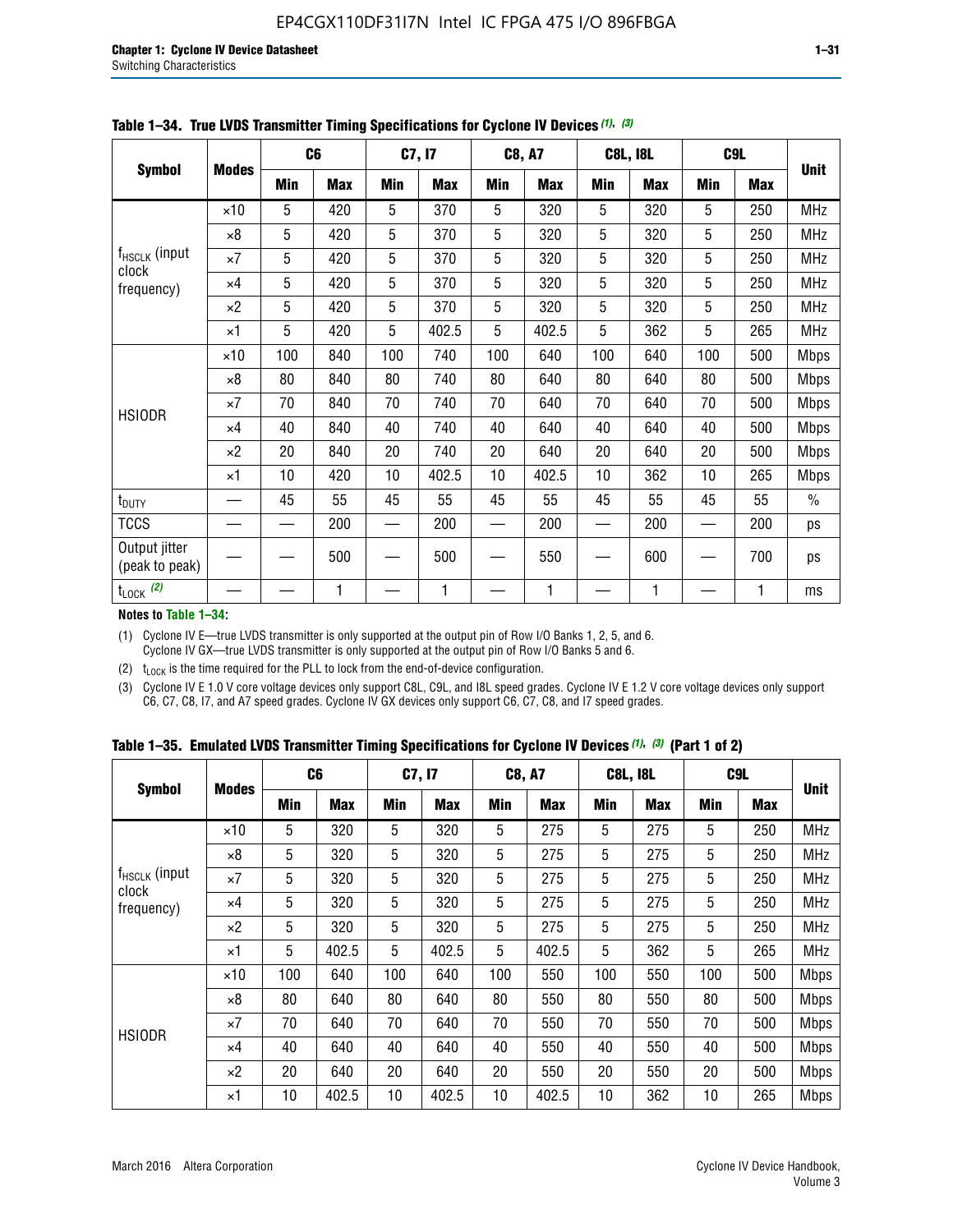|                                 |              | C <sub>6</sub> |            | C7, I7 |            | <b>C8, A7</b> |            | <b>C8L, I8L</b> |            | C <sub>9</sub> L |            |             |
|---------------------------------|--------------|----------------|------------|--------|------------|---------------|------------|-----------------|------------|------------------|------------|-------------|
| <b>Symbol</b>                   | <b>Modes</b> | Min            | <b>Max</b> | Min    | <b>Max</b> | Min           | <b>Max</b> | Min             | <b>Max</b> | Min              | <b>Max</b> | <b>Unit</b> |
| t <sub>DUTY</sub>               |              | 45             | 55         | 45     | 55         | 45            | 55         | 45              | 55         | 45               | 55         | $\%$        |
| <b>TCCS</b>                     |              |                | 200        |        | 200        |               | 200        |                 | 200        | __               | 200        | ps          |
| Output jitter<br>(peak to peak) |              |                | 500        |        | 500        |               | 550        |                 | 600        |                  | 700        | ps          |
| $t_{\text{LOCK}}$ (2)           |              |                |            |        |            |               |            |                 |            |                  |            | ms          |

#### **Table 1–35. Emulated LVDS Transmitter Timing Specifications for Cyclone IV Devices** *(1)***,** *(3)* **(Part 2 of 2)**

#### **Notes to Table 1–35:**

(1) Cyclone IV E—emulated LVDS transmitter is supported at the output pin of all I/O Banks.

Cyclone IV GX—emulated LVDS transmitter is supported at the output pin of I/O Banks 3, 4, 5, 6, 7, 8, and 9.

(2)  $t_{\text{LOCK}}$  is the time required for the PLL to lock from the end-of-device configuration.

(3) Cyclone IV E 1.0 V core voltage devices only support C8L, C9L, and I8L speed grades. Cyclone IV E 1.2 V core voltage devices only support C6, C7, C8, I7, and A7 speed grades. Cyclone IV GX devices only support C6, C7, C8, and I7 speed grades.

|                                    |              |     | C <sub>6</sub> | C7, I7          |            | <b>C8, A7</b> |            |     | <b>C8L, I8L</b> | C <sub>9</sub> L |            |             |
|------------------------------------|--------------|-----|----------------|-----------------|------------|---------------|------------|-----|-----------------|------------------|------------|-------------|
| <b>Symbol</b>                      | <b>Modes</b> | Min | <b>Max</b>     | <b>Min</b>      | <b>Max</b> | Min           | <b>Max</b> | Min | <b>Max</b>      | Min              | <b>Max</b> | <b>Unit</b> |
|                                    | $\times$ 10  | 10  | 437.5          | 10 <sup>°</sup> | 370        | 10            | 320        | 10  | 320             | 10               | 250        | <b>MHz</b>  |
|                                    | $\times 8$   | 10  | 437.5          | 10              | 370        | 10            | 320        | 10  | 320             | 10               | 250        | <b>MHz</b>  |
| f <sub>HSCLK</sub> (input<br>clock | $\times 7$   | 10  | 437.5          | 10              | 370        | 10            | 320        | 10  | 320             | 10               | 250        | <b>MHz</b>  |
| frequency)                         | $\times 4$   | 10  | 437.5          | 10              | 370        | 10            | 320        | 10  | 320             | 10               | 250        | <b>MHz</b>  |
|                                    | $\times 2$   | 10  | 437.5          | 10              | 370        | 10            | 320        | 10  | 320             | 10               | 250        | <b>MHz</b>  |
|                                    | ×1           | 10  | 437.5          | 10              | 402.5      | 10            | 402.5      | 10  | 362             | 10               | 265        | <b>MHz</b>  |
|                                    | $\times$ 10  | 100 | 875            | 100             | 740        | 100           | 640        | 100 | 640             | 100              | 500        | <b>Mbps</b> |
|                                    | $\times 8$   | 80  | 875            | 80              | 740        | 80            | 640        | 80  | 640             | 80               | 500        | <b>Mbps</b> |
| <b>HSIODR</b>                      | $\times 7$   | 70  | 875            | 70              | 740        | 70            | 640        | 70  | 640             | 70               | 500        | <b>Mbps</b> |
|                                    | $\times 4$   | 40  | 875            | 40              | 740        | 40            | 640        | 40  | 640             | 40               | 500        | <b>Mbps</b> |
|                                    | $\times 2$   | 20  | 875            | 20              | 740        | 20            | 640        | 20  | 640             | 20               | 500        | <b>Mbps</b> |
|                                    | ×1           | 10  | 437.5          | 10              | 402.5      | 10            | 402.5      | 10  | 362             | 10               | 265        | <b>Mbps</b> |
| SW                                 |              |     | 400            |                 | 400        |               | 400        |     | 550             |                  | 640        | ps          |
| Input jitter<br>tolerance          |              |     | 500            |                 | 500        |               | 550        |     | 600             |                  | 700        | ps          |
| $t_{\text{LOCK}}$ (2)              |              |     | 1              |                 | 1          |               | 1          |     | 1               |                  | 1          | ms          |

**Table 1–36. LVDS Receiver Timing Specifications for Cyclone IV Devices** *(1)***,** *(3)*

#### **Notes to Table 1–36:**

(1) Cyclone IV E—LVDS receiver is supported at all I/O Banks.

Cyclone IV GX—LVDS receiver is supported at I/O Banks 3, 4, 5, 6, 7, 8, and 9.

(2)  $t_{\text{LOCK}}$  is the time required for the PLL to lock from the end-of-device configuration.

(3) Cyclone IV E 1.0 V core voltage devices only support C8L, C9L, and I8L speed grades. Cyclone IV E 1.2 V core voltage devices only support C6, C7, C8, I7, and A7 speed grades. Cyclone IV GX devices only support C6, C7, C8, and I7 speed grades.

# **External Memory Interface Specifications**

The external memory interfaces for Cyclone IV devices are auto-calibrating and easy to implement.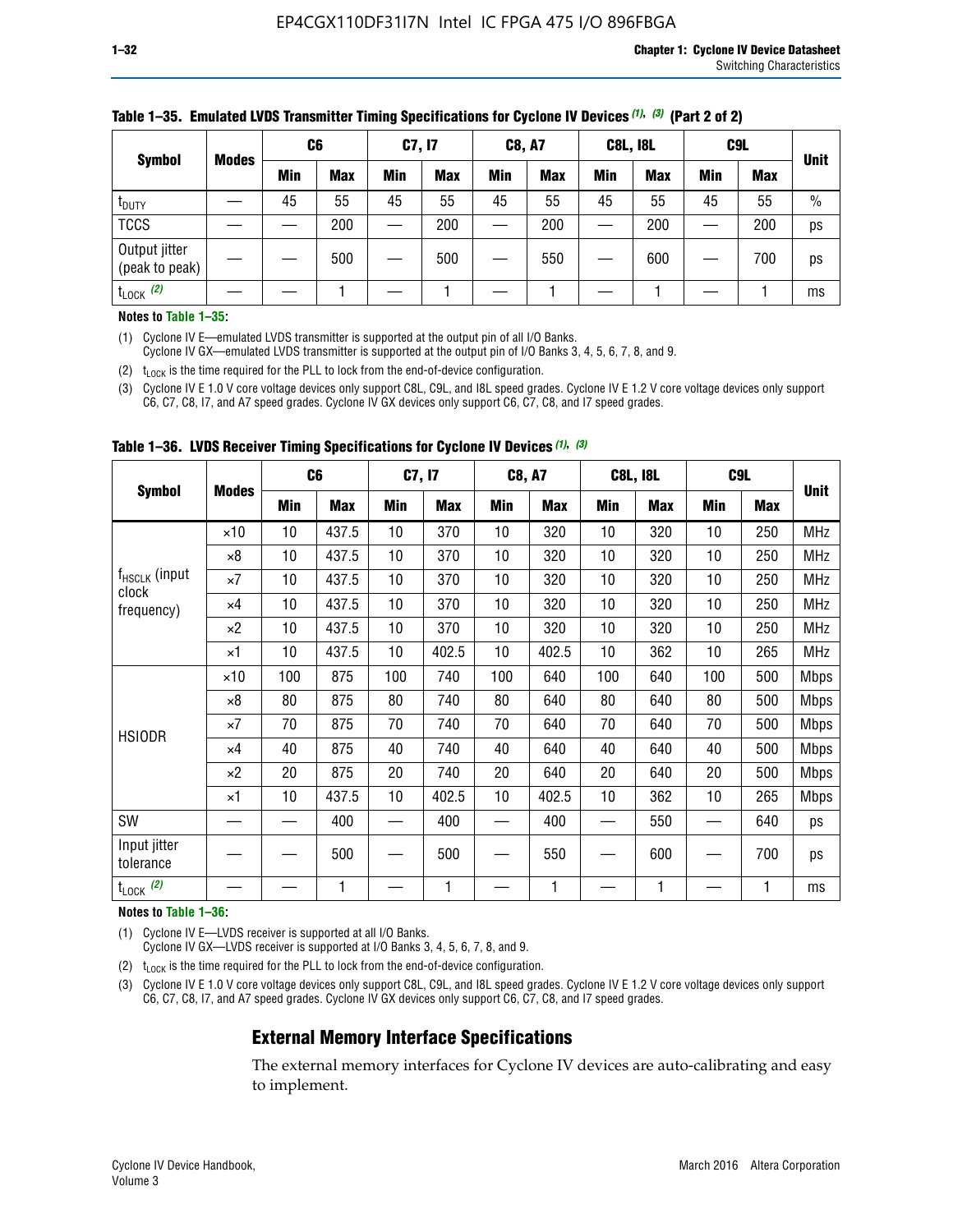**for more information about the supported maximum clock rate, device and pin** planning, IP implementation, and device termination, refer to *[Section III: System](http://www.altera.com/literature/hb/external-memory/emi_intro_specs.pdf)  [Performance Specifications](http://www.altera.com/literature/hb/external-memory/emi_intro_specs.pdf)* of the *External Memory Interface Handbook*.

Table 1–37 lists the memory output clock jitter specifications for Cyclone IV devices.

**Table 1–37. Memory Output Clock Jitter Specifications for Cyclone IV Devices** *(1)***,** *(2)*

| <b>Parameter</b>             | <b>Symbol</b>  | Min    | <b>Max</b> | <b>Unit</b> |
|------------------------------|----------------|--------|------------|-------------|
| Clock period jitter          | $L$ JIT(per)   | $-125$ | 125        | ps          |
| Cycle-to-cycle period jitter | $L$ JIT $(cc)$ | $-200$ | 200        | ps          |
| Duty cycle jitter            | LJIT(duty)     | $-150$ | 150        | рs          |

**Notes to Table 1–37:**

(1) Memory output clock jitter measurements are for 200 consecutive clock cycles, as specified in the JEDEC DDR2 standard.

# **Duty Cycle Distortion Specifications**

Table 1–38 lists the worst case duty cycle distortion for Cyclone IV devices.

**Table 1–38. Duty Cycle Distortion on Cyclone IV Devices I/O Pins** *(1)***,** *(2), (3)*

| <b>Symbol</b>     | C6  |            | C7, I7     |            | <b>C8, I8L, A7</b> |            |            | C9L        | <b>Unit</b>   |
|-------------------|-----|------------|------------|------------|--------------------|------------|------------|------------|---------------|
|                   | Min | <b>Max</b> | <b>Min</b> | <b>Max</b> | Min                | <b>Max</b> | <b>Min</b> | <b>Max</b> |               |
| Output Duty Cycle | 45  | 55         | 45         | 55         | 45                 | 55         | 45         | 55         | $\frac{0}{0}$ |

**Notes to Table 1–38:**

(1) The duty cycle distortion specification applies to clock outputs from the PLLs, global clock tree, and IOE driving the dedicated and general purpose I/O pins.

(2) Cyclone IV devices meet the specified duty cycle distortion at the maximum output toggle rate for each combination of I/O standard and current strength.

(3) Cyclone IV E 1.0 V core voltage devices only support C8L, C9L, and I8L speed grades. Cyclone IV E 1.2 V core voltage devices only support C6, C7, C8, I7, and A7 speed grades. Cyclone IV GX devices only support C6, C7, C8, and I7 speed grades.

# **OCT Calibration Timing Specification**

Table 1–39 lists the duration of calibration for series OCT with calibration at device power-up for Cyclone IV devices.

#### **Table 1–39. Timing Specification for Series OCT with Calibration at Device Power-Up for Cyclone IV Devices** *(1)*

| Symbol  | <b>Description</b>                                            | <b>Maximum</b> | <b>Units</b> |
|---------|---------------------------------------------------------------|----------------|--------------|
| LOCTCAL | Duration of series OCT with<br>calibration at device power-up | 20             | μs           |

#### **Note to Table 1–39***:*

(1) OCT calibration takes place after device configuration and before entering user mode.

<sup>(2)</sup> The clock jitter specification applies to memory output clock pins generated using DDIO circuits clocked by a PLL output routed on a global clock (GCLK) network.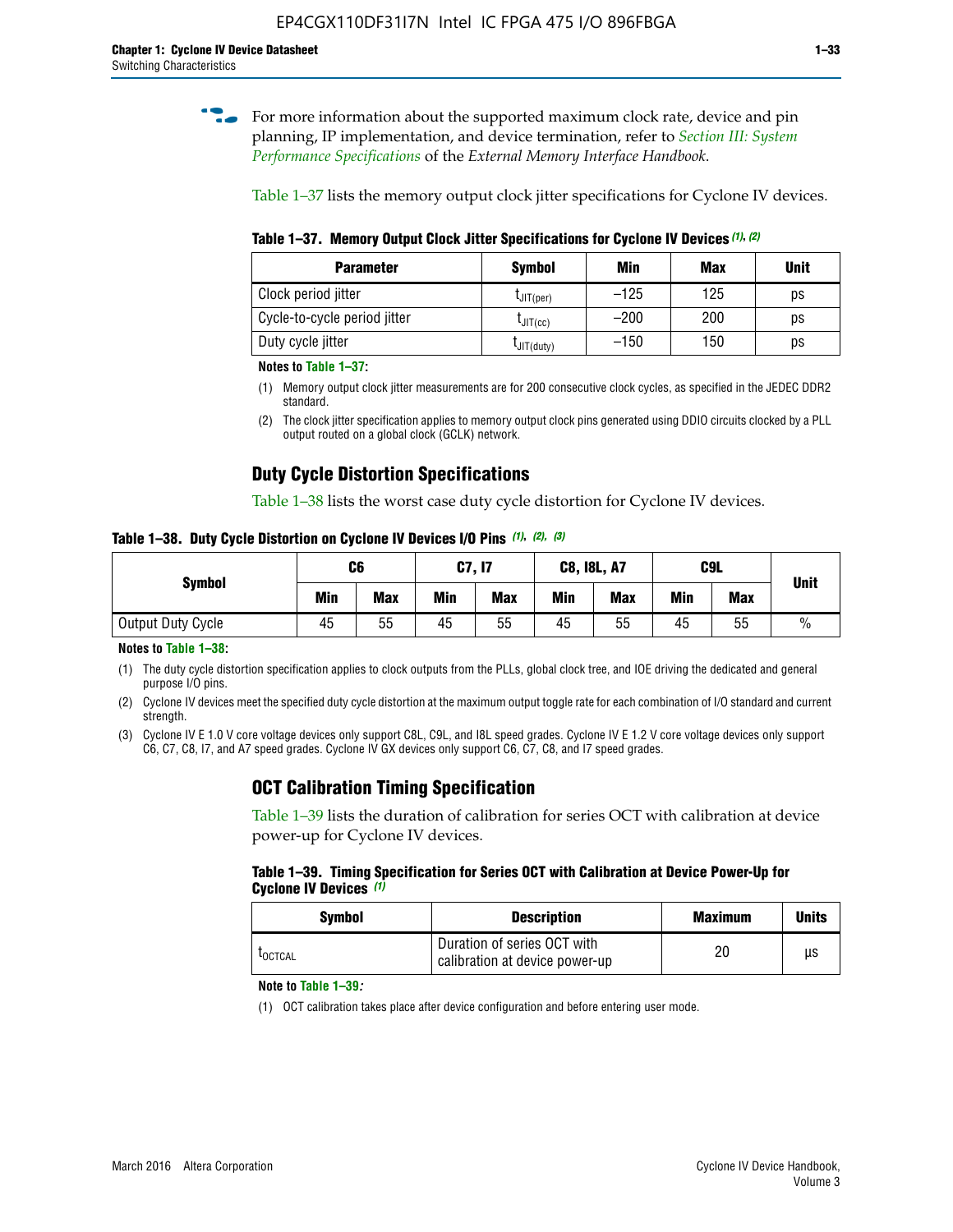# **IOE Programmable Delay**

Table 1–40 and Table 1–41 list the IOE programmable delay for Cyclone IV E 1.0 V core voltage devices.

| Table 1–40. IOE Programmable Delay on Column Pins for Cyclone IV E 1.0 V Core Voltage Devices (1), (2) |  |  |
|--------------------------------------------------------------------------------------------------------|--|--|
|--------------------------------------------------------------------------------------------------------|--|--|

|                                                                       |                                | <b>Number</b><br>0f |                      | <b>Max Offset</b>  |            |                    |             |       |    |  |
|-----------------------------------------------------------------------|--------------------------------|---------------------|----------------------|--------------------|------------|--------------------|-------------|-------|----|--|
| <b>Parameter</b>                                                      | <b>Paths Affected</b>          |                     | Min<br><b>Offset</b> | <b>Fast Corner</b> |            | <b>Slow Corner</b> | <b>Unit</b> |       |    |  |
|                                                                       |                                | <b>Setting</b>      |                      | C8L                | <b>18L</b> | C8L                | C9L         | 18L   |    |  |
| Input delay from pin to<br>internal cells                             | Pad to I/O<br>dataout to core  | 7                   | 0                    | 2.054              | 1.924      | 3.387              | 4.017       | 3.411 | ns |  |
| Input delay from pin to<br>input register                             | Pad to I/O input<br>register   | 8                   | 0                    | 2.010              | 1.875      | 3.341              | 4.252       | 3.367 | ns |  |
| Delay from output register<br>to output pin                           | I/O output<br>register to pad  | 2                   | 0                    | 0.641              | 0.631      | 1.111              | 1.377       | 1.124 | ns |  |
| Input delay from<br>dual-purpose clock pin to<br>fan-out destinations | Pad to global<br>clock network | 12                  | 0                    | 0.971              | 0.931      | 1.684              | 2.298       | 1.684 | ns |  |

#### **Notes to Table 1–40:**

(1) The incremental values for the settings are generally linear. For the exact values for each setting, use the latest version of the Quartus II software.

(2) The minimum and maximum offset timing numbers are in reference to setting **0** as available in the Quartus II software.

| Table 1–41. IOE Programmable Delay on Row Pins for Cyclone IV E 1.0 V Core Voltage Devices (1), (2) |  |  |
|-----------------------------------------------------------------------------------------------------|--|--|
|-----------------------------------------------------------------------------------------------------|--|--|

|                                                                       |                                | <b>Number</b>  | Min<br><b>Offset</b> | <b>Max Offset</b> |                    |                    |                 |       |    |  |
|-----------------------------------------------------------------------|--------------------------------|----------------|----------------------|-------------------|--------------------|--------------------|-----------------|-------|----|--|
| <b>Parameter</b>                                                      | <b>Paths Affected</b>          | of             |                      |                   | <b>Fast Corner</b> | <b>Slow Corner</b> | <b>Unit</b>     |       |    |  |
|                                                                       |                                | <b>Setting</b> |                      | C8L               | <b>18L</b>         | C8L                | C <sub>9L</sub> | 18L   |    |  |
| Input delay from pin to<br>internal cells                             | Pad to I/O<br>dataout to core  | 7              | 0                    | 2.057             | 1.921              | 3.389              | 4.146           | 3.412 | ns |  |
| Input delay from pin to<br>input register                             | Pad to I/O input<br>register   | 8              | 0                    | 2.059             | 1.919              | 3.420              | 4.374           | 3.441 | ns |  |
| Delay from output register<br>to output pin                           | I/O output<br>register to pad  | 2              | 0                    | 0.670             | 0.623              | 1.160              | 1.420           | 1.168 | ns |  |
| Input delay from<br>dual-purpose clock pin to<br>fan-out destinations | Pad to global<br>clock network | 12             | 0                    | 0.960             | 0.919              | 1.656              | 2.258           | 1.656 | ns |  |

#### **Notes to Table 1–41:**

(1) The incremental values for the settings are generally linear. For the exact values for each setting, use the latest version of the Quartus II software.

(2) The minimum and maximum offset timing numbers are in reference to setting **0** as available in the Quartus II software.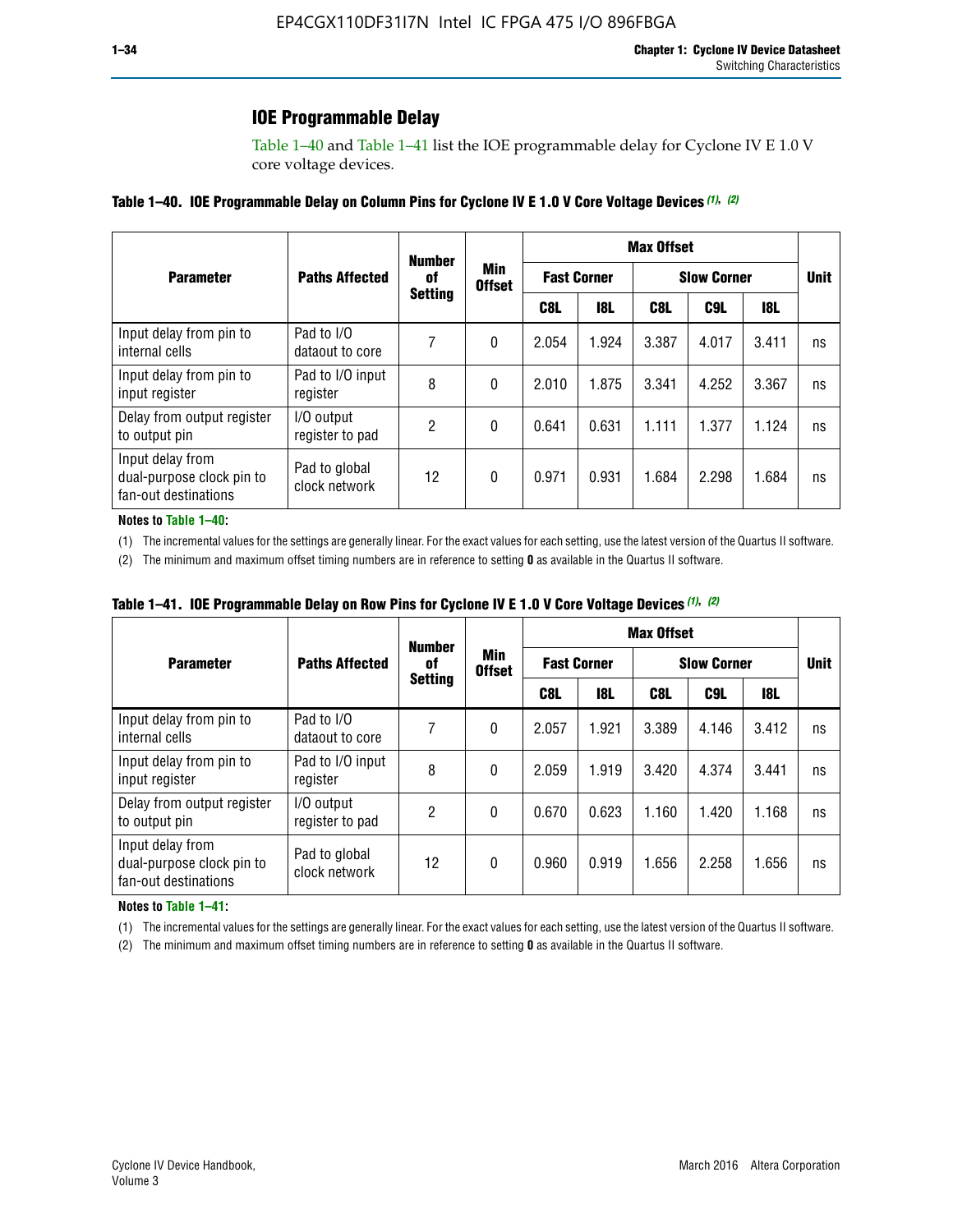Table 1–42 and Table 1–43 list the IOE programmable delay for Cyclone IV E 1.2 V core voltage devices.

|                                                                       |                                   | <b>Number</b>        | <b>Max Offset</b>           |                    |                 |           |       |                    |       |       |           |    |
|-----------------------------------------------------------------------|-----------------------------------|----------------------|-----------------------------|--------------------|-----------------|-----------|-------|--------------------|-------|-------|-----------|----|
| <b>Parameter</b>                                                      | <b>Paths</b><br><b>Affected</b>   | 0f<br><b>Setting</b> | <b>Min</b><br><b>Offset</b> | <b>Fast Corner</b> |                 |           |       | <b>Slow Corner</b> |       |       |           |    |
|                                                                       |                                   |                      |                             | C <sub>6</sub>     | $\overline{17}$ | <b>A7</b> | C6    | C7                 | C8    | 17    | <b>A7</b> |    |
| Input delay from pin to<br>internal cells                             | Pad to I/O<br>dataout to<br>core  | 7                    | $\Omega$                    | 1.314              | 1.211           | 1.211     | 2.177 | 2.340              | 2.433 | 2.388 | 2.508     | ns |
| Input delay from pin to<br>input register                             | Pad to I/O<br>input register      | 8                    | $\Omega$                    | 1.307              | 1.203           | 1.203     | 2.19  | 2.387              | 2.540 | 2.430 | 2.545     | ns |
| Delay from output<br>register to output pin                           | I/O output<br>register to<br>pad  | 2                    | $\Omega$                    | 0.437              | 0.402           | 0.402     | 0.747 | 0.820              | 0.880 | 0.834 | 0.873     | ns |
| Input delay from<br>dual-purpose clock pin<br>to fan-out destinations | Pad to global<br>clock<br>network | 12                   | 0                           | 0.693              | 0.665           | 0.665     | 1.200 | 1.379              | 1.532 | 1.393 | 1.441     | ns |

**Table 1–42. IOE Programmable Delay on Column Pins for Cyclone IV E 1.2 V Core Voltage Devices** *(1)***,** *(2)*

**Notes to Table 1–42:**

(1) The incremental values for the settings are generally linear. For the exact values for each setting, use the latest version of the Quartus II software.

(2) The minimum and maximum offset timing numbers are in reference to setting **0** as available in the Quartus II software.

|                                                                       |                                   | <b>Number</b>  |                      | <b>Max Offset</b> |                    |       |                    |                |       |               |       |             |
|-----------------------------------------------------------------------|-----------------------------------|----------------|----------------------|-------------------|--------------------|-------|--------------------|----------------|-------|---------------|-------|-------------|
| <b>Parameter</b>                                                      | <b>Paths</b><br><b>Affected</b>   | 0f             | Min<br><b>Offset</b> |                   | <b>Fast Corner</b> |       | <b>Slow Corner</b> |                |       |               |       | <b>Unit</b> |
|                                                                       |                                   | <b>Setting</b> |                      | C6                | 17                 | A7    | C6                 | C <sub>7</sub> | C8    | $\mathsf{I}7$ | A7    |             |
| Input delay from pin to<br>internal cells                             | Pad to I/O<br>dataout to<br>core  | 7              | 0                    | 1.314             | 1.209              | 1.209 | 2.201              | 2.386          | 2.510 | 2.429         | 2.548 | ns          |
| Input delay from pin to<br>input register                             | Pad to I/O<br>input register      | 8              | $\theta$             | 1.312             | 1.207              | 1.207 | 2.202              | 2.402          | 2.558 | 2.447         | 2.557 | ns          |
| Delay from output<br>register to output pin                           | I/O output<br>register to<br>pad  | 2              | $\Omega$             | 0.458             | 0.419              | 0.419 | 0.783              | 0.861          | 0.924 | 0.875         | 0.915 | ns          |
| Input delay from<br>dual-purpose clock pin<br>to fan-out destinations | Pad to global<br>clock<br>network | 12             | 0                    | 0.686             | 0.657              | 0.657 | 1.185              | 1.360          | 1.506 | 1.376         | 1.422 | ns          |

**Table 1–43. IOE Programmable Delay on Row Pins for Cyclone IV E 1.2 V Core Voltage Devices** *(1)***,** *(2)*

#### **Notes to Table 1–43:**

(1) The incremental values for the settings are generally linear. For the exact values for each setting, use the latest version of the Quartus II software.

(2) The minimum and maximum offset timing numbers are in reference to setting **0** as available in the Quartus II software.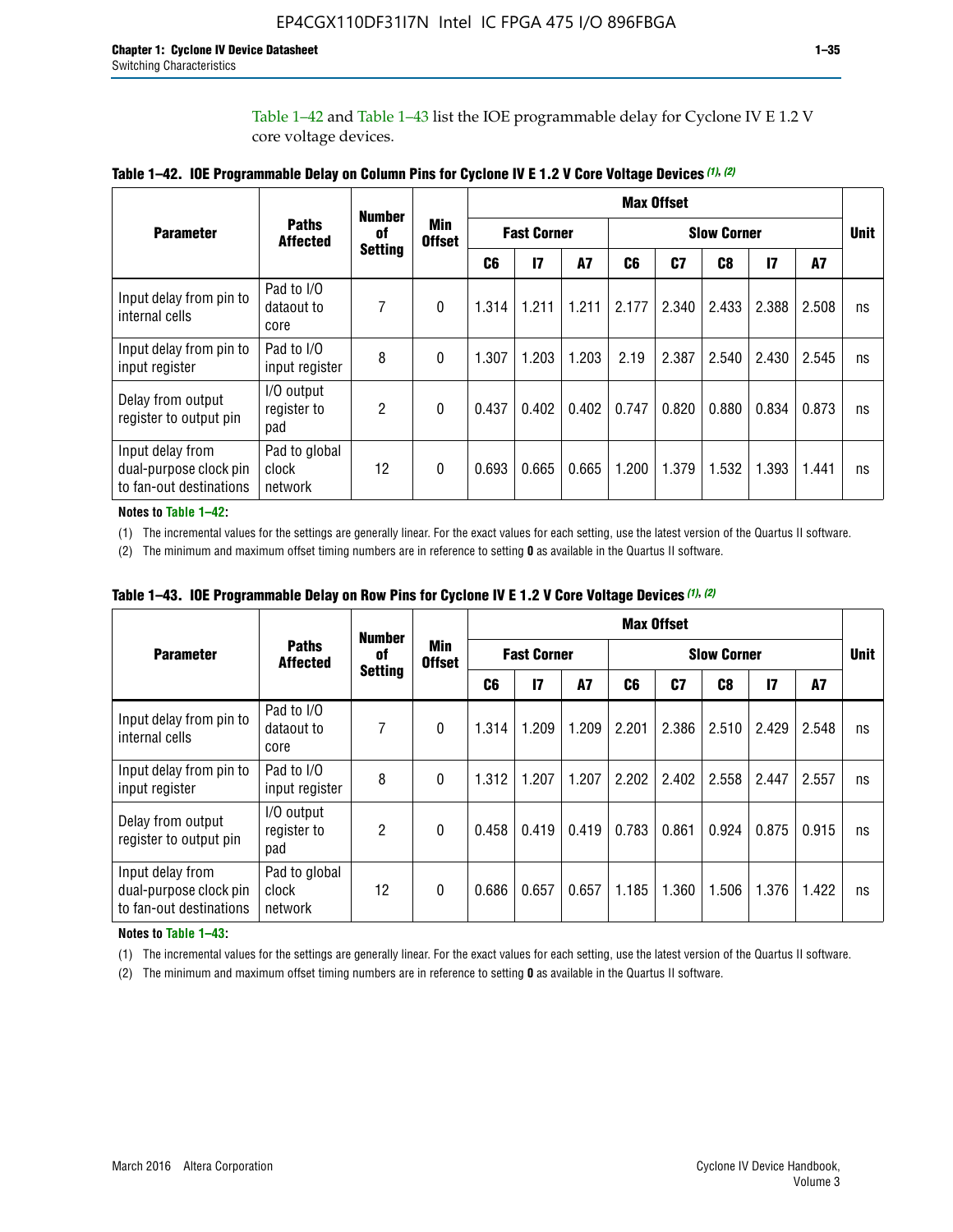Table 1–44 and Table 1–45 list the IOE programmable delay for Cyclone IV GX devices.

|                                                                       |                                   | <b>Number</b>         | <b>Min</b><br><b>Offset</b> | <b>Max Offset</b>  |              |                    |                |                |               |             |  |
|-----------------------------------------------------------------------|-----------------------------------|-----------------------|-----------------------------|--------------------|--------------|--------------------|----------------|----------------|---------------|-------------|--|
| <b>Parameter</b>                                                      | <b>Paths</b><br><b>Affected</b>   | 0f<br><b>Settings</b> |                             | <b>Fast Corner</b> |              | <b>Slow Corner</b> |                |                |               | <b>Unit</b> |  |
|                                                                       |                                   |                       |                             | C6                 | $\mathbf{I}$ | C6                 | C <sub>7</sub> | C <sub>8</sub> | $\mathsf{I}7$ |             |  |
| Input delay from pin to<br>internal cells                             | Pad to I/O<br>dataout to<br>core  | 7                     | $\boldsymbol{0}$            | 1.313              | 1.209        | 2.184              | 2.336          | 2.451          | 2.387         | ns          |  |
| Input delay from pin to<br>input register                             | Pad to I/O<br>input register      | 8                     | $\Omega$                    | 1.312              | 1.208        | 2.200              | 2.399          | 2.554          | 2.446         | ns          |  |
| Delay from output<br>register to output pin                           | I/O output<br>register to<br>pad  | 2                     | $\mathbf{0}$                | 0.438              | 0.404        | 0.751              | 0.825          | 0.886          | 0.839         | ns          |  |
| Input delay from<br>dual-purpose clock pin<br>to fan-out destinations | Pad to global<br>clock<br>network | 12                    | 0                           | 0.713              | 0.682        | 1.228              | 1.41           | 1.566          | 1.424         | ns          |  |

**Table 1–44. IOE Programmable Delay on Column Pins for Cyclone IV GX Devices** *(1)***,** *(2)*

**Notes to Table 1–44:**

(1) The incremental values for the settings are generally linear. For exact values of each setting, use the latest version of the Quartus II software.

(2) The minimum and maximum offset timing numbers are in reference to setting **0** as available in the Quartus II software.

|                                                                       |                                  | <b>Number</b>         | Min<br><b>Offset</b> | <b>Max Offset</b>  |       |       |             |       |               |    |  |
|-----------------------------------------------------------------------|----------------------------------|-----------------------|----------------------|--------------------|-------|-------|-------------|-------|---------------|----|--|
| <b>Parameter</b>                                                      | <b>Paths</b><br><b>Affected</b>  | 0f<br><b>Settings</b> |                      | <b>Fast Corner</b> |       |       | <b>Unit</b> |       |               |    |  |
|                                                                       |                                  |                       |                      | C6                 | 17    | C6    | C7          | C8    | $\mathsf{I}7$ |    |  |
| Input delay from pin to<br>internal cells                             | Pad to I/O<br>dataout to<br>core | 7                     | $\mathbf{0}$         | 1.314              | 1.210 | 2.209 | 2.398       | 2.526 | 2.443         | ns |  |
| Input delay from pin to<br>input register                             | Pad to I/O<br>input register     | 8                     | $\mathbf{0}$         | 1.313              | 1.208 | 2.205 | 2.406       | 2.563 | 2.450         | ns |  |
| Delay from output<br>register to output pin                           | I/O output<br>register to<br>pad | $\overline{2}$        | $\mathbf{0}$         | 0.461              | 0.421 | 0.789 | 0.869       | 0.933 | 0.884         | ns |  |
| Input delay from<br>dual-purpose clock pin<br>to fan-out destinations | Pad to global<br>clock network   | 12                    | $\mathbf{0}$         | 0.712              | 0.682 | 1.225 | 1.407       | 1.562 | 1.421         | ns |  |

**Table 1–45. IOE Programmable Delay on Row Pins for Cyclone IV GX Devices** *(1)***,** *(2)*

#### **Notes to Table 1–45:**

(1) The incremental values for the settings are generally linear. For exact values of each setting, use the latest version of Quartus II software.

(2) The minimum and maximum offset timing numbers are in reference to setting **0** as available in the Quartus II software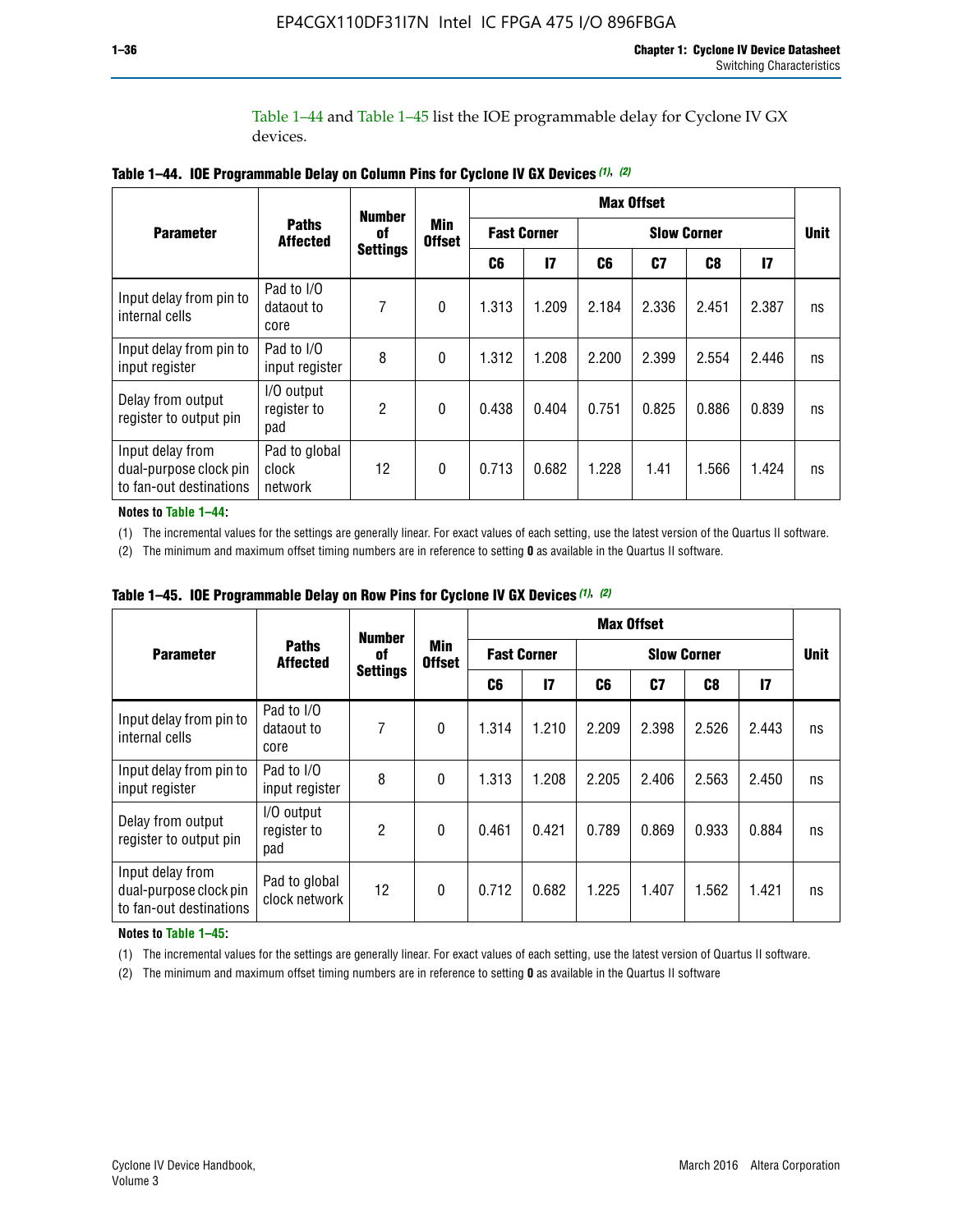# **I/O Timing**

Use the following methods to determine I/O timing:

- the Excel-based I/O Timing
- the Quartus II timing analyzer

The Excel-based I/O timing provides pin timing performance for each device density and speed grade. The data is typically used prior to designing the FPGA to get a timing budget estimation as part of the link timing analysis. The Quartus II timing analyzer provides a more accurate and precise I/O timing data based on the specifics of the design after place-and-route is complete.

**For The Excel-based I/O Timing spreadsheet is downloadable from Cyclone IV Devices** [Literature](http://www.altera.com/literature/lit-cyclone-iv.jsp) website.

# **Glossary**

Table 1–46 lists the glossary for this chapter.

| <b>Letter</b> | Term                                                            | <b>Definitions</b>                                                                                                                                                                                                                                                                                                                                                                                                                                                |  |  |  |  |  |  |  |
|---------------|-----------------------------------------------------------------|-------------------------------------------------------------------------------------------------------------------------------------------------------------------------------------------------------------------------------------------------------------------------------------------------------------------------------------------------------------------------------------------------------------------------------------------------------------------|--|--|--|--|--|--|--|
| A             |                                                                 |                                                                                                                                                                                                                                                                                                                                                                                                                                                                   |  |  |  |  |  |  |  |
| B             |                                                                 |                                                                                                                                                                                                                                                                                                                                                                                                                                                                   |  |  |  |  |  |  |  |
| C             |                                                                 |                                                                                                                                                                                                                                                                                                                                                                                                                                                                   |  |  |  |  |  |  |  |
| D             |                                                                 |                                                                                                                                                                                                                                                                                                                                                                                                                                                                   |  |  |  |  |  |  |  |
| E             |                                                                 |                                                                                                                                                                                                                                                                                                                                                                                                                                                                   |  |  |  |  |  |  |  |
| F             | $f_{HSCLK}$                                                     | High-speed I/O block: High-speed receiver/transmitter input and output clock frequency.                                                                                                                                                                                                                                                                                                                                                                           |  |  |  |  |  |  |  |
| G             | <b>GCLK</b>                                                     | Input pin directly to Global Clock network.                                                                                                                                                                                                                                                                                                                                                                                                                       |  |  |  |  |  |  |  |
|               | <b>GCLK PLL</b>                                                 | Input pin to Global Clock network through the PLL.                                                                                                                                                                                                                                                                                                                                                                                                                |  |  |  |  |  |  |  |
| н             | <b>HSIODR</b>                                                   | High-speed I/O block: Maximum/minimum LVDS data transfer rate (HSIODR = 1/TUI).                                                                                                                                                                                                                                                                                                                                                                                   |  |  |  |  |  |  |  |
|               | Input Waveforms<br>for the SSTL<br>Differential I/O<br>Standard | $\frac{1}{1 + \frac{1}{1 + \frac{1}{1 + \frac{1}{1 + \frac{1}{1 + \frac{1}{1 + \frac{1}{1 + \frac{1}{1 + \frac{1}{1 + \frac{1}{1 + \frac{1}{1 + \frac{1}{1 + \frac{1}{1 + \frac{1}{1 + \frac{1}{1 + \frac{1}{1 + \frac{1}{1 + \frac{1}{1 + \frac{1}{1 + \frac{1}{1 + \frac{1}{1 + \frac{1}{1 + \frac{1}{1 + \frac{1}{1 + \frac{1}{1 + \frac{1}{1 + \frac{1}{1 + \frac{1}{1 + \frac{1}{1 + \frac{1}{1 + \frac{1}{1 + \frac{$<br><b>V</b> swing<br>V <sub>REF</sub> |  |  |  |  |  |  |  |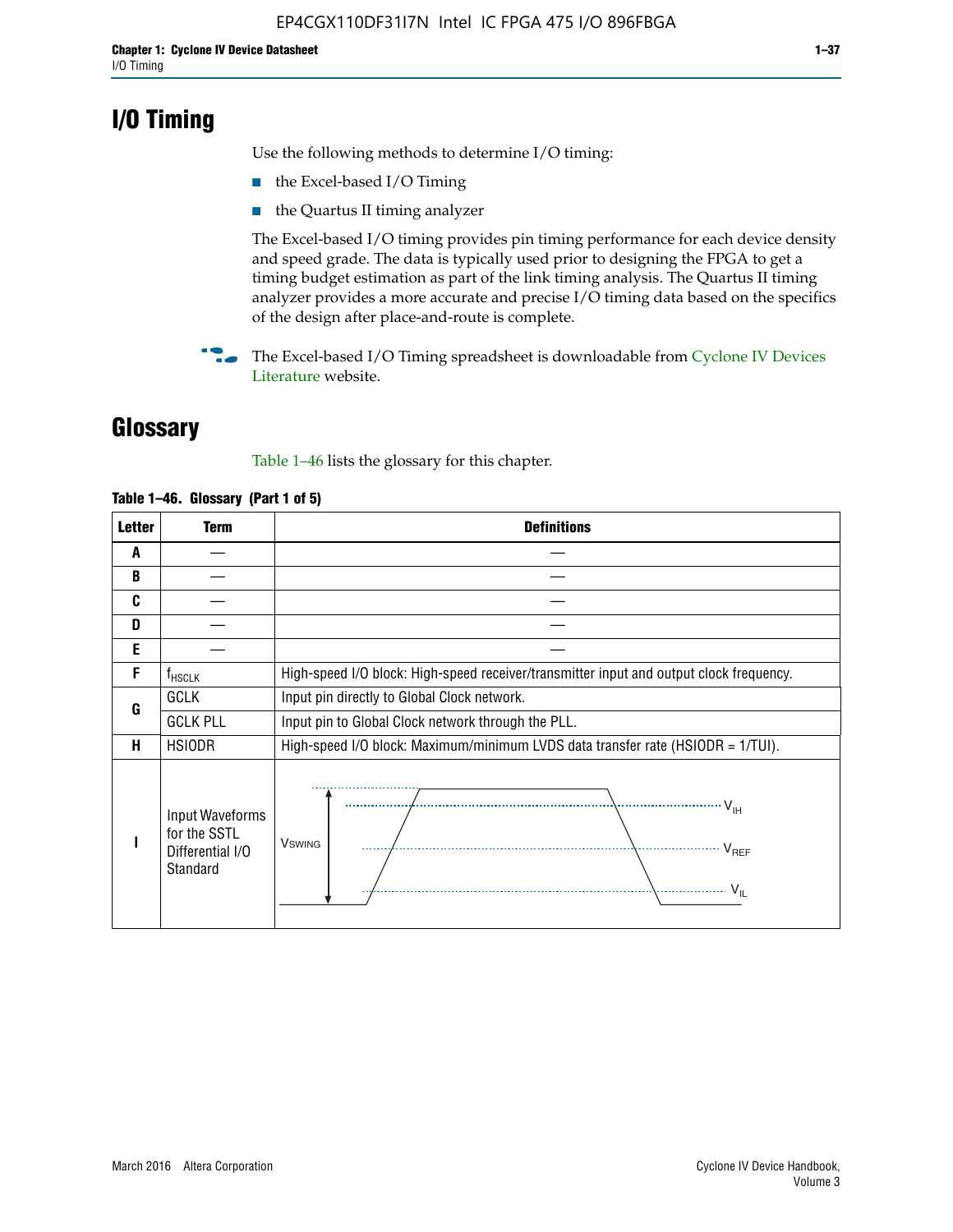# **Table 1–46. Glossary (Part 2 of 5)**

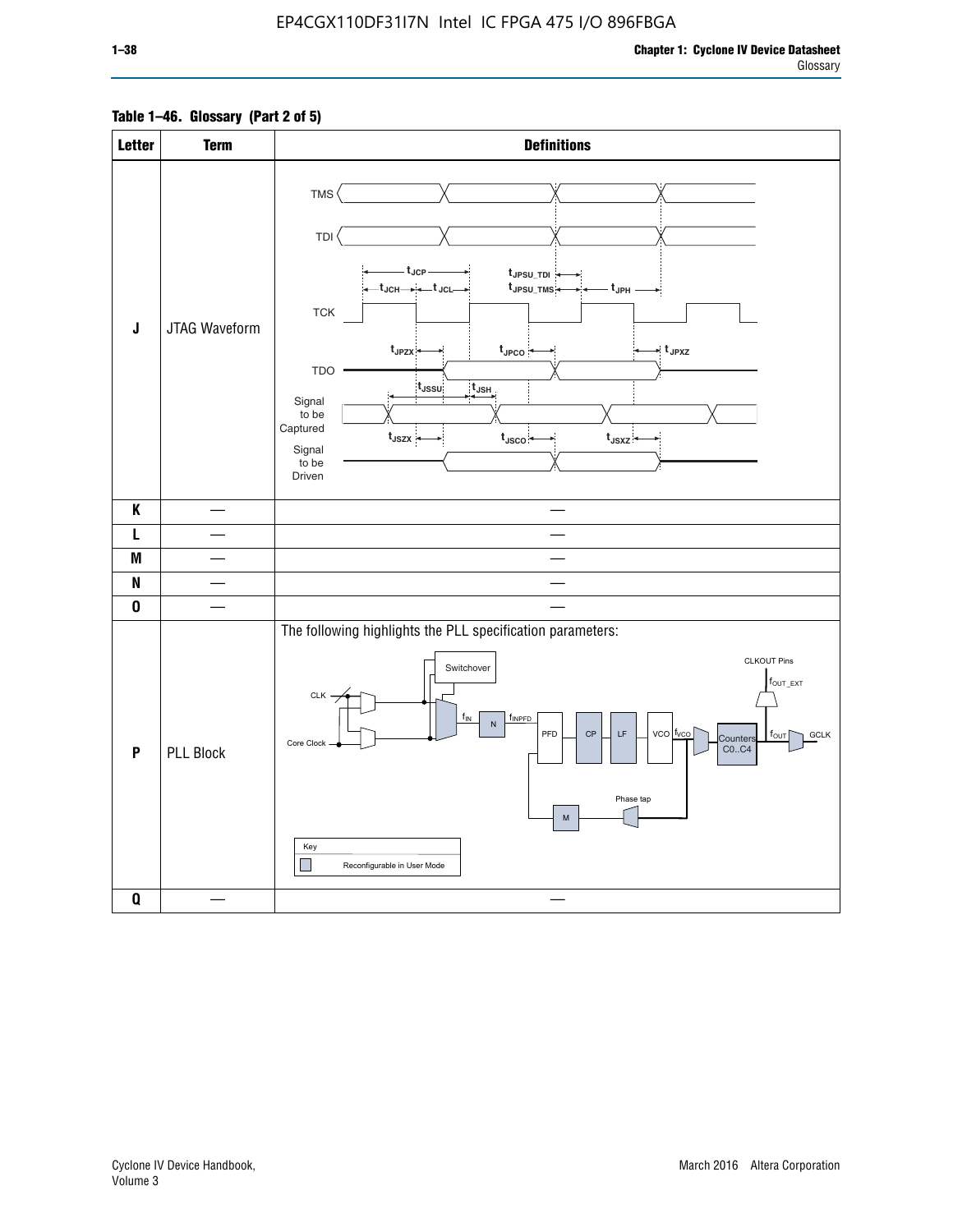# **Table 1–46. Glossary (Part 3 of 5)**

| <b>Letter</b> | <b>Term</b>              | <b>Definitions</b>                                                                                                                                                                              |  |  |  |  |  |  |  |  |
|---------------|--------------------------|-------------------------------------------------------------------------------------------------------------------------------------------------------------------------------------------------|--|--|--|--|--|--|--|--|
|               | $R_L$                    | Receiver differential input discrete resistor (external to Cyclone IV devices).                                                                                                                 |  |  |  |  |  |  |  |  |
|               |                          | Receiver input waveform for LVDS and LVPECL differential standards:                                                                                                                             |  |  |  |  |  |  |  |  |
|               |                          | <b>Single-Ended Waveform</b>                                                                                                                                                                    |  |  |  |  |  |  |  |  |
|               |                          | Positive Channel (p) = $V_{\text{H}}$                                                                                                                                                           |  |  |  |  |  |  |  |  |
|               |                          | $V_{ID}$                                                                                                                                                                                        |  |  |  |  |  |  |  |  |
|               |                          | Negative Channel (n) = $V_{\parallel}$<br>$V_{CM}$                                                                                                                                              |  |  |  |  |  |  |  |  |
|               | Receiver Input           | Ground                                                                                                                                                                                          |  |  |  |  |  |  |  |  |
| R             | Waveform                 |                                                                                                                                                                                                 |  |  |  |  |  |  |  |  |
|               |                          | Differential Waveform (Mathematical Function of Positive & Negative Channel)                                                                                                                    |  |  |  |  |  |  |  |  |
|               |                          |                                                                                                                                                                                                 |  |  |  |  |  |  |  |  |
|               |                          | $V_{ID}$                                                                                                                                                                                        |  |  |  |  |  |  |  |  |
|               |                          | 0V<br>$\mathsf{V}_{\mathsf{ID}}$                                                                                                                                                                |  |  |  |  |  |  |  |  |
|               |                          | $p - n$                                                                                                                                                                                         |  |  |  |  |  |  |  |  |
|               | Receiver input           |                                                                                                                                                                                                 |  |  |  |  |  |  |  |  |
|               | skew margin              | High-speed I/O block: The total margin left after accounting for the sampling window and TCCS.<br>$RSKM = (TUI - SW - TCCS) / 2.$                                                               |  |  |  |  |  |  |  |  |
|               | (RSKM)                   |                                                                                                                                                                                                 |  |  |  |  |  |  |  |  |
|               |                          | $V_{CCIO}$                                                                                                                                                                                      |  |  |  |  |  |  |  |  |
|               |                          |                                                                                                                                                                                                 |  |  |  |  |  |  |  |  |
|               |                          | $V_{\text{OH}}$                                                                                                                                                                                 |  |  |  |  |  |  |  |  |
|               |                          | V <sub>IH(AC)</sub>                                                                                                                                                                             |  |  |  |  |  |  |  |  |
|               |                          | $V_{IH(DC)}$<br>$V_{REF}$                                                                                                                                                                       |  |  |  |  |  |  |  |  |
|               |                          | $V_{IL(DC)}$                                                                                                                                                                                    |  |  |  |  |  |  |  |  |
|               | Single-ended<br>voltage- | VIL(AC)                                                                                                                                                                                         |  |  |  |  |  |  |  |  |
|               | referenced I/O           | $V_{OL}$                                                                                                                                                                                        |  |  |  |  |  |  |  |  |
| S             | Standard                 | $\overline{\mathsf{V}}_\mathsf{SS}^-$                                                                                                                                                           |  |  |  |  |  |  |  |  |
|               |                          |                                                                                                                                                                                                 |  |  |  |  |  |  |  |  |
|               |                          | The JEDEC standard for SSTI and HSTL I/O standards defines both the AC and DC input signal                                                                                                      |  |  |  |  |  |  |  |  |
|               |                          | values. The AC values indicate the voltage levels at which the receiver must meet its timing<br>specifications. The DC values indicate the voltage levels at which the final logic state of the |  |  |  |  |  |  |  |  |
|               |                          | receiver is unambiguously defined. After the receiver input crosses the AC value, the receiver                                                                                                  |  |  |  |  |  |  |  |  |
|               |                          | changes to the new logic state. The new logic state is then maintained as long as the input stays                                                                                               |  |  |  |  |  |  |  |  |
|               |                          | beyond the DC threshold. This approach is intended to provide predictable receiver timing in the<br>presence of input waveform ringing.                                                         |  |  |  |  |  |  |  |  |
|               | SW (Sampling             | High-speed I/O block: The period of time during which the data must be valid to capture it                                                                                                      |  |  |  |  |  |  |  |  |
|               | Window)                  | correctly. The setup and hold times determine the ideal strobe position in the sampling window.                                                                                                 |  |  |  |  |  |  |  |  |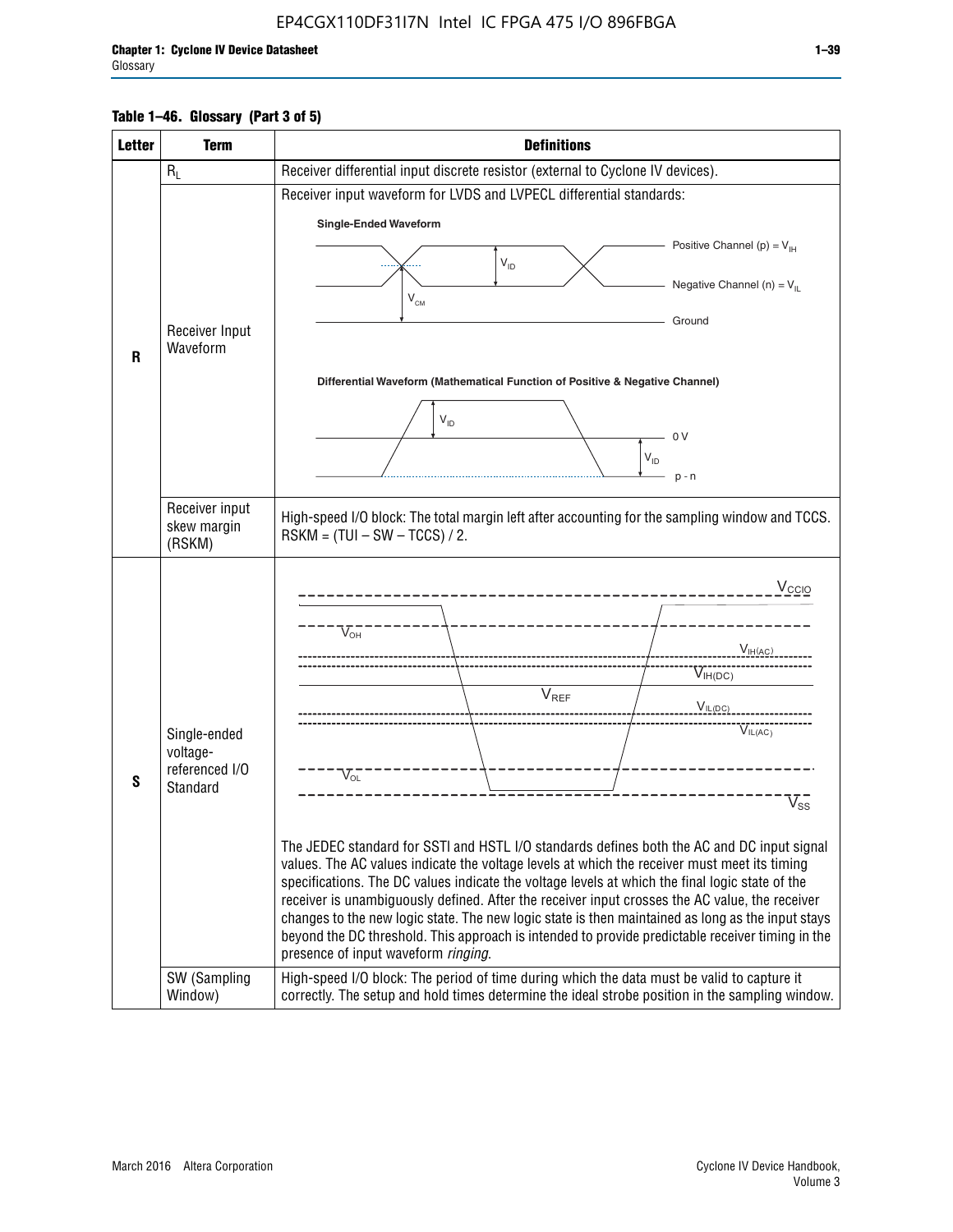| <b>Letter</b> | <b>Term</b>                                                                    | <b>Definitions</b>                                                                                                                                                                                                                                                                                                                                              |  |  |  |  |  |
|---------------|--------------------------------------------------------------------------------|-----------------------------------------------------------------------------------------------------------------------------------------------------------------------------------------------------------------------------------------------------------------------------------------------------------------------------------------------------------------|--|--|--|--|--|
|               | $t_{C}$                                                                        | High-speed receiver and transmitter input and output clock period.                                                                                                                                                                                                                                                                                              |  |  |  |  |  |
|               | Channel-to-<br>channel-skew<br>(TCCS)                                          | High-speed I/O block: The timing difference between the fastest and slowest output edges,<br>including $t_{C0}$ variation and clock skew. The clock is included in the TCCS measurement.                                                                                                                                                                        |  |  |  |  |  |
|               | $t_{\text{cin}}$                                                               | Delay from the clock pad to the I/O input register.                                                                                                                                                                                                                                                                                                             |  |  |  |  |  |
|               | $t_{CO}$                                                                       | Delay from the clock pad to the I/O output.                                                                                                                                                                                                                                                                                                                     |  |  |  |  |  |
|               | $t_{\text{cout}}$                                                              | Delay from the clock pad to the I/O output register.                                                                                                                                                                                                                                                                                                            |  |  |  |  |  |
|               | $t_{\text{DUTY}}$                                                              | High-speed I/O block: Duty cycle on high-speed transmitter output clock.                                                                                                                                                                                                                                                                                        |  |  |  |  |  |
|               | t <sub>FALL</sub>                                                              | Signal high-to-low transition time (80-20%).                                                                                                                                                                                                                                                                                                                    |  |  |  |  |  |
|               | $t_H$                                                                          | Input register hold time.                                                                                                                                                                                                                                                                                                                                       |  |  |  |  |  |
|               | <b>Timing Unit</b><br>Interval (TUI)                                           | High-speed I/O block: The timing budget allowed for skew, propagation delays, and data<br>sampling window. (TUI = $1/($ Receiver Input Clock Frequency Multiplication Factor) = $tC/w$ ).                                                                                                                                                                       |  |  |  |  |  |
|               | t <sub>injitter</sub>                                                          | Period jitter on the PLL clock input.                                                                                                                                                                                                                                                                                                                           |  |  |  |  |  |
|               | t <sub>outjitter_dedclk</sub>                                                  | Period jitter on the dedicated clock output driven by a PLL.                                                                                                                                                                                                                                                                                                    |  |  |  |  |  |
|               | t <sub>outjitter_io</sub>                                                      | Period jitter on the general purpose I/O driven by a PLL.                                                                                                                                                                                                                                                                                                       |  |  |  |  |  |
|               | Delay from the PLL inclk pad to the I/O input register.<br>$t_{\text{pllcin}}$ |                                                                                                                                                                                                                                                                                                                                                                 |  |  |  |  |  |
|               | t <sub>plicout</sub>                                                           | Delay from the PLL inclk pad to the I/O output register.                                                                                                                                                                                                                                                                                                        |  |  |  |  |  |
| Т             | Transmitter<br>Output<br>Waveform                                              | Transmitter output waveforms for the LVDS, mini-LVDS, PPDS and RSDS Differential I/O<br>Standards:<br><b>Single-Ended Waveform</b><br>Positive Channel (p) = $V_{OH}$<br>VOD<br>Negative Channel (n) = $V_{OL}$<br>$V_{OS}$<br>Ground<br>Differential Waveform (Mathematical Function of Positive & Negative Channel)<br>$V_{OD}$<br>0 V<br>$V_{OD}$<br>$p - n$ |  |  |  |  |  |
|               | $t_{\text{RISE}}$                                                              | Signal low-to-high transition time (20-80%).                                                                                                                                                                                                                                                                                                                    |  |  |  |  |  |
|               | $t_{\scriptstyle\text{SU}}$                                                    | Input register setup time.                                                                                                                                                                                                                                                                                                                                      |  |  |  |  |  |
| U             |                                                                                |                                                                                                                                                                                                                                                                                                                                                                 |  |  |  |  |  |

# **Table 1–46. Glossary (Part 4 of 5)**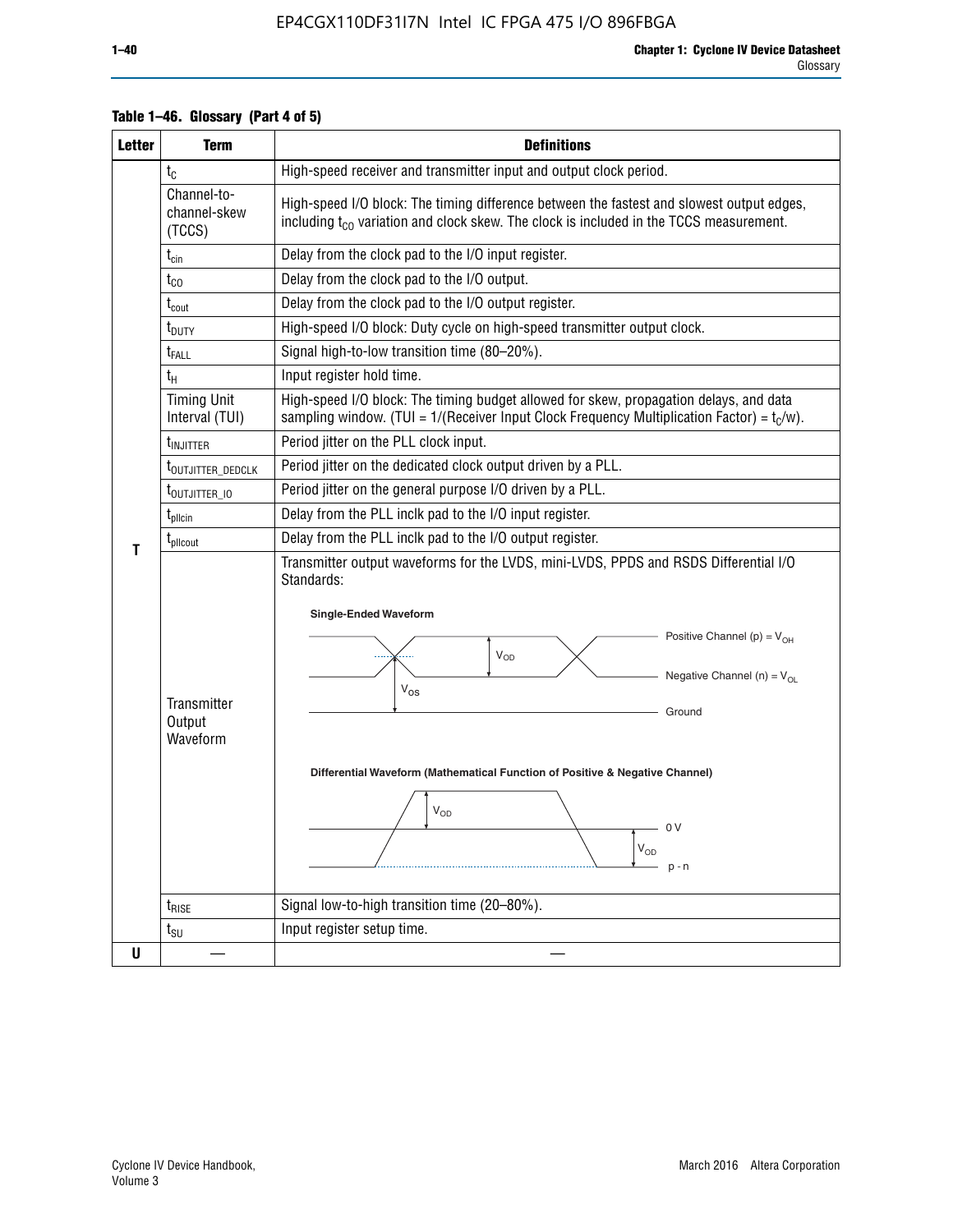# **Table 1–46. Glossary (Part 5 of 5)**

| <b>Letter</b> | <b>Term</b>                 | <b>Definitions</b>                                                                                                                                                                                |  |  |
|---------------|-----------------------------|---------------------------------------------------------------------------------------------------------------------------------------------------------------------------------------------------|--|--|
|               | $V_{CM(DC)}$                | DC common mode input voltage.                                                                                                                                                                     |  |  |
|               | $V_{DIF(AC)}$               | AC differential input voltage: The minimum AC input differential voltage required for switching.                                                                                                  |  |  |
|               | $V_{DIF(DC)}$               | DC differential input voltage: The minimum DC input differential voltage required for switching.                                                                                                  |  |  |
|               | $\rm V_{IGM}$               | Input common mode voltage: The common mode of the differential signal at the receiver.                                                                                                            |  |  |
|               | $V_{ID}$                    | Input differential voltage swing: The difference in voltage between the positive and<br>complementary conductors of a differential transmission at the receiver.                                  |  |  |
|               | $V_{\text{IH}}$             | Voltage input high: The minimum positive voltage applied to the input that is accepted by the<br>device as a logic high.                                                                          |  |  |
|               | $V_{IH(AC)}$                | High-level AC input voltage.                                                                                                                                                                      |  |  |
|               | $V_{IH(DC)}$                | High-level DC input voltage.                                                                                                                                                                      |  |  |
|               | $V_{IL}$                    | Voltage input low: The maximum positive voltage applied to the input that is accepted by the<br>device as a logic low.                                                                            |  |  |
|               | $V_{IL(AC)}$                | Low-level AC input voltage.                                                                                                                                                                       |  |  |
|               | $V_{IL(DC)}$                | Low-level DC input voltage.                                                                                                                                                                       |  |  |
|               | $V_{\text{IN}}$             | DC input voltage.                                                                                                                                                                                 |  |  |
|               | $\rm V_{\rm OCM}$           | Output common mode voltage: The common mode of the differential signal at the transmitter.                                                                                                        |  |  |
| $\mathbf{V}$  | $V_{OD}$                    | Output differential voltage swing: The difference in voltage between the positive and<br>complementary conductors of a differential transmission at the transmitter. $V_{OD} = V_{OH} - V_{OL}$ . |  |  |
|               | $V_{OH}$                    | Voltage output high: The maximum positive voltage from an output that the device considers is<br>accepted as the minimum positive high level.                                                     |  |  |
|               | $V_{OL}$                    | Voltage output low: The maximum positive voltage from an output that the device considers is<br>accepted as the maximum positive low level.                                                       |  |  |
|               | $V_{OS}$                    | Output offset voltage: $V_{OS} = (V_{OH} + V_{OL}) / 2$ .                                                                                                                                         |  |  |
|               | $V_{OX (AC)}$               | AC differential output cross point voltage: the voltage at which the differential output signals<br>must cross.                                                                                   |  |  |
|               | $\mathsf{V}_{\mathsf{REF}}$ | Reference voltage for the SSTL and HSTL I/O standards.                                                                                                                                            |  |  |
|               | $V_{REF\,(AC)}$             | AC input reference voltage for the SSTL and HSTL I/O standards. $V_{REF(AC)} = V_{REF(DC)} +$ noise. The<br>peak-to-peak AC noise on $V_{REF}$ must not exceed 2% of $V_{REF(DC)}$ .              |  |  |
|               | $V_{REF(DC)}$               | DC input reference voltage for the SSTL and HSTL I/O standards.                                                                                                                                   |  |  |
|               | $V_{\textrm{SWING (AC)}}$   | AC differential input voltage: AC input differential voltage required for switching. For the SSTL<br>differential I/O standard, refer to Input Waveforms.                                         |  |  |
|               | $V_{SWING (DC)}$            | DC differential input voltage: DC input differential voltage required for switching. For the SSTL<br>differential I/O standard, refer to Input Waveforms.                                         |  |  |
|               | $V_{TT}$                    | Termination voltage for the SSTL and HSTL I/O standards.                                                                                                                                          |  |  |
|               | $V_{X(AC)}$                 | AC differential input cross point voltage: The voltage at which the differential input signals must<br>cross.                                                                                     |  |  |
| W             |                             |                                                                                                                                                                                                   |  |  |
| X             |                             |                                                                                                                                                                                                   |  |  |
| Y             |                             |                                                                                                                                                                                                   |  |  |
| Z             |                             |                                                                                                                                                                                                   |  |  |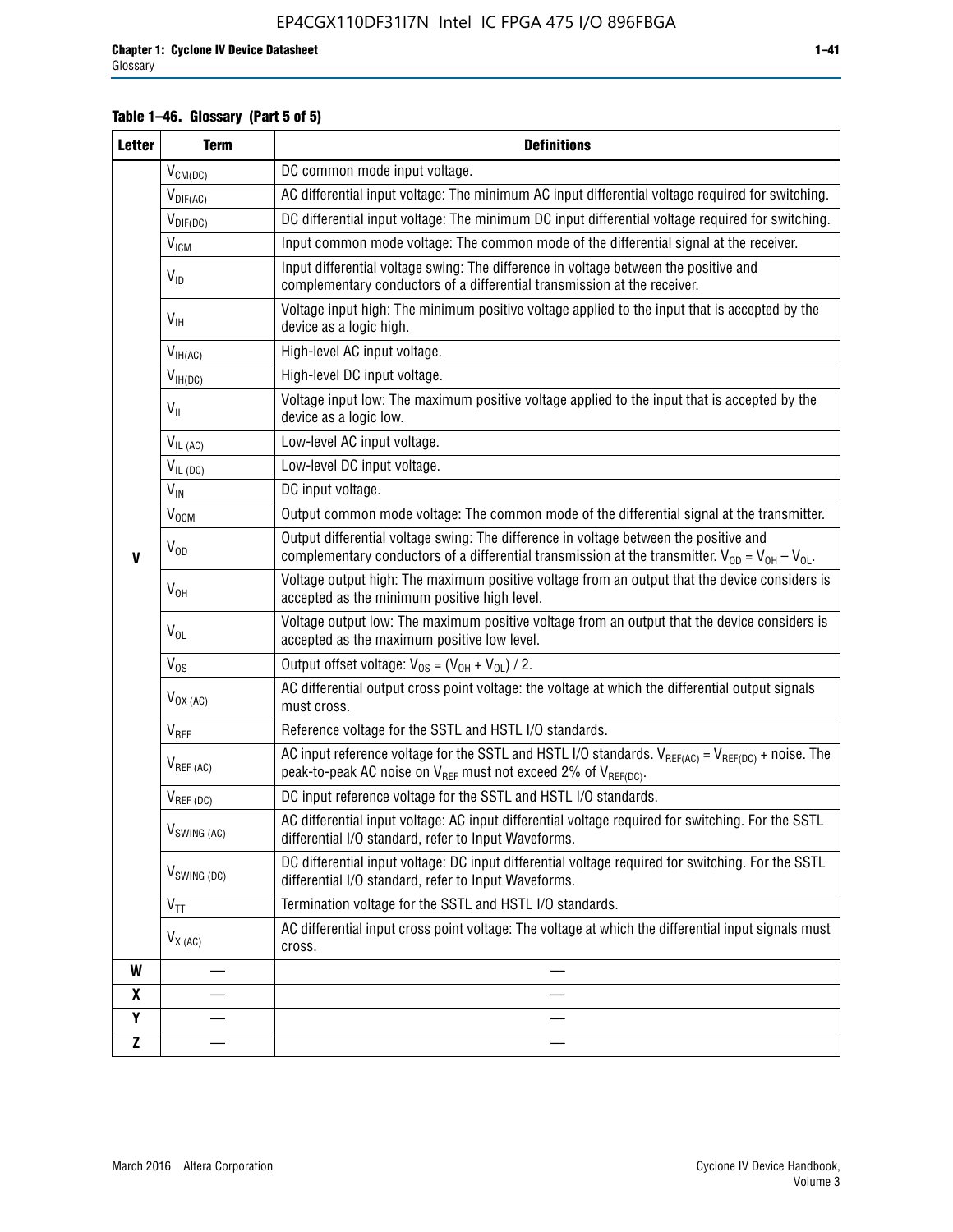# **Document Revision History**

Table 1–47 lists the revision history for this chapter.

| <b>Date</b>      | <b>Version</b> | <b>Changes</b>                                                                                                                                                                                                                            |
|------------------|----------------|-------------------------------------------------------------------------------------------------------------------------------------------------------------------------------------------------------------------------------------------|
| March 2016       | 2.0            | Updated note (5) in Table $1-21$ to remove support for the N148 package.                                                                                                                                                                  |
| October 2014     | 1.9            | Updated maximum value for $V_{CCD, PL}$ in Table 1-1.                                                                                                                                                                                     |
|                  |                | Removed extended temperature note in Table 1-3.                                                                                                                                                                                           |
| December 2013    | 1.8            | Updated Table 1-21 by adding Note (15).                                                                                                                                                                                                   |
| May 2013         | 1.7            | Updated Table 1-15 by adding Note (4).                                                                                                                                                                                                    |
|                  | 1.6            | <b>D</b> Updated the maximum value for $V_1$ , $V_{CCD}$ <sub>PLL</sub> , $V_{CC10}$ , $V_{CC_1CLKIN}$ , $V_{CCH_GXB}$ , and $V_{CCA_GXB}$<br>Table $1-1$ .                                                                               |
|                  |                | $\blacksquare$ Updated Table 1-11 and Table 1-22.                                                                                                                                                                                         |
| October 2012     |                | $\blacksquare$ Updated Table 1-21 to include peak-to-peak differential input voltage for the<br>Cyclone IV GX transceiver input reference clock.                                                                                          |
|                  |                | $\blacksquare$ Updated Table 1-29 to include the typical DCLK value.                                                                                                                                                                      |
|                  |                | <b>Updated the minimum f<sub>HSCLK</sub></b> value in Table 1-31, Table 1-32, Table 1-33,<br>Table 1-34, and Table 1-35.                                                                                                                  |
|                  | 1.5            | ■ Updated "Maximum Allowed Overshoot or Undershoot Voltage", "Operating<br>Conditions", and "PLL Specifications" sections.                                                                                                                |
| November 2011    |                | Updated Table 1-2, Table 1-3, Table 1-4, Table 1-5, Table 1-8, Table 1-9,<br>Table 1-15, Table 1-18, Table 1-19, and Table 1-21.                                                                                                          |
|                  |                | ■ Updated Figure $1-1$ .                                                                                                                                                                                                                  |
|                  | 1.4            | • Updated for the Quartus II software version 10.1 release.                                                                                                                                                                               |
| December 2010    |                | $\blacksquare$ Updated Table 1-21 and Table 1-25.                                                                                                                                                                                         |
|                  |                | $\blacksquare$ Minor text edits.                                                                                                                                                                                                          |
|                  | 1.3            | Updated for the Quartus II software version 10.0 release:                                                                                                                                                                                 |
|                  |                | Updated Table 1-3, Table 1-4, Table 1-21, Table 1-25, Table 1-28, Table 1-30,<br>Table 1-40, Table 1-41, Table 1-42, Table 1-43, Table 1-44, and Table 1-45.                                                                              |
| <b>July 2010</b> |                | ■ Updated Figure $1-2$ and Figure $1-3$ .                                                                                                                                                                                                 |
|                  |                | Removed SW Requirement and TCCS for Cyclone IV Devices tables.                                                                                                                                                                            |
|                  |                | $\blacksquare$ Minor text edits.                                                                                                                                                                                                          |
|                  | 1.2            | Updated to include automotive devices:                                                                                                                                                                                                    |
|                  |                | • Updated the "Operating Conditions" and "PLL Specifications" sections.                                                                                                                                                                   |
| March 2010       |                | $\blacksquare$ Updated Table 1-1, Table 1-8, Table 1-9, Table 1-21, Table 1-26, Table 1-27,<br>Table 1-31, Table 1-32, Table 1-33, Table 1-34, Table 1-35, Table 1-36,<br>Table 1-37, Table 1-38, Table 1-40, Table 1-42, and Table 1-43. |
|                  |                | Added Table 1-5 to include ESD for Cyclone IV devices GPIOs and HSSI I/Os.                                                                                                                                                                |
|                  |                | Added Table 1-44 and Table 1-45 to include IOE programmable delay for<br>Cyclone IV E 1.2 V core voltage devices.                                                                                                                         |
|                  |                | Minor text edits.                                                                                                                                                                                                                         |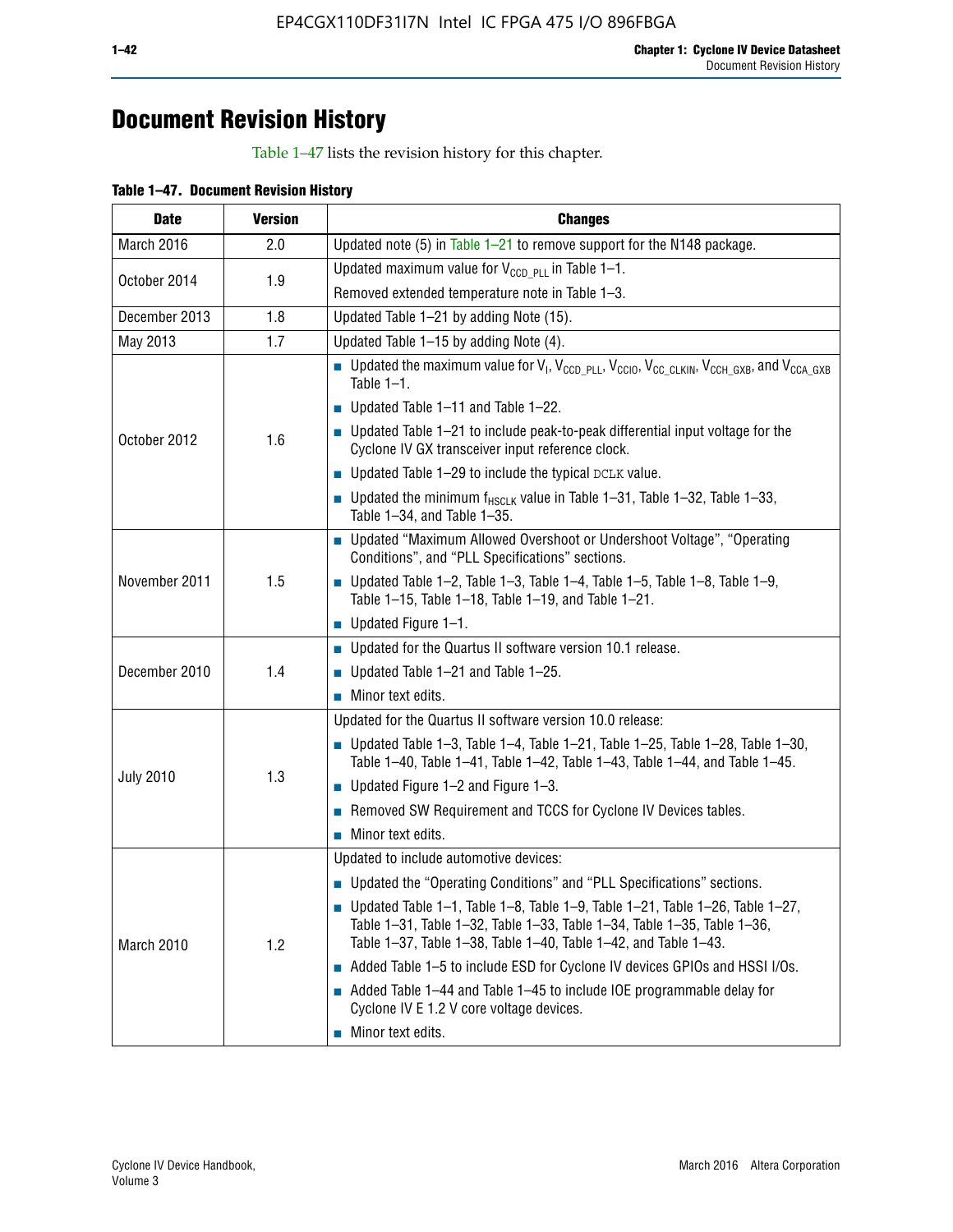# **Table 1–47. Document Revision History**

| <b>Date</b>   | <b>Version</b> | <b>Changes</b>                                                                                                                                                                          |
|---------------|----------------|-----------------------------------------------------------------------------------------------------------------------------------------------------------------------------------------|
| February 2010 | 1.1            | Updated Table 1-3 through Table 1-44 to include information for Cyclone IV E<br>devices and Cyclone IV GX devices for Quartus II software version 9.1 SP1 release.<br>Minor text edits. |
| November 2009 | 1.0            | Initial release.                                                                                                                                                                        |